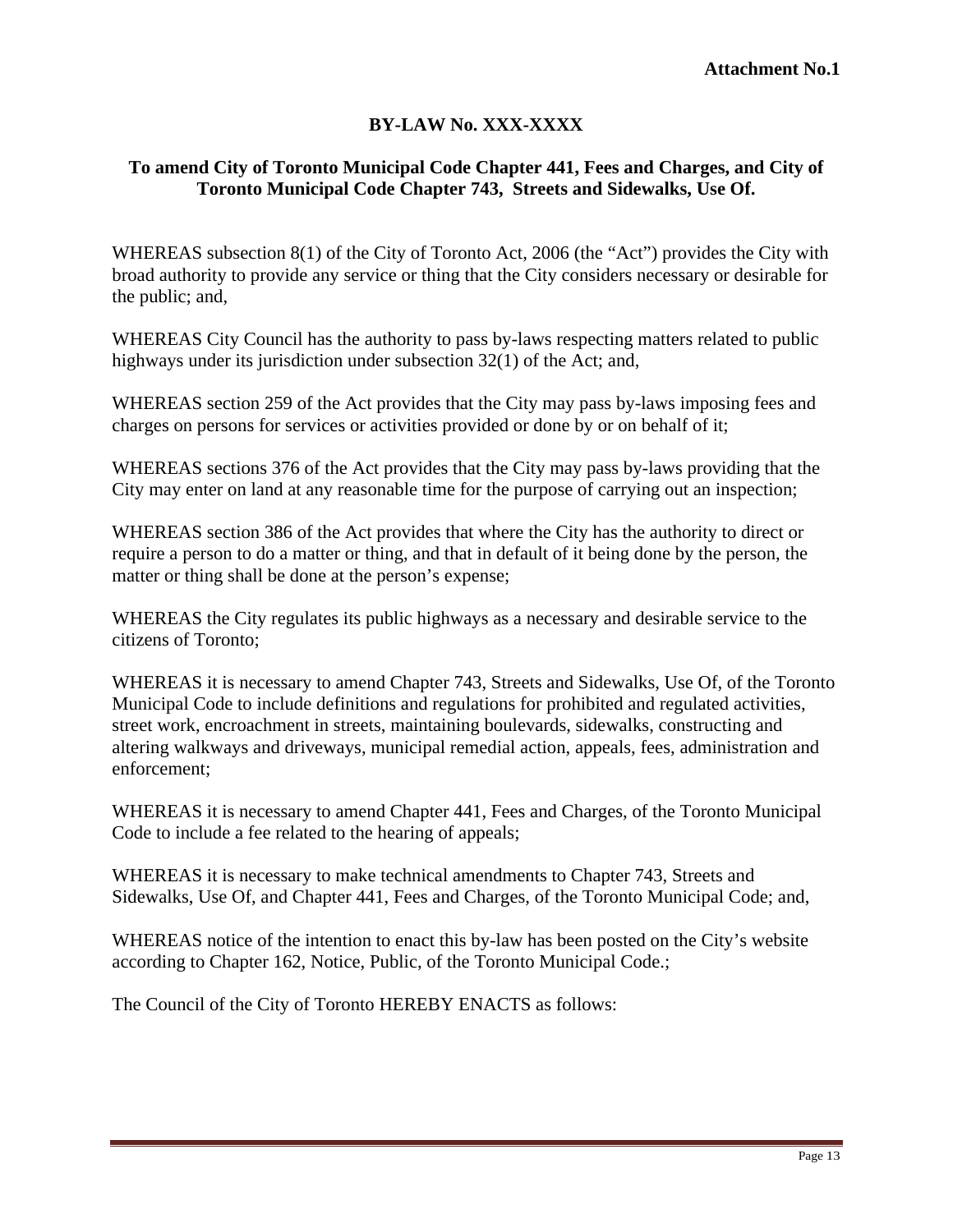1. City of Toronto Municipal Code Chapter 441, Fees and Charges, is amended by inserting the following after Line 143 in Appendix C, All Other Fees, Schedule 2:

|     | To Column I   To Column II   To Column |                      |             |              | To Column To Column V |
|-----|----------------------------------------|----------------------|-------------|--------------|-----------------------|
|     |                                        |                      | <b>TTT</b>  | $\mathbf{H}$ |                       |
| 144 | Appeals                                | Appeals to           | Each appeal | \$661.97     | Yes                   |
|     |                                        | Articles II,         |             |              |                       |
|     |                                        | $\vert$ VIII, X, XI, |             |              |                       |
|     |                                        | XIV, XV of           |             |              |                       |
|     |                                        | Chapter 743          |             |              |                       |

- 2. Chapter 743, Streets and Sidewalks, Use Of, of the City of Toronto Municipal Code is amended as follows:
	- A. By renumbering Article III and § 743-33 to § 743-36, inclusive, to Article XI and § 743- 51 to § 743-54, inclusive.
	- B. By inserting a new subsection D in § 743-1C as follows:

"D. As used in § 743-9 to § 743-10 and § 743-11 to §743-21 of Article II, Article VIII, Article X, Article XI, Article XIV, Article XV, Article XVIII, Article XIX and Article XX of this chapter, the following terms shall have the meanings indicated:

ALIGNMENT - A location specified or approved by the City for locating equipment on, over, along, across, under, or in a street.

APPLICANT - A person applying for a permit or other consent.

ARBOUR - A shelter made of wood, masonry or metal, usually covered with vines or branches or of latticework covered with climbing shrubs or vines.

AREAWAY - Tunnels, parking garages, elevated or below-grade walkways and other similar non-habitable structures that are situated above or beneath public lanes, public alleys and local streets.

ARTERIAL STREET - Any street that is designated as a minor or major arterial street in the City's road classification system, as amended from time to time.

AWNING - A removable or retractable unenclosed temporary structure, affixed to the adjacent building, that is made of light material having a light metal or reasonably equivalent frame covered by canvas or similar sail goods, that is installed over a permitted café or marketing area.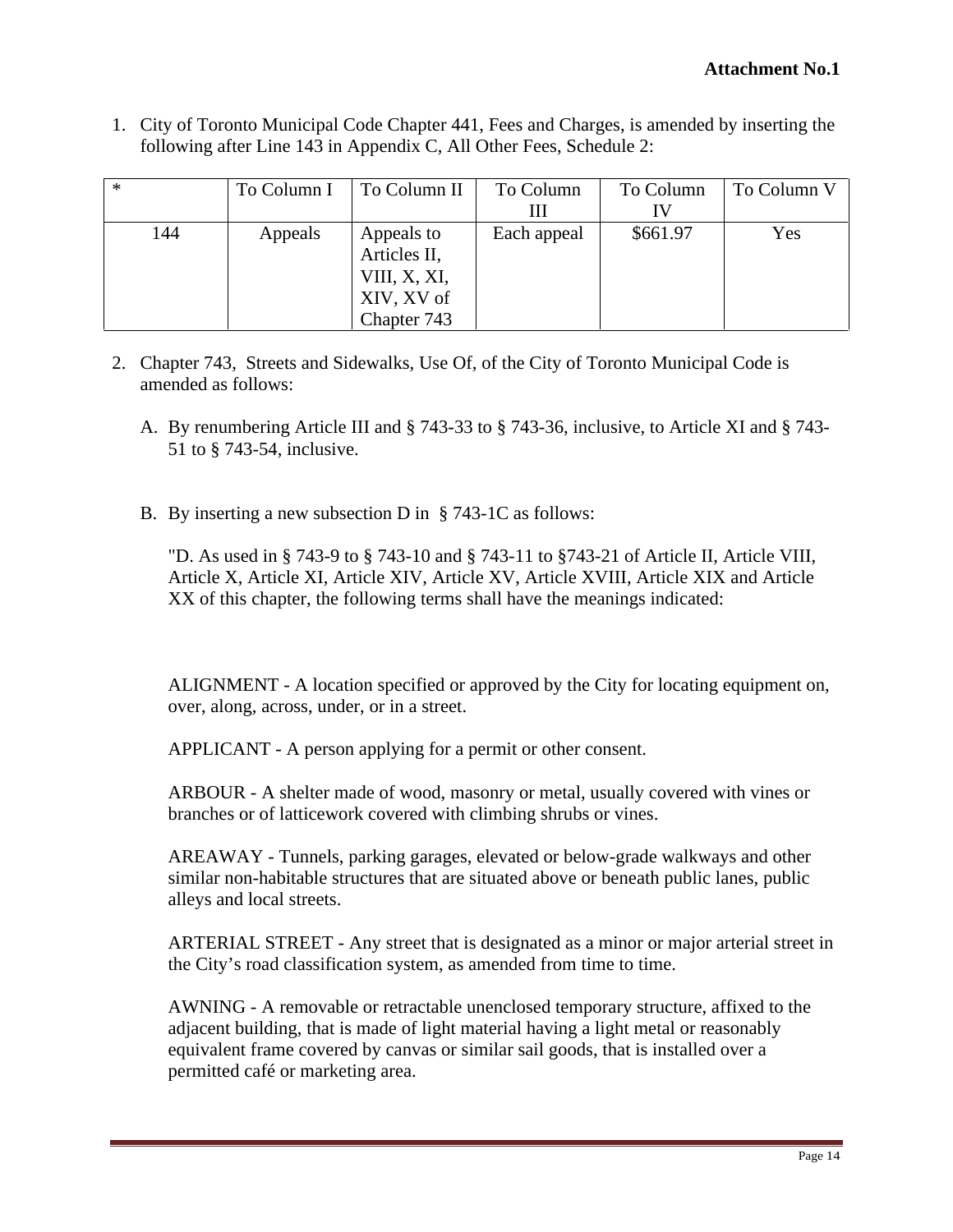BANNER SIGN - A temporary sign that is suspended on, across or along a street, or a flag of non-rigid material that is suspended from a rigid arm fixed to a pole or utility pole, that:

- 1) identifies or promotes charitable, community, philanthropic or other public events;
- 2) identifies or promotes a BIA and any charitable, community, philanthropic or other public event that occurs within a BIA; and,
- 3) identifies or promotes public events, activities or locations that
	- i) are unique to the City of Toronto;
	- ii) are government owned or sponsored;
	- iii) form a major destination and attraction for visitors to the City of Toronto;
	- iv) has a minimum annual attendance of at least 40,000 people.

BIA - A Board of Management for a Business Improvement Area established according to Chapter 19, Business Improvement Areas, of the City of Toronto Municipal Code.

BICYCLE - Includes a tricycle and unicycle but does not include a motor assisted bicycle.

BICYCLE TRAIL - That part of a boulevard that is improved for use by cyclists.

BOLLARD - Any of a series of short posts installed at intervals to delimit an area or to exclude vehicles.

BRIDGE - A bridge as defined in the *City of Toronto Act, 2006*.

BUILDING PROJECTIONS - Any structure, article or thing extending from an existing, or proposed, building or structure into a street, including but not limited to arbours, basement entrances, bay windows, building entrances, building walls, chimneys, cold storage rooms, columns, cornices, decorative walls, decorative lighting, doors, eavestroughs, exhaust ducts, fire escapes, flag poles, fuel fill pipes and connections for measuring and delivering public and private utilities, ornamental walls, pedestrian access ramps, pergolas, porches, railings, refacing walls, siamese connections, signs, stairs, storage sheds, utility vaults, ventilation shafts, verandas, walkways more than 1.5 metres in width, and window wells.

CANOPY - A fixed overhang built over the entrance to a building, or along the frontage of a building, that protects pedestrians from inclement weather.

CHIEF FINANCIAL OFFICER - The Deputy City Manager and Chief Financial Officer for the City, and his or her designate or successors.

COLLECTOR STREET - Any street that is designated as such in the City's road classification system, as amended from time to time.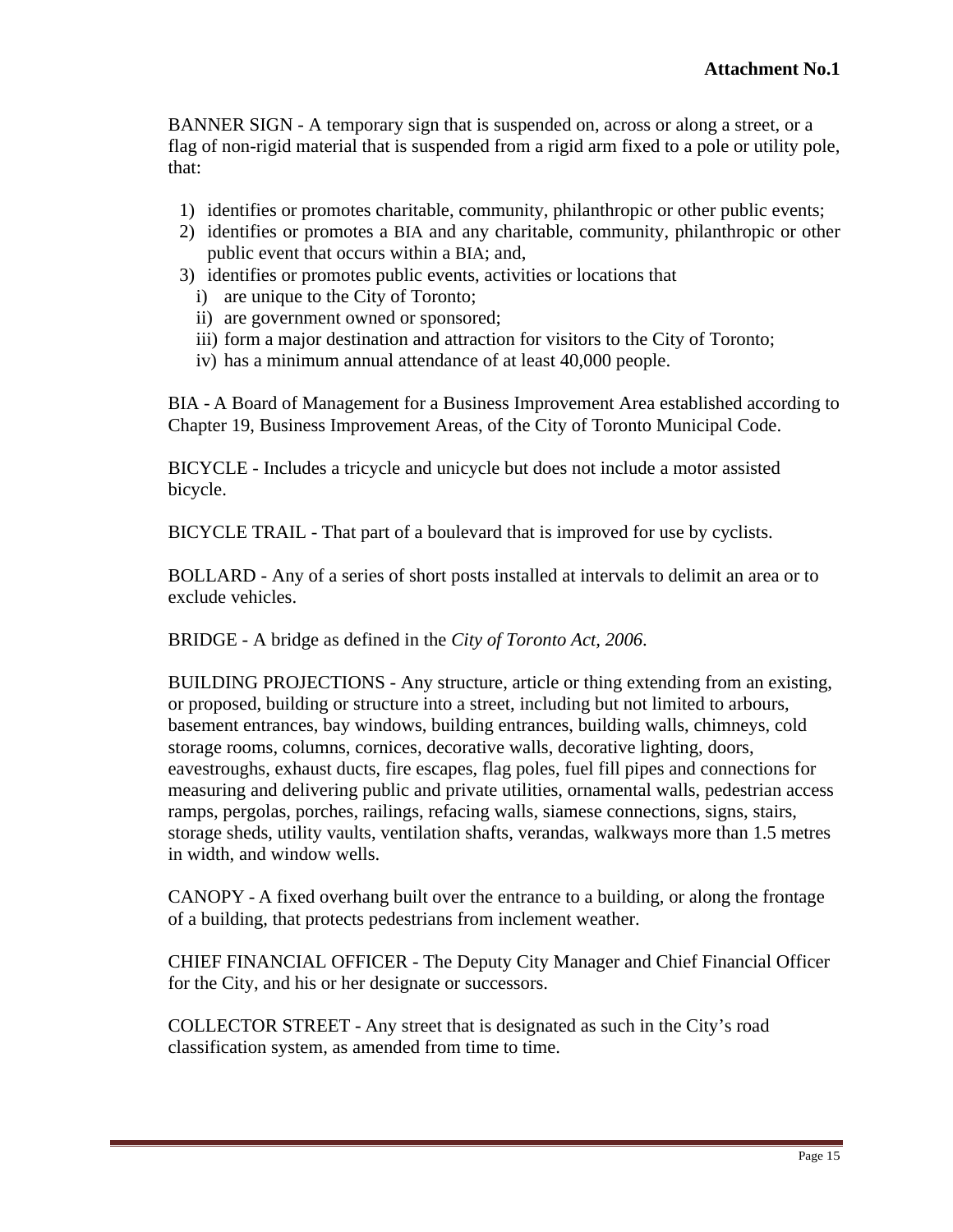CONDUIT - A pipe or tube for protecting electric and telecommunication wires, or for conveying liquids or steam.

DRIVEWAY - That portion of the boulevard improved for the purpose of providing vehicle access to an adjacent property.

EMERGENCY WORK - Work within a street that must be completed immediately due to health or safety concerns, or where the interruption or potential interruption of essential services is imminent.

ENCROACHMENT - Any device, equipment, object, structure or vegetation that is located on, over, along, across, under or in a street, or any portion thereof, but excluding any vegetation planted or any device, equipment, object, or structure installed and maintained by the City.

EQUIPMENT - Includes any machinery, vehicles, construction materials, poles, cables, pipes, conduits, ducts, pedestals, antennas, towers, wires, amplifiers, vaults, maintenance holes, hand holes, support structures or other appurtenances or ancillary facilities, structures or devices.

EXCAVATING - The breaking, digging up, tearing up, tunneling, boring, coring, cutting into or removing of any portion of the surface or subsurface of a street, including pavement, sidewalk, curbs, gutter or landscaping.

FEES - The fees set out in Municipal Code Chapter 441, Fees and Charges, other bylaws, or the corresponding fees set out in an agreement with the City.

FENCE - A barrier, including one for noise attenuation, or any structure, except a structural part of a building, that wholly or partially screens from view, encloses or divides a yard or other land, or marks or substantially marks the boundary between adjoining land.

FIRE CHIEF - as defined in Municipal Code Chapter 79, Fire Services.

FIREWORKS - A combustible or explosive device producing a loud noise or display of lights.

FULL STREAM APPLICATION - An application for a street work permit that conforms to the requirements of full stream work as specified by the General Manager.

GRAFFITI - drawing or writing scratched, scribed or painted on a wall, sidewalk, walkway or bicycle trail that is not public art as approved by the General Manager.

INTERSECTION - The area embraced within the prolongation or connection of the lateral curb lines or, if none, then of the lateral boundary lines of two or more streets or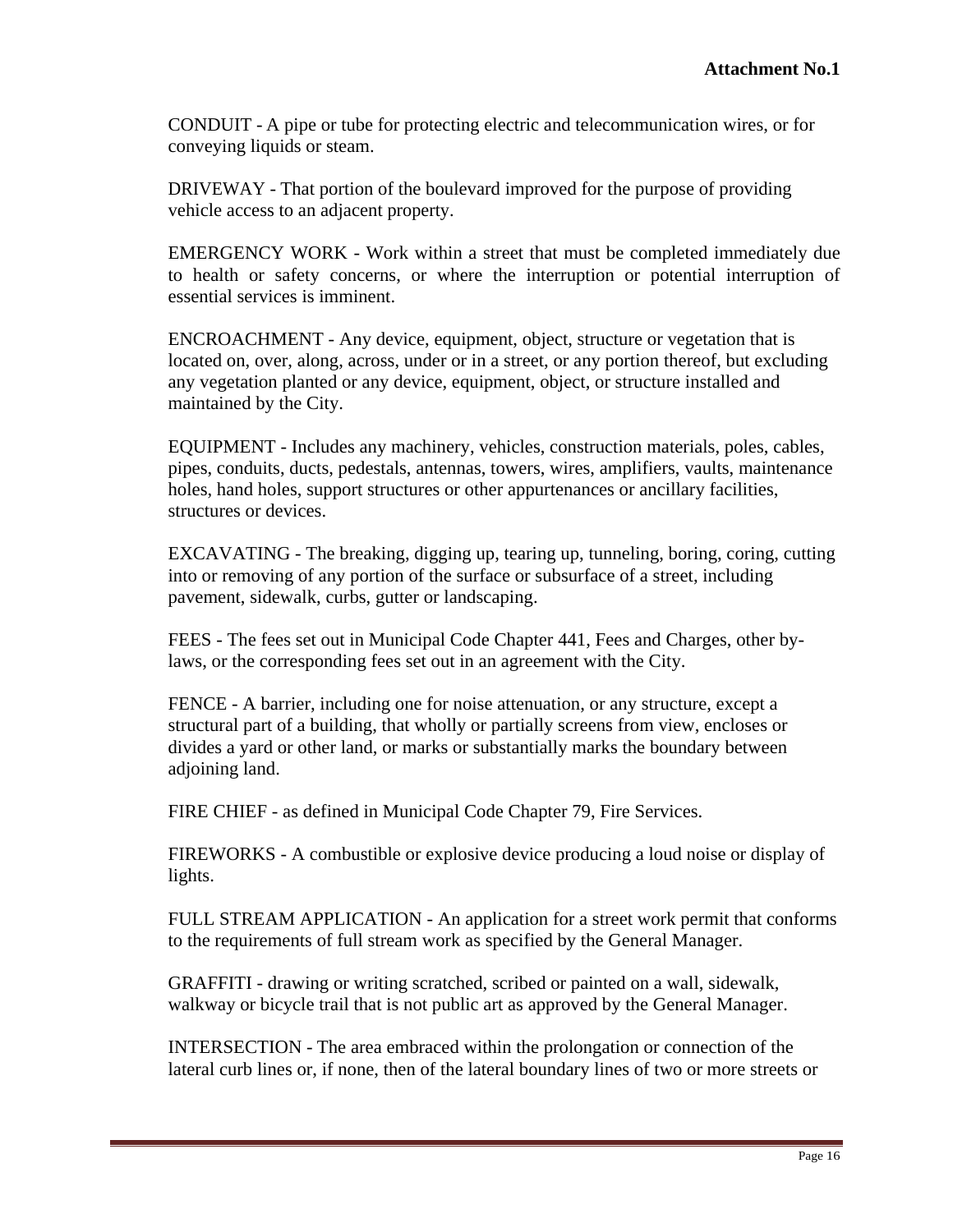private driveways that join one another at an angle, whether or not one street or private driveway crosses the other.

LANDSCAPING - Trees, shrubs, grass, flowers and other vegetation, including maintained natural gardens, but excluding noxious weeds and local weeds designated under the provisions of the *Weed Control Act,* decorative stonework, walkways or other horticultural or landscape-architectural elements or any combination of these that are situated in a street to improve its appearance or environmental quality, but excludes driveways or parking areas and any material that allows, or that can be made to allow, vehicle parking or driveway access.

LOCAL STREET - Any street that is not designated as a major arterial, minor arterial or collector street in the City's road classification system, as amended from time to time.

MAINTAINED NATURAL GARDEN - soft landscaping consisting of wildflowers, shrubs, perennials, grasses or combination thereof, whether native or non-native, but excluding noxious weeds and local weeds designated under the provisions of the *Weed Control Act* that is planted to produce a ground cover consistent with a managed and natural landscape other than regularly mown grass.

MEDIAN - The portion of a highway so constructed as to separate traffic travelling in one direction from traffic travelling in the opposite direction by a physical barrier or a raised or depressed paved or unpaved separation area that is not intended to allow crossing vehicular movement.

MOTOR VEHICLE - An automobile, motorcycle, motor assisted bicycle unless otherwise indicated in the *Highway Traffic Act*, and any other vehicle propelled or driven otherwise than by muscular power, but does not include a street car, other motor vehicles running only upon rails, a motorized snow vehicle, traction engine, farm tractor, self propelled implement of husbandry or road-building machine within the meaning of the *Highway Traffic Act*.

NATURAL FORCES - Includes natural precipitation, snow melt, and water discharged from hoses or other mechanical or human action.

OFFICER - Any employee, by-law officer or agent designated by the General Manager.

PACK ANIMAL - Any four-legged animal that is used to transport people, goods or materials.

PERGOLA - A structure consisting of parallel colonnades supporting an open or partially covered roof of girders and cross-rafters.

PERMANENT MEMORIAL - Various kinds of tribute such as plaques, stone monuments, trees, benches and similar articles of a durable nature that are intended to remain in place for a long period of time and that are placed within a street to memorialize persons who have died in a motor vehicle crash or other tragic event.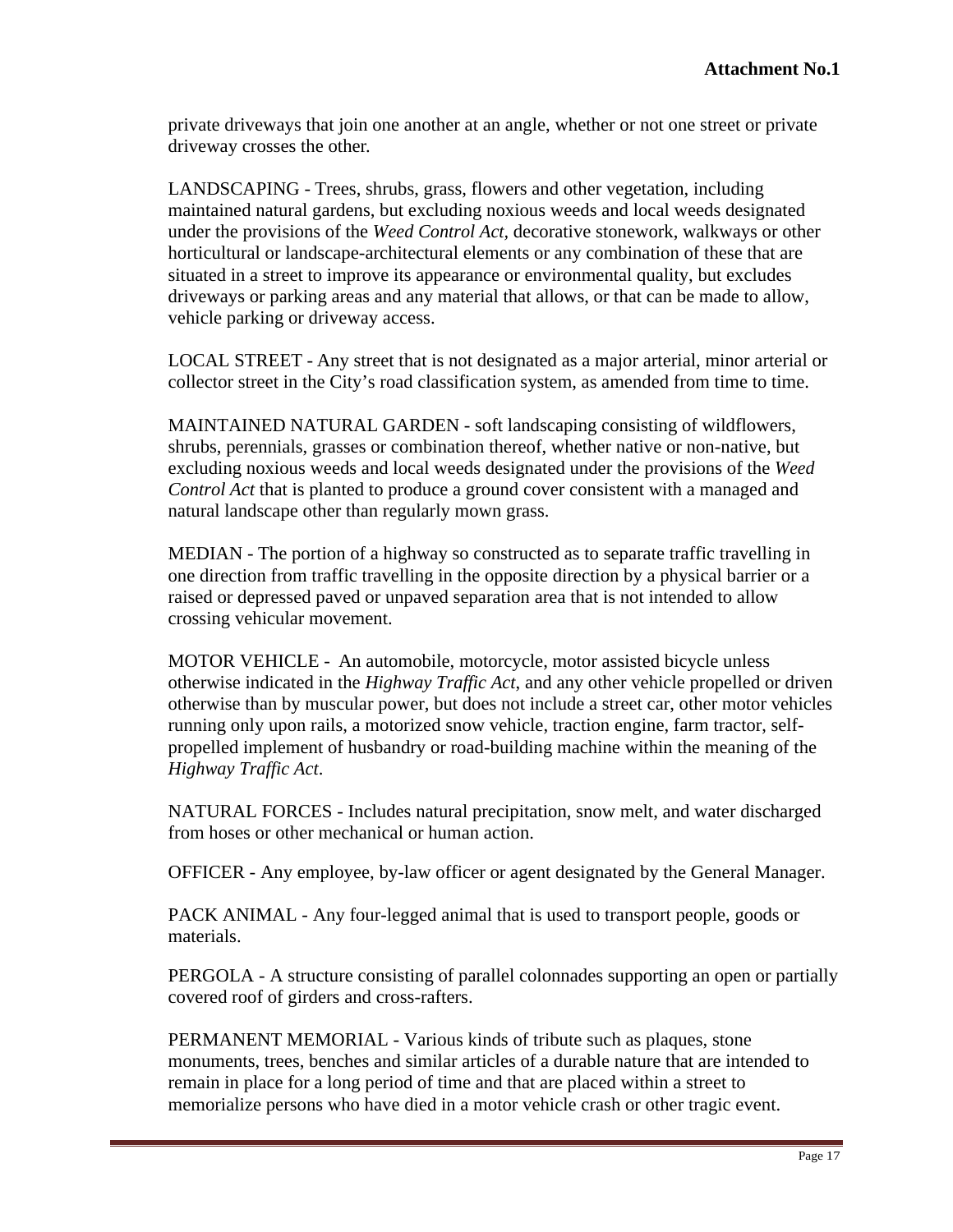PERMIT FEES - The fees set out in Municipal Code Chapter 441, Fees and Charges, and other City by-laws or the corresponding fees and other consideration charged for the issuance of a permit or consent.

POSTER - A temporary notice of any kind, including but not limited to a notice, sign, advertisement, bill, handbill, leaflet, flyer or placard.

PUBLIC ART - Temporary or permanent art designed by, or in collaboration with, artists recognized in a process approved by the General Manager that is displayed in a street and which includes, without limitation:

- 1) Sculptured art;
- 2) Frescos, art murals as defined by Chapter 485, Graffiti, mosaics, paintings and other works of visual or graphic art;
- 3) Memorials or monuments;
- 4) Fountains or water features;
- 5) Lighting and street furniture;
- 6) Hard and soft landscaping; and,
- 7) Special engineering or architectural features of existing capital projects that contributes aesthetically to their surroundings.

PUBLIC LANE OR PUBLIC ALLEY - A public highway improved for vehicle travel that is not designated as either an expressway, major arterial, minor arterial, collector or local street in the City's road classification system, as amended from time to time.

RETAINING WALL - A structure constructed for the purpose of holding back sliding earth.

ROAD - The portion of the street designed, improved and ordinarily used for vehicle traffic.

SECURITY- Financial security paid or pledged to the City as a condition of a permit or other consent granted under this chapter, including:

- 1) Cash;
- 2) An unconditional and irrevocable letter of credit;
- 3) Cheque or certified cheque payable to the "Treasurer, City of Toronto";
- 4) Securities paid by credit or debit card; and
- 5) Any other form of financial security as approved by the City from time to time.

SHORT STREAM APPLICATION - An application for a street work permit that conforms to the requirements of short stream work as specified by the General Manager.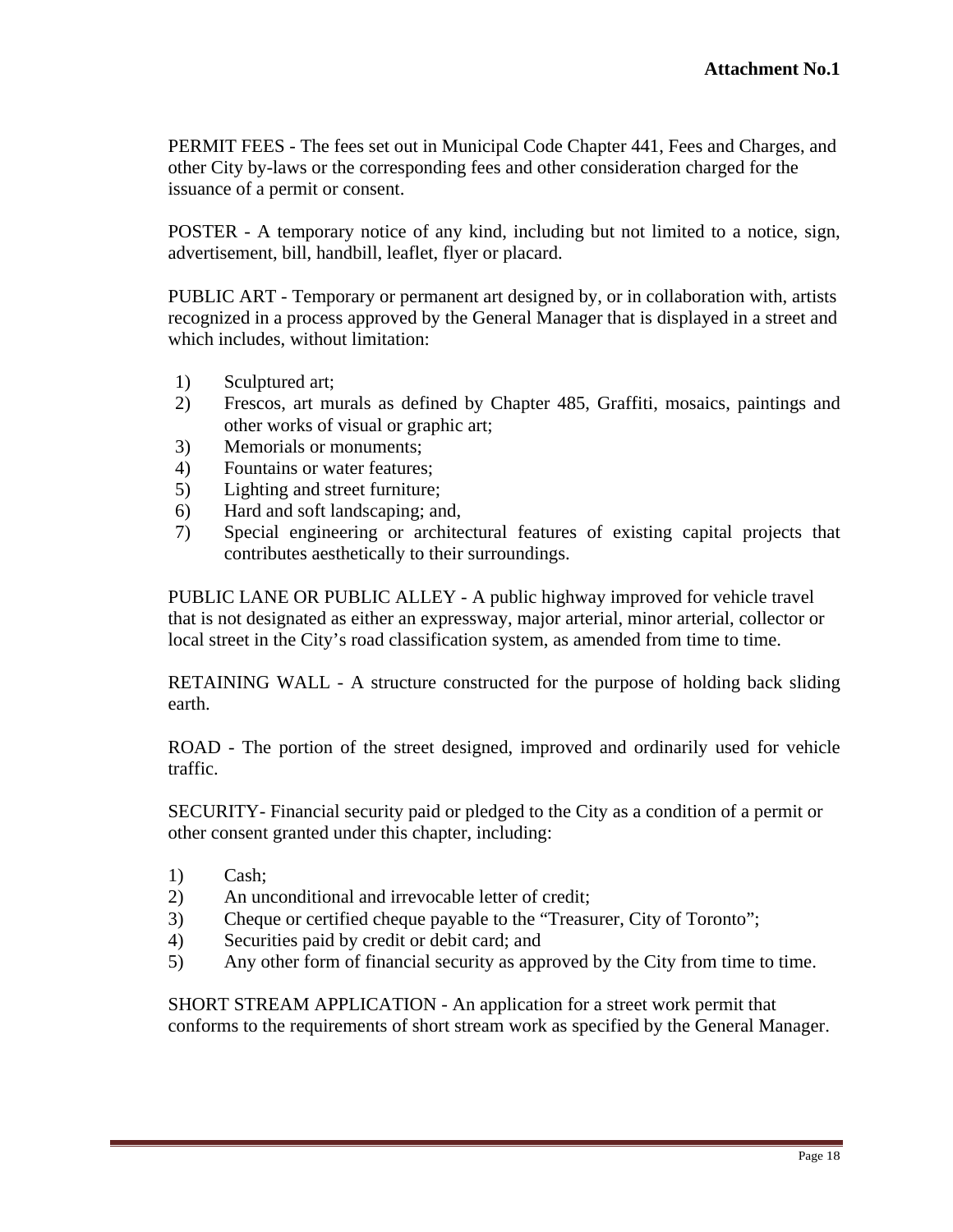SOFT LANDSCAPING - Shrubs, hedges, grass, flowers, maintained natural gardens, fruit and vegetable gardens or other vegetation, excluding trees, noxious weeds and local weeds designated under the provisions of the *Weed Control Act*.

STOP WORK ORDER - A notice to cease any street work or temporary street occupation.

STREET - A common and public highway and includes all or any portion of a street, avenue, sidewalk, boulevard, median, lane, alley, parkway, square, place, bridge, viaduct or other structure forming part of the highway.

STREET LINE - The line dividing a street and a property.

STREET TREE - A tree planted and maintained by the City in a street.

STREET WORK - Includes any excavating in streets, and installing, repairing, replacing, extending or operating and maintaining any equipment, structure or device located in, on, over, along, across, or under a street.

TEMPORARY MEMORIAL - Various kinds of tribute such as decorations, flowers and other and similar articles that are neither durable nor intended to remain in place for a long period of time, that are placed within a street to memorialize persons who have died in a motor vehicle crash or other tragic event.

TEMPORARY STREET OCCUPATION - The occupation of any portion of a street for the placing of any barricade, covered pedestrian walkway, construction site fencing, hoarding, machinery, materials or other objects, hoisting, tower crane, or transporting excess loads, or carrying out any street work that does not require excavating in a street.

TORONTO PUBLIC UTILITIES COORDINATING COMMITTEE (TPUCC) - The organization, or any successor organization, comprised of member utility companies and the City who own and operate equipment in City streets.

UTILITY POLE - A utility pole, street lamp pole, traffic control signal pole, as well as any pole of the Toronto Transit Commission that is located within a street.

VEHICLE - A vehicle as defined by the *Highway Traffic Act*.

WALKWAY - That part of private property that is improved for the exclusive use of pedestrians, extending from private property into a street. "

C. By inserting new § 743-9 to § 743-19, inclusive, in Article II, Prohibited and Regulated Activities, as follows:

"§ 743-9. Fouling and obstructing streets.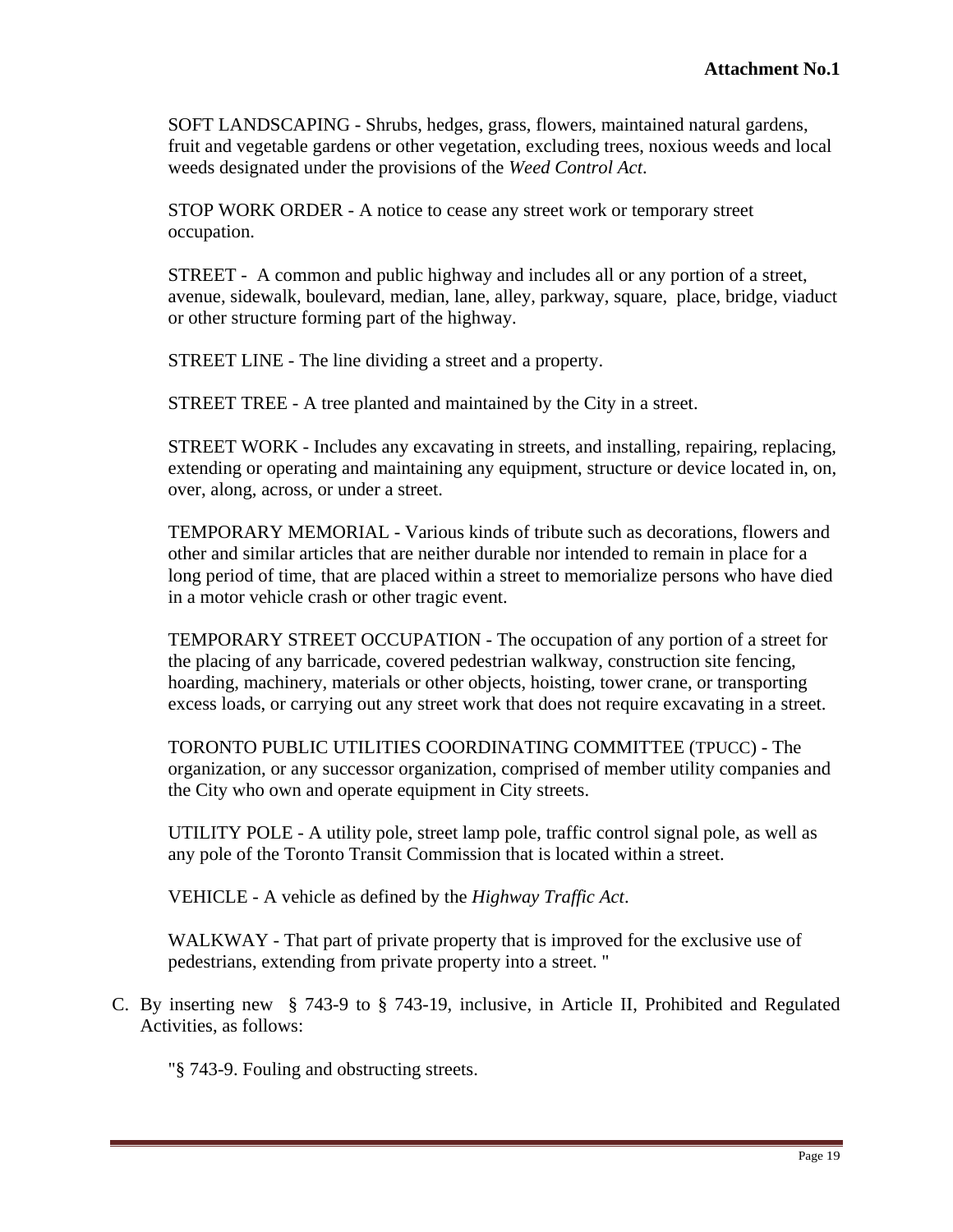Unless specifically authorized by this Chapter:

- A. No person shall obstruct, encumber, damage, foul, or cause or permit the obstructing, encumbering, damaging or fouling of any street, or interfere with the clearing of snow, or install or place any unauthorized encroachment, object, article or thing, on, over, along, across, under, or in a street except as permitted under this chapter or any other City by-law.
- B. No person shall place any obstruction in, obstruct or cause to be obstructed, any ditch, culvert, drain or watercourse on any street.
- C. No person shall store, place or dispose of material, including fallen leaves, in such a way that it may enter onto a street by any means, including wind or water.
- D. No person shall cut, saw, break, split, place or pile firewood, lumber, blocks, rocks, stones, debris or other material, article or thing, or do any other act upon a street that may obstruct or impede vehicle or pedestrian traffic, or interfere with the maintenance of a street.
- E. No person shall damage the surface of a street, or cause an obstruction, nuisance, or dangerous condition.
- F. No person shall convey through the streets any solid or liquid waste except in a properly covered and secured vehicle or metal container that prevents the contents from falling on the street, and that protects the contents from vermin and controls, as far as possible, and that prevents the escape of offensive odours.
- G. No person shall cause or permit a vehicle to leak or discharge engine or transmission fluids, or fluids of any type, so as to foul or damage a street.
- H. No person shall place or leave on or across any street, a pole, wire, cord or cable that may interfere with the safe passage of vehicles or pedestrians, or that is capable of transmitting electrical energy into a street from public or private property.
- I. With the exception of the police or the military, or during events authorized by the General Manager, no person shall ride a pack animal, or vehicle drawn by a pack animal, on any street.
- J. No person shall pull down, destroy, deface, place posters on, or in any way interfere with any post, surveyor's mark, benchmark, traffic control sign, street name sign, signboard, traffic control signal, traffic cone, or any other traffic control device that is placed in a street.
- K. No person shall climb on or over a railing, bridge or fence located along or across any street, or climb on any tree located in a street, or on any post, pole or structure installed on any street.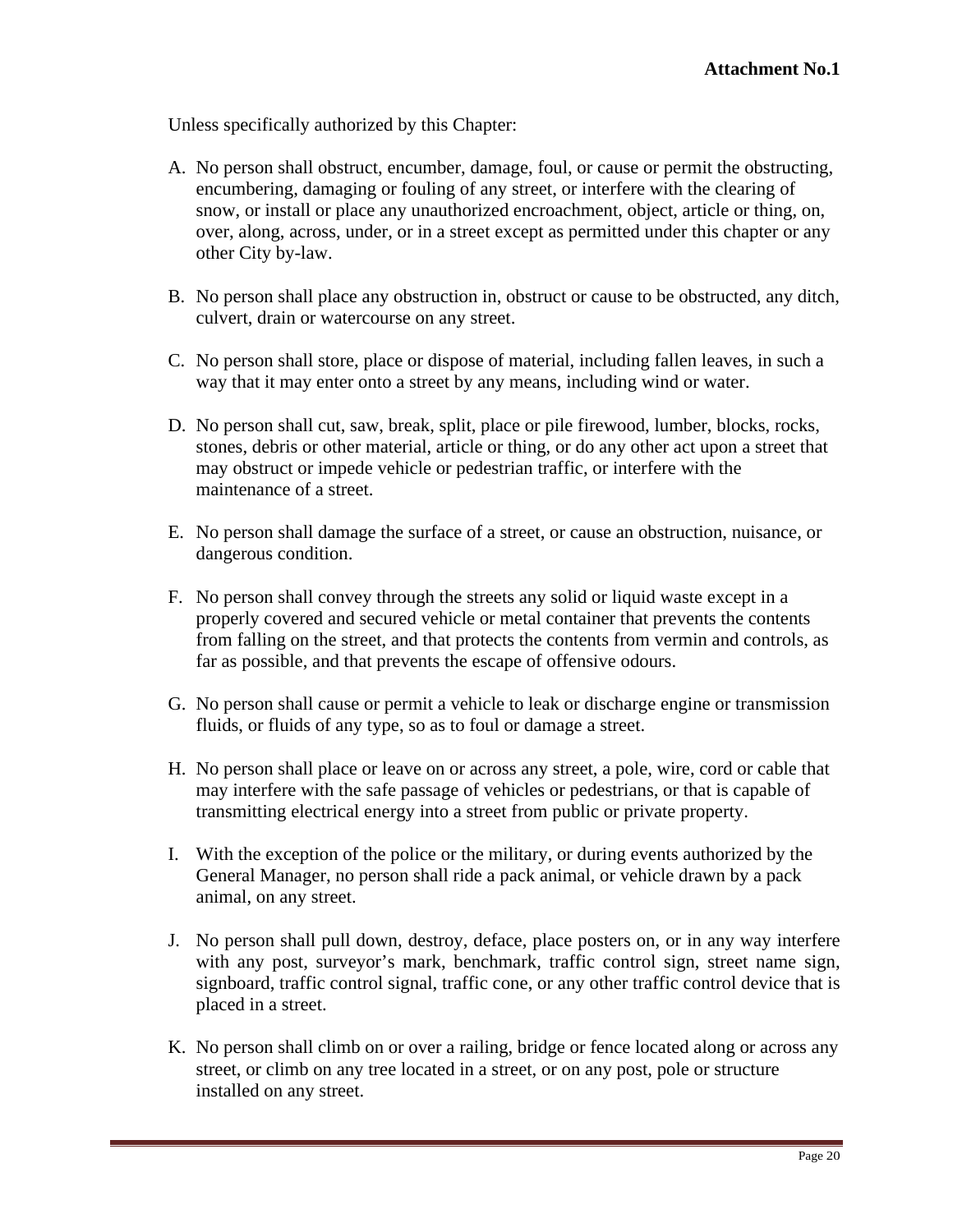- L. No person shall, without the approval of the General Manager, ignite or discharge fireworks on, over or across a street.
- M. No person shall, without the approval of the General Manager, deface or damage any wall, fence, railing, sign, monument, post, pole or other property in any street by cutting, breaking or placing graffiti on it.
- N. No person shall, without prior authorization from the General Manager, move, or cause or permit to be moved, or assist in moving, any building, boat, machine or other article or thing in, along or across any street if such building, boat machine or other article or thing, while being moved, exceeds any of the height, width or weight
- restrictions specified under the *Highway Traffic Act*. O. No person shall mix concrete, mortar or other substance of a similar nature upon any street.
- P. No person shall, without prior authorization from the General Manager, chain, lock or otherwise attach any article or thing to a waste receptacle, streetlight, parking meter, utility pole, transit shelter, fence, tree or any other municipal property or authorized encroachment that is located in a street, and any article or thing that remains attached for more than 24 consecutive hours may be removed by the General Manager and disposed of pursuant to Article XVIII.
- § 743-10. Street cleaning and repair.
- A. The cleaning and repair of a street by any person, where required under this chapter, shall be performed to the satisfaction of the General Manager.
- B. No person hauling earth, sand, stone or other materials in a street shall load or operate their vehicle so as to permit or cause the contents thereof to fall, spill or be deposited on a street.
- C. No person in charge of a vehicle shall bring that vehicle, or permit it to be brought, upon a street unless there has been removed from the wheels, tires, tracks or treads of that vehicle, any excess mud, clay, lime, and similar material, or any fertilizer or manure that is likely, if not removed, to damage the surface of a street, or be deposited on a street so as to cause an obstruction, nuisance, or dangerous condition.
- D. The General Manager may remove any mud, clay or other material deposited on a street contrary to the provisions of this Section and may recover the clean-up costs pursuant to Article XVIII.
- E. This section does not apply to sand, gravel, salt or City-approved de-icing materials or liquids placed on sections of a street to minimize the hazards resulting from slippery conditions.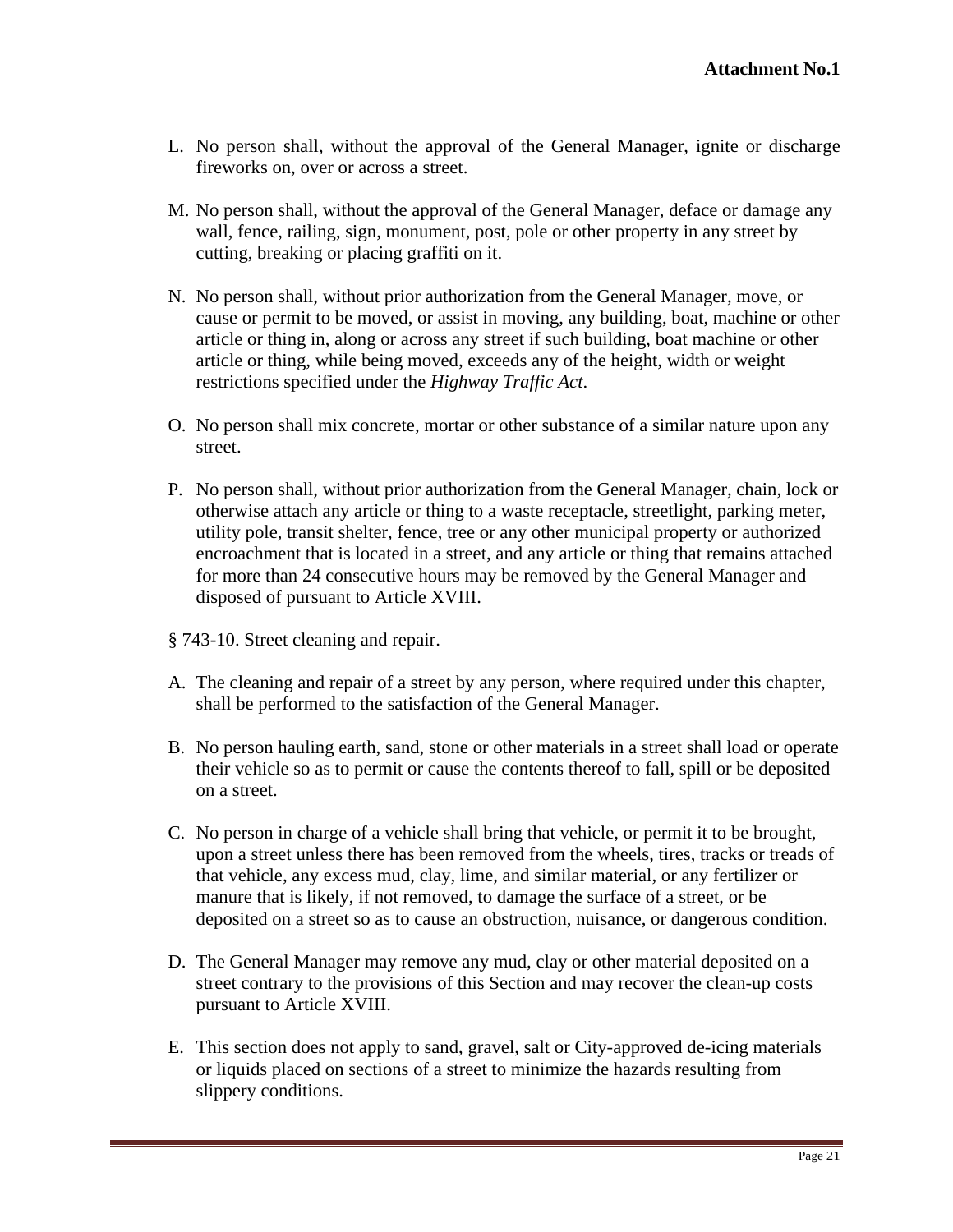§ 743-11. Fires on streets.

- A. No person shall, without authorization from the General Manager:
	- (1) Carry or use fire on a street; or,
	- (2) Set fire to any shavings, papers, straw, leaves or any combustible matter, on a street.
- B. This section shall not apply to fires made by tinsmiths, plumbers, and other trades people engaged in a trade that requires using fire for melting lead or solder, or for boiling tar, pitch, or oil to be used in constructing or repairing a building, structure, or utility located on or under any street, but all such fires shall be under the charge of a competent person, and shall, to the satisfaction of the General Manager and the Fire Chief, be made in a suitable furnace, burner or container of a portable nature protected in such a manner that no sparks or embers shall be emitted to endanger persons or adjacent property.
- § 743-12. Vegetation overhanging streets.
- A. No owner or occupier of land shall allow any part of a tree or other vegetation growing on their property to extend over, into or upon any street in a manner that obstructs fire hydrants, driver and pedestrian sight lines, or that interferes, impedes, or endangers persons and vehicles using the street.
- B. When considered necessary for the convenient and safe use of a street, the General Manager shall, after providing a minimum of 48 hours notice, trim any tree or other vegetation that extends into the street from the adjoining property, pursuant to Article XVIII.
- C. Where such tree or vegetation interferes with a traffic control signal, STOP or YIELD sign, the General Manager is not required to provide notice to the adjoining owner or occupier of the land before removing any portion of the tree or other vegetation that extends into the street from the adjoining property, provided that the City shall be financially responsible for the costs associated with this work.
- § 743-13. Water on streets from buildings or structures.
- A. No person shall, without approval from the General Manager, permit or cause water from any land, building or structure located on land abutting a street to drain or discharge across any street in a manner that, in the General Manager's opinion, creates a hazard or nuisance to the public.
- B. Where any person causes or permits water to drain or discharge from any land, building or structure contrary to § 743-13A, the General Manager shall notify the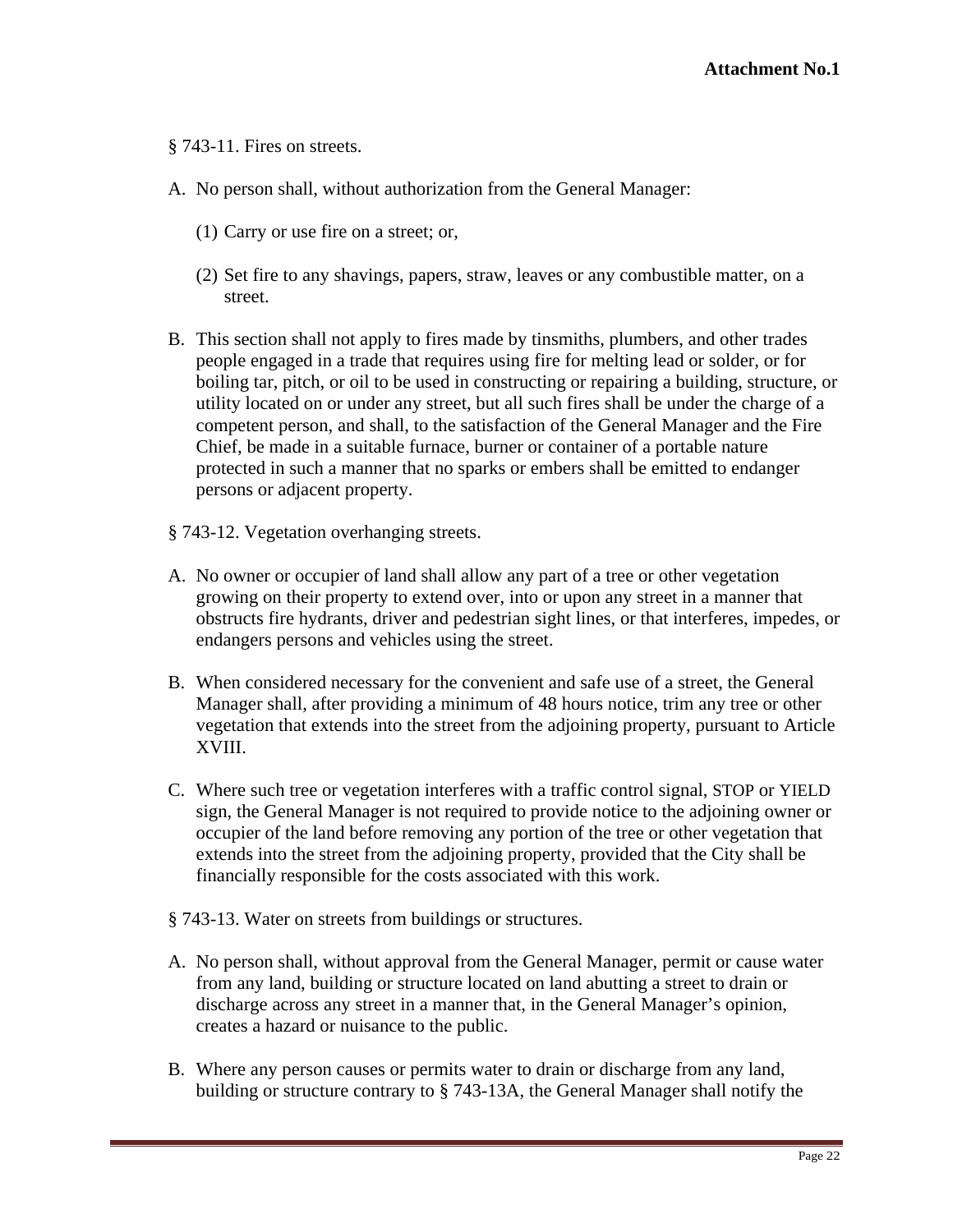owner or occupant of the property advising them of the contravention of Section A, and require them to do any work that is necessary to prevent water from draining or discharging across the street, such work to be completed within 24 hours.

- C. Where a notice given under § 743-13B has not been complied with, the General Manager may perform the required work pursuant to Article XVIII.
- D. No person operating a public garage, parking station, parking lot, used car lot or automobile service station shall, without authorization from the General Manager, permit or allow water used for the washing or cleaning of motor vehicles on the premises to drain or discharge upon, over, or across a street.
- § 743-14. Canopies and Awnings.
- A. No person shall, without authorization from the General Manager and the Chief Building Official, install a canopy or awning on or over a street.
- B. Every person who proposes to install a canopy or awning on or over a street shall submit an application that includes the following information:
	- (1) Name, address and telephone number of the applicant;
	- (2) The address where the canopy or awning will be installed, and the exact location of the proposed installation;
	- (3) If requested by the General Manager and the Chief Building Official, a drawing or drawings in an appropriate metric scale showing:
		- (a) The physical dimensions, appearance, height, weight and construction of the proposed installation; and,
		- (b) The method and means of installing, securing, and removing the canopy or awning.
	- (4) Any additional information considered appropriate by the General Manager, Chief Building Official or the City Solicitor; and,
	- (5) The applicant pays the required fee as specified by Chapter 441, Fees and Charges*.*
- C. Where the owner possessing or the occupant occupying the ground floor of property lawfully used for industrial or commercial purposes or the owner possessing or occupant occupying the ground floor of a residential building containing more than ten dwelling units, such property abutting a boulevard, and where such person has entered into an agreement with the City on the terms and conditions described in § 743-14D, the owner or occupant may use any portion of the boulevard adjoining the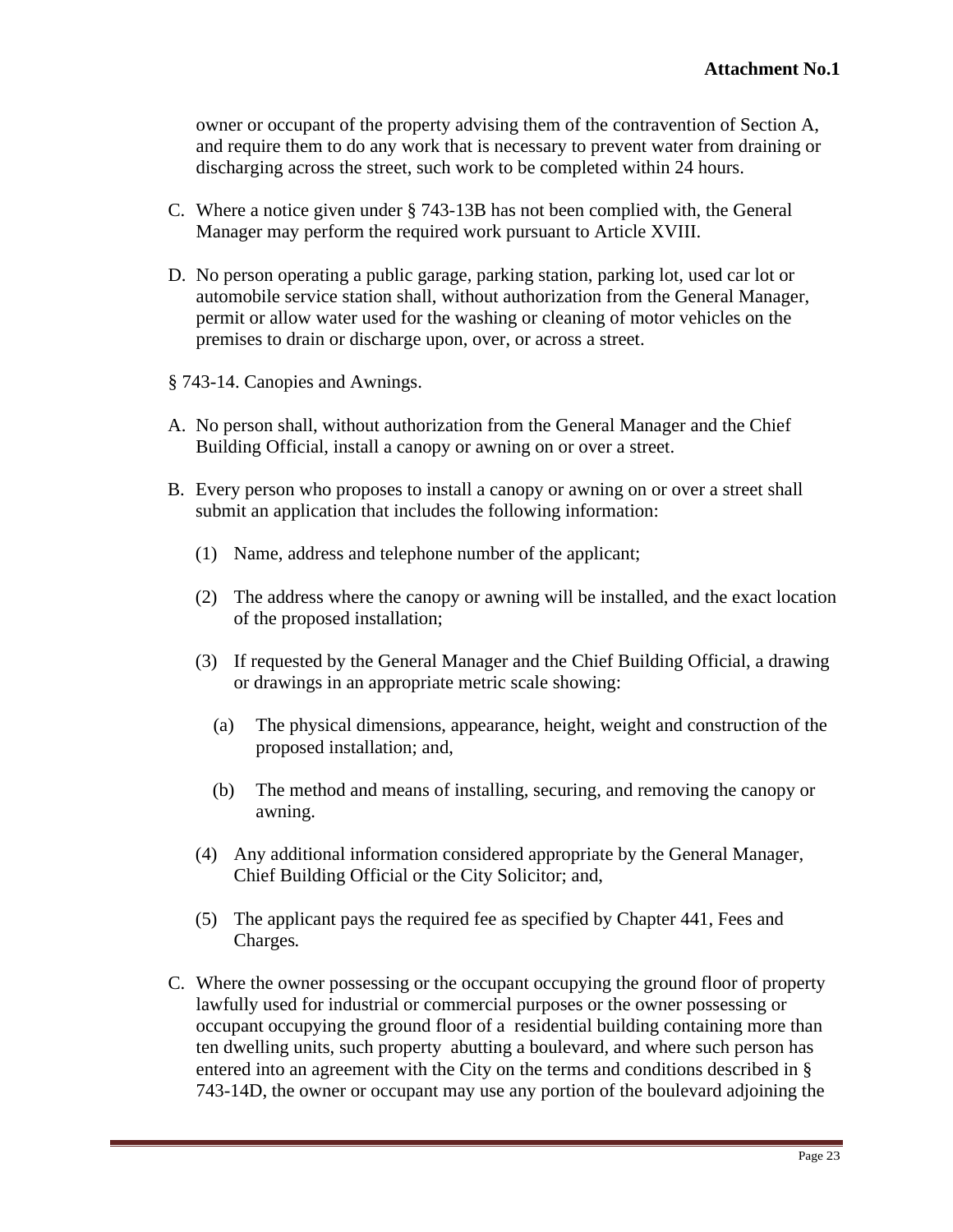property that extends to a point located 0.50 metres from the edge of the sidewalk closest to the street line and parallel with the sidewalk, for the purpose of installing, constructing and maintaining a canopy or awning in compliance with the agreement.

- D. The agreement shall specify the following terms and conditions:
	- (1) If approved by the General Manager and the Chief Building Official, the owner or occupant shall install the canopy or awning to the satisfaction of the General Manager and the Chief Building Official;
	- (2) Unless authorized by the General Manager and the Chief Building Official, canopies and awnings shall not be physically attached to the surface of a street;
	- (3) No part of the framework of the canopy or awning, with the exception of the supporting poles or guy-wires, shall be less than 2.5 metres above-grade, and provided that no portion of a curtain shall be situated less than two metres above-grade;
	- (4) No part of a canopy or awning shall interfere with the healthy and vigorous growth of any street tree;
	- (5) That the canopy or awning shall be fireproof;
	- (6) That the canopy or awning shall not display any graphics other than as required to identify the business to which the canopy is attached;
	- (7) The owner or occupant shall pay in advance an annual fee in the amount specified in Chapter 441, Fees and Charges;
	- (8) The owner or occupant shall indemnify and save harmless the City from any action, claim, damage or loss whatsoever arising from the use of the boulevard, or anything undertaken or neglected to be done in connection with its use;
	- (9) The owner or occupant agrees to permit the General Manager or any public utility to enter any portion of the boulevard proposed to be used for the purpose of the installation, maintenance and repairs of pipes, cables, wires, poles and other installations;
	- (10) The owner or occupant shall maintain the canopy or awning in a state of good repair satisfactory to the General Manager, and shall immediately remove all graffiti and posters; and,
	- (11) Any other conditions considered appropriate by the General Manager, Chief Building Official or the City Solicitor.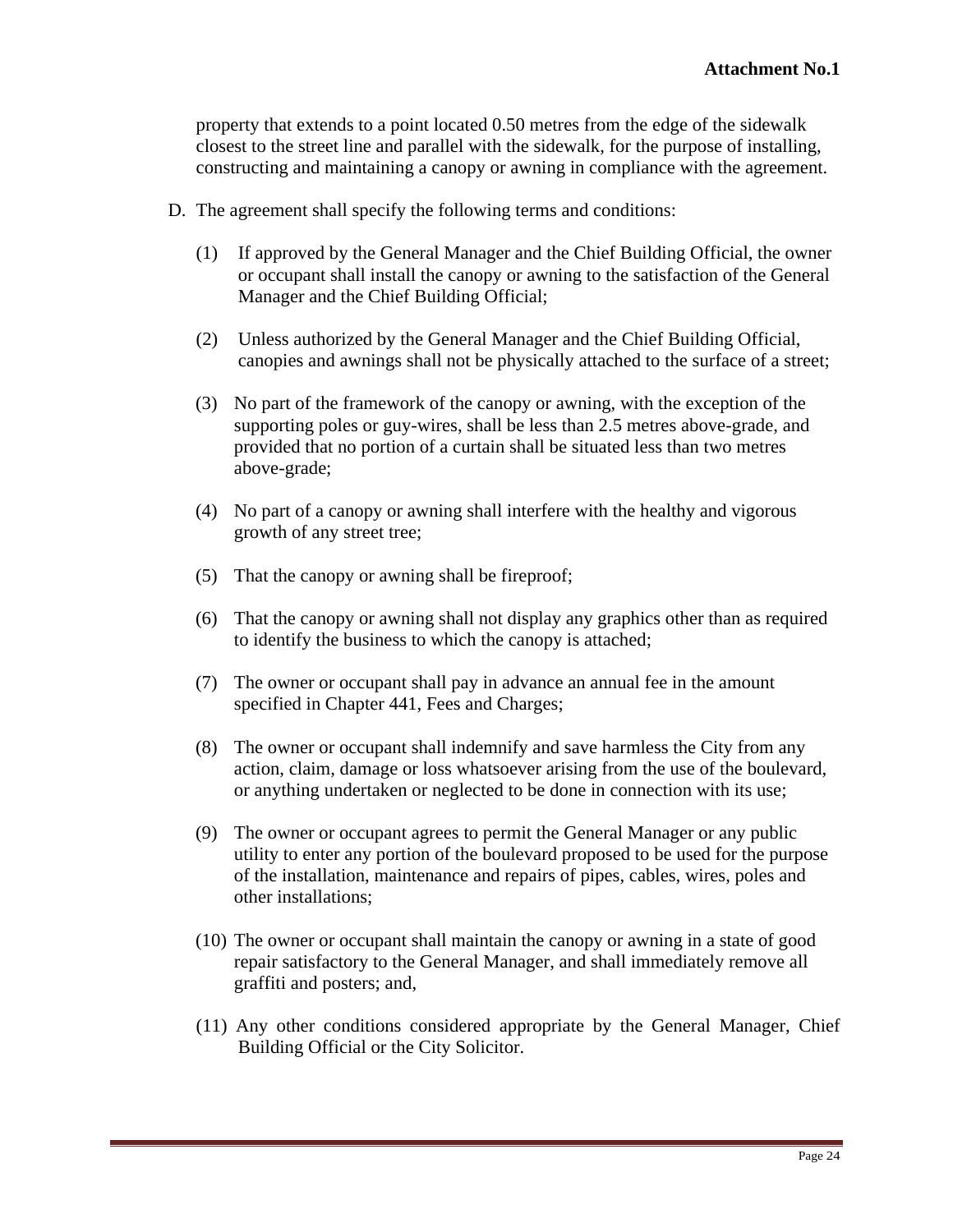- E. The General Manager may request the removal of a canopy or awning for any reason and the owner or occupant shall, at his or her own cost and expense, remove the canopy or awning and all associated equipment from the boulevard within 30 days of receiving written notice from the General Manager requesting its removal.
- F. If the owner or occupant does not remove the canopy or awning and all associated equipment within 30 days, then the General Manager may remove the canopy or awning and all associated equipment and restore the street to a safe and proper condition pursuant to Article XVIII.
- G. In the case of an emergency as described in Article XVIII, the General Manager may, at the City's expense, remove the canopy or awning and all associated equipment without notice, and the General Manager is not obligated to restore the canopy and all associated equipment removed as a result of the emergency.
- H. The provisions of § 743-14A to § 743-14F shall not apply to canopies or awnings approved before the date that this by-law comes into force, provided that such installation complies with the terms and conditions of the original approval and agreement but any replacement or alteration of the canopy or awning shall be subject to the requirements of this chapter.
- § 743-15. Commercial and industrial boulevard parking.
- A. Every person who proposes to introduce industrial or commercial boulevard parking shall submit an application that includes the following information:
	- (1) Name, address and telephone number of the applicant/agent and property owner;
	- (2) If the applicant is not the owner, the applicant shall provide the General Manager with a letter signed by the owner indicating that the owner does not object to installing boulevard parking adjoining their property, and that the owner recognizes that they are responsible for the cost of complying with the boulevard parking agreement in the event of default on the part of the person occupying the property;
	- (3) Detailed plans drawn in either 1:200, 1:250 or 1:500 metric scale, illustrating the design and location of the proposed boulevard parking stalls as well as all surface features surrounding the boulevard parking area, including structures, utilities, curbs, trees, driveways and landscaping;
	- (4) A detailed streetscape improvement and landscape plan provided to the satisfaction of the General Manager;
	- (5) Any additional information considered appropriate by the General Manager or the City Solicitor; and,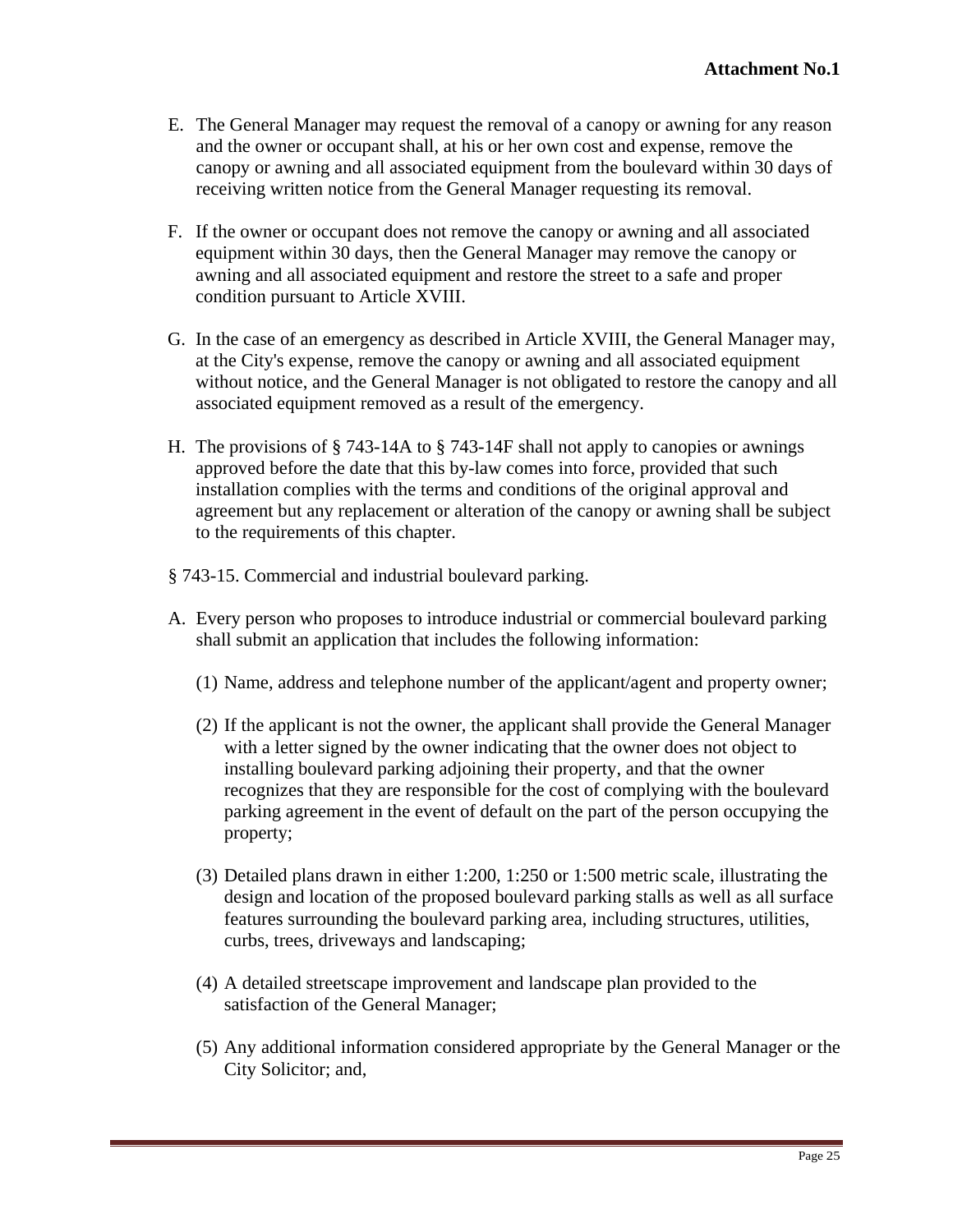- (6) The applicant shall pay the required processing fee as specified by Chapter 441, Fees and Charges.
- B. The applicant shall enter into an agreement with the City that contains the following terms and conditions :
	- (1) The owner or occupant shall construct and individually sign the boulevard parking stalls at their expense and to the satisfaction of the General Manager, and shall pay the annual license fee specified in Chapter 441, Fees and Charges;
	- (2) The owner or occupant shall permit the General Manager, or any public utility, to enter the portion of the street occupied by the boulevard parking stalls for the purpose of installing, maintaining, and removing or repairing pipes, cables, wires, poles and other authorized encroachments;
	- (3) The owner or occupant shall comply with the requirements of § 743-53;
	- (4) The owner or occupant shall maintain, at their expense, the boulevard parking stalls in a state of good repair, free of litter, snow, and ice;
	- (5) The owner or occupant shall not move, or permit to be moved, snow or ice from the boulevard parking stalls onto a sidewalk, bicycle trail or road;
	- (6) The owner or occupant shall, upon termination of the agreement by either the City or the owner/occupant and at no expense to the City, restore the boulevard to the satisfaction of the General Manager;
	- (7) Boulevard parking stalls are for the exclusive use of the owner's or occupant's employees and customers, and shall not be leased, sold, rented or transferred;
	- (8) If considered appropriate, the General Manager may require that the applicant register on-title to the property, at no expense to the City and to the satisfaction of the City Solicitor, any commercial boulevard parking agreement required pursuant to this article;
	- (9) Boulevard parking agreements are not transferable to a new owner or occupant without the approval of the General Manager; and,
	- (10) Any other conditions considered appropriate by the General Manager and the City Solicitor.
- C. Where the owner or the occupant of industrial or commercial property located adjacent to a street enters into an agreement with the City on the terms and conditions specified in § 743-15B, the owner or occupant may use a portion of the boulevard adjoining the property for the purpose of installing, constructing, and maintaining vehicle parking stalls.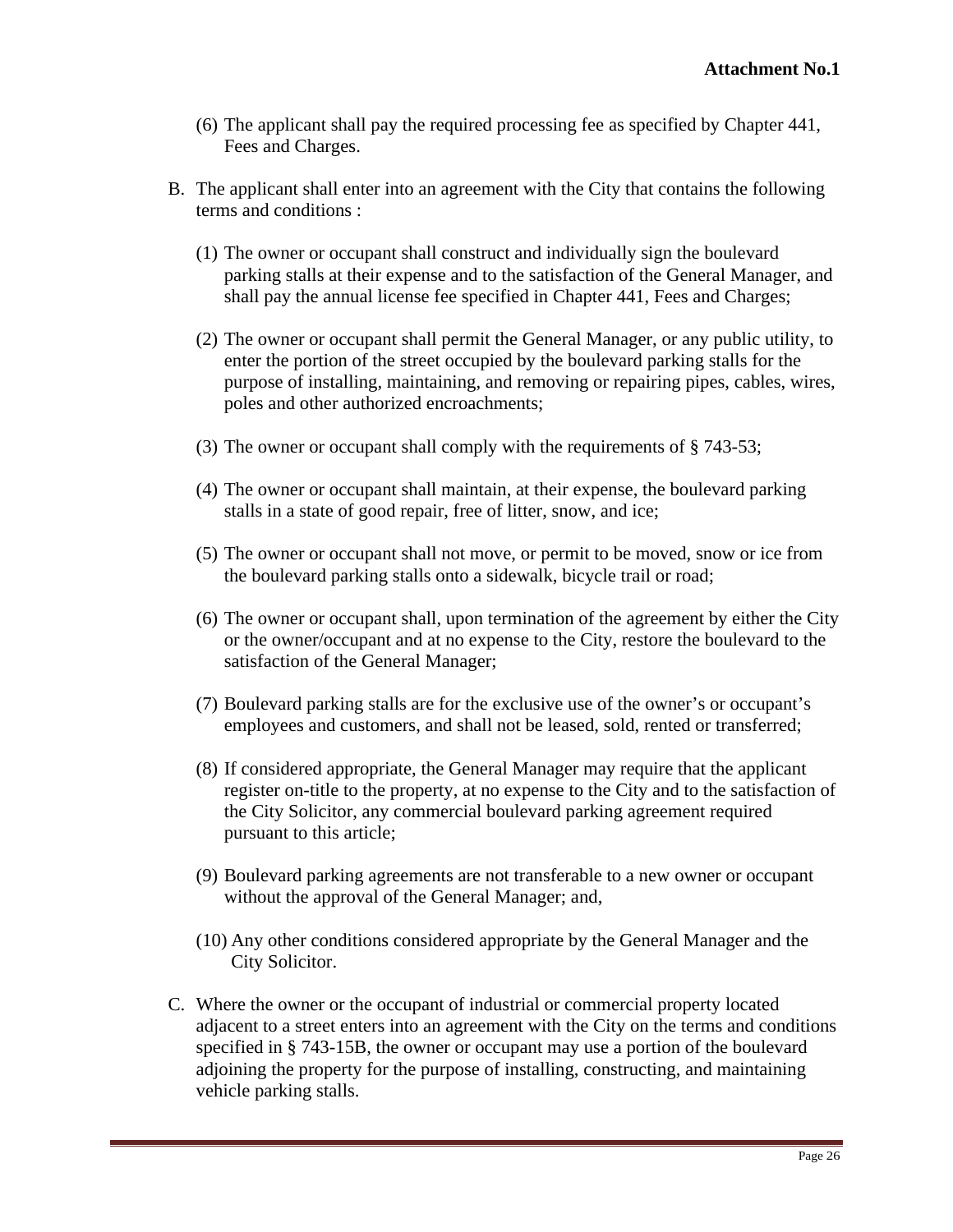- D. The General Manager shall not issue a permit to construct parking stalls within the boulevard until the owner or occupant signs an agreement with the City and pays the fees specified by Chapter 441, Fees and Charges.
- E. Boulevard parking stalls shall:
	- (1) Be designed and located in compliance with any existing zoning by-laws and regulations;
	- (2) Not take individual vehicle access to a major or minor arterial street, and whenever practical, shall be located parallel to the road;
	- (3) Be designed to a minimum of 2.2 metres in width and 5.3 metres in length, or the minimum parking stall dimensions specified in any applicable zoning by-laws; and,
	- (4) Be located not less than 0.90 metres from any sidewalk for a parallel parking configuration, and not less than 0.30 metres from any sidewalk for an angled or perpendicular parking configuration .
- F. Before approving an application for boulevard parking at a location that abuts a residential area, the General Manager shall provide the Ward Councillor with 30 days notice that the application has been received, and shall advise the Ward Councillor if the application complies with the requirements of this section.
- G. Notwithstanding § 743-15F, for those applications abutting residential areas the Ward Councillor may request that the General Manager conduct a poll to determine neighbourhood support for the application, such polling to comply with Chapter 190, Polling and Notification.
- H. The General Manager shall not approve any location where boulevard parking stalls will interfere with the healthy and vigorous growth of existing street trees, obstruct existing or proposed sidewalks and bicycle trails, restrict driver and pedestrian sight lines, or interfere with the safe operation of the adjoining street.
- I. Should the owner or occupant fail to comply with the terms of the agreement, then the General Manager may terminate the agreement after providing 30 days written notice, and may either physically block access to the parking stalls or restore the street and recover the costs from the owner or occupant pursuant to Article XVIII.
- J. In the case of an emergency as described in Article XVIII, the boulevard parking stalls may be removed without notice, and the General Manager is not obligated to restore the boulevard parking stalls removed as a result of the emergency.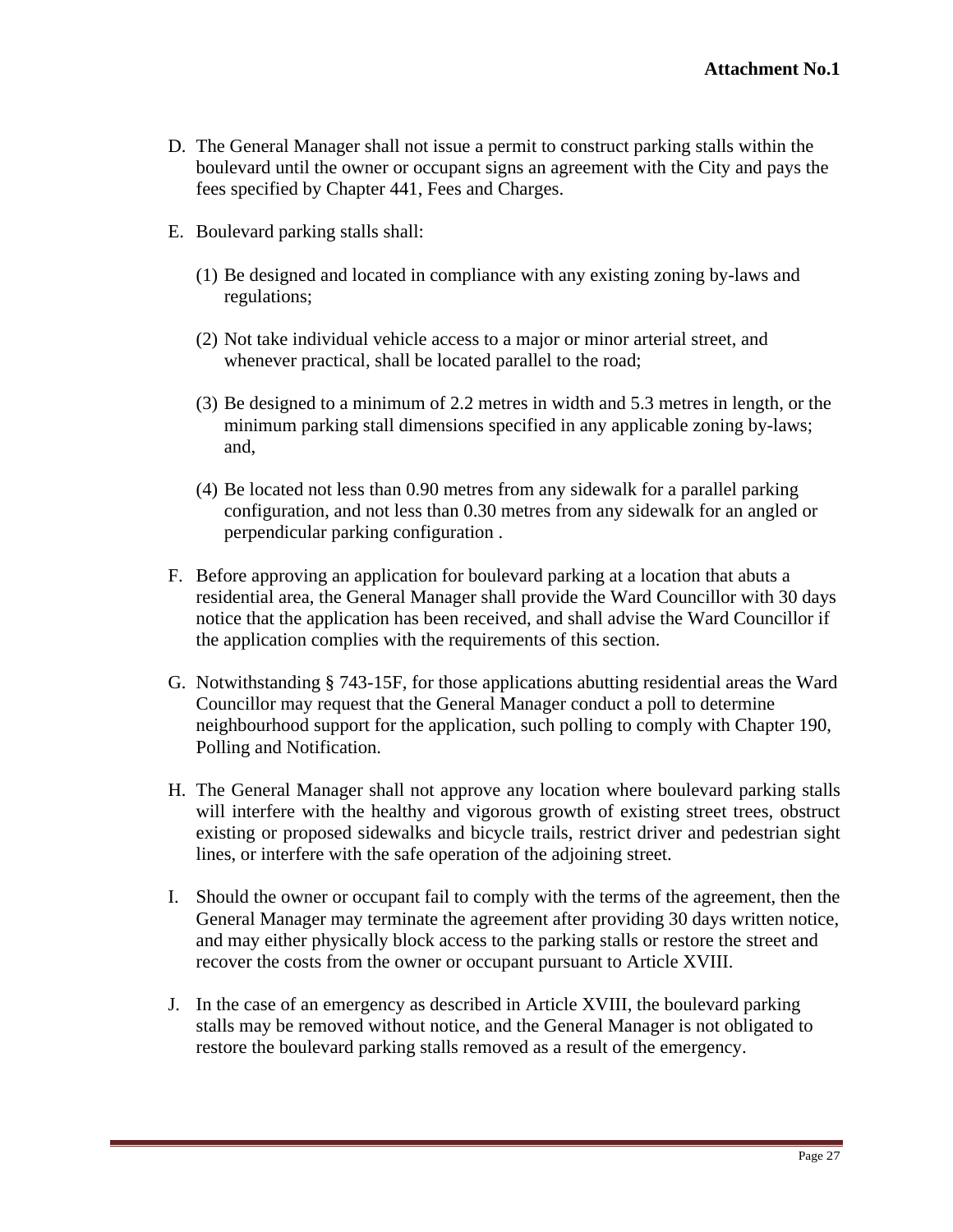K. The provisions of § 743-15A to § 743-15J shall not apply to boulevard parking stalls approved before the date that this by-law comes into force, provided that such boulevard parking continues to comply with the terms and conditions of their original approval and agreement provided that such approval and agreement shall be considered null and void when the property is subject to an application for plan of subdivision, rezoning, official plan amendment, site plan approval, minor variance or consent.

§ 743-16. Banners.

- A. No person shall, without a permit from the General Manager, install a banner on, over, along or across a street.
- B. Any person who wishes to install a banner shall submit an application to the General Manager at least eight weeks before installing the banner.
- C. The application shall include the following information:
	- (1) Name, address and telephone number of the applicant;
	- (2) Name of any street where any banner is to be installed, and the exact location of the proposed installations;
	- (3) Dates and times for which the permit is required, and the date of removal;
	- (4) Name, address and telephone number of the installation company;
	- (5) If requested by the General Manager, a drawing or drawings in an appropriate metric scale showing:
		- (a) The subject matter of the banner sign, including the text and any symbols/pictures;
		- (b) The names and identifying symbols of the sponsor(s);
		- (c) An exact description of any wire cable or brackets and other supports and fastening devices;
		- (d) The type of fabric of which the banner will be made;
		- (e) The method and means of installing, securing and removing the banner;
	- (6) Any additional information considered appropriate by the General Manager or the City Solicitor; and,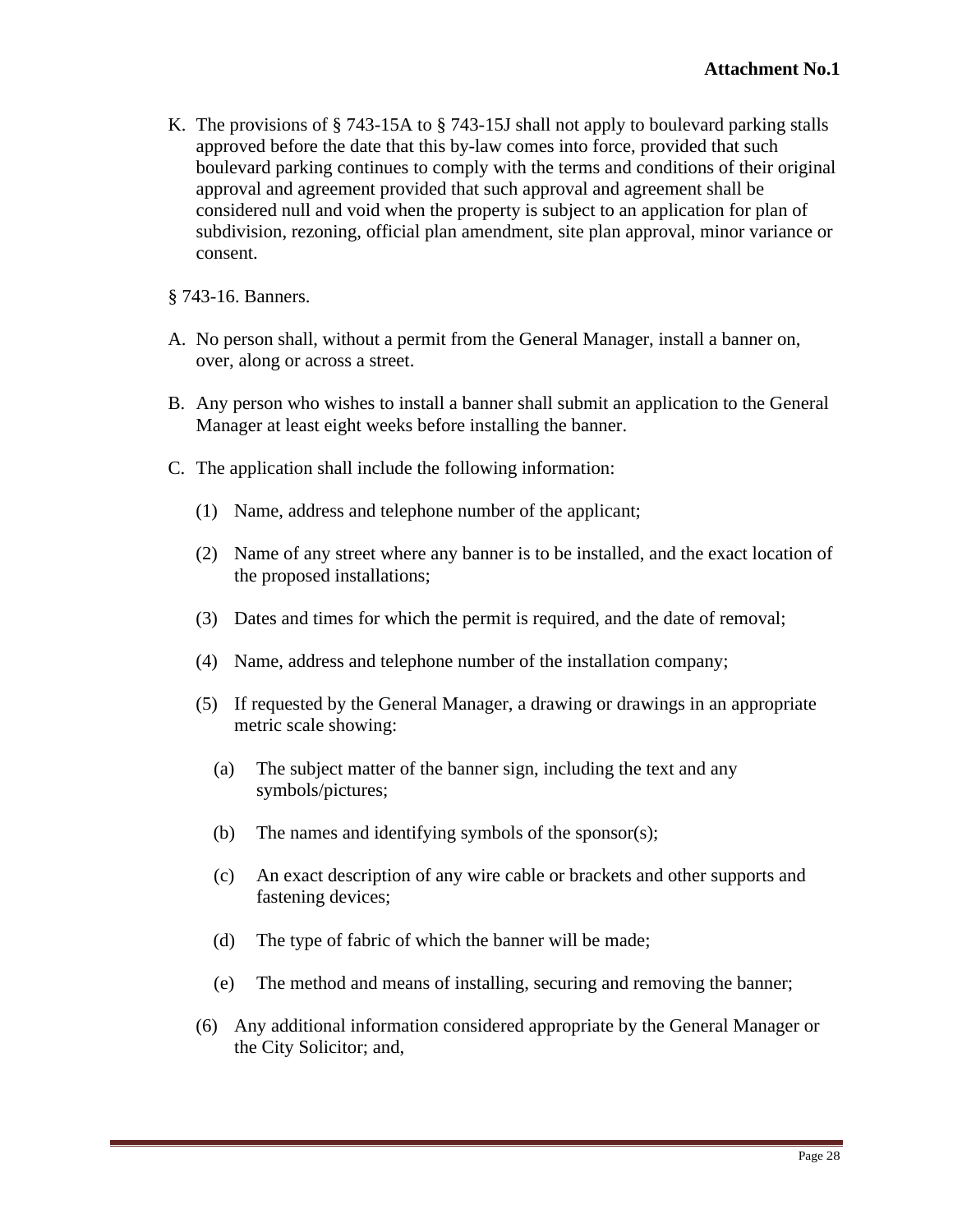- (7) The applicant shall pay the required fees specified by Chapter 441, Fees and Charges. The contract of the contract of the contract of the contract of the contract of the contract of the contract of the contract of the contract of the contract of the contract of the contract of the contract of the c
- D. No permit shall be issued to install a banner until the applicant satisfies the following terms and conditions:
	- (1) The applicant shall comply with the insurance and indemnity requirements of § 743-53, as well as any conditions to approval specified by any public or private utility whose existing equipment or utility poles will be used for the purpose of installing a banner;
	- (2) The applicant shall ensure that any corporate recognition on any banner does not exceed 20 percent (20%) of the total surface area of each side of the banner;
	- (3) The applicant obtains written authorization from any public or private utility whose equipment or utility poles will be used for the purpose of installing a banner.
	- (4) The applicant shall ensure that the banner is not more than one metre wide, and does not interfere with pedestrian or vehicle traffic;
	- (5) The applicant shall install any banner only at the locations approved by the General Manager, and shall ensure that such signs do not obscure or interfere with regulatory traffic signage, pedestrian crossovers, or traffic control signals;
	- (6) The applicant shall provide no electrical display of any kind that is attached to a banner;
	- (7) The applicant shall construct, install, and secure every banner according to the requirements of the General Manager;
	- (8) The applicant shall maintain any banner in a state of good repair satisfactory to the General Manager, including the immediate removal of all damaged, soiled or faded banners; which is a set of the set of the set of the set of the set of the set of the set of the set of the set of the set of the set of the set of the set of the set of the set of the set of the set of the set of th
	- (9) The applicant shall remove any banner made from non-rigid material that is suspended on, across or along a street within 14 days of the installation date specified on the applicant's permit;
	- (10) The applicant shall remove any banner made of non-rigid material that is suspended from a rigid arm fixed to a pole or utility pole within 60 days of the installation date specified on the applicant's permit;
	- (11) Any banner installed in a BIA shall be removed by the applicant following expiry of the time period specified in a permit issued by the General Manager,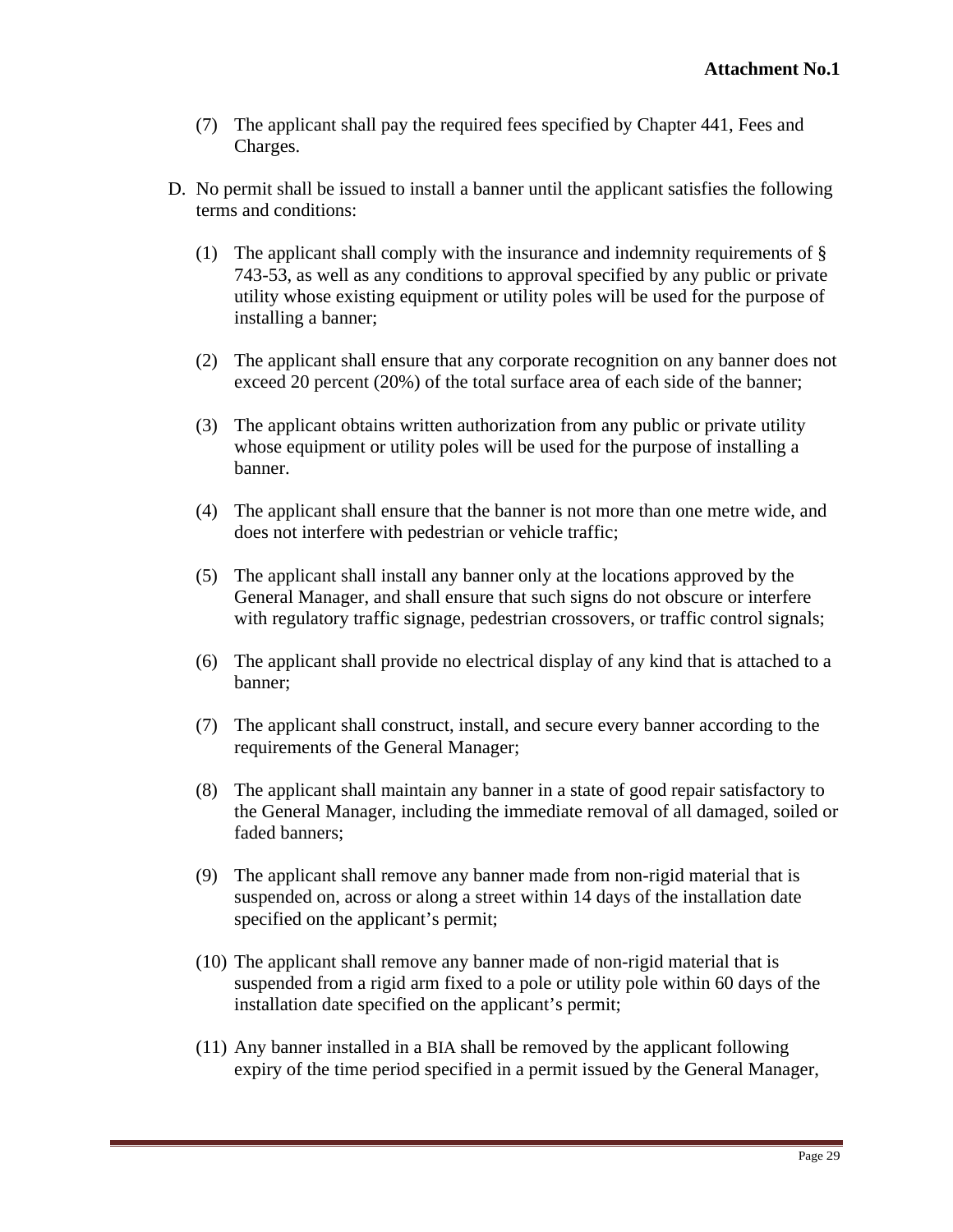but in no case shall any banner installed in a BIA remain in place longer than one year;

- (12) Following removal of any banner, the applicant at their expense shall restore the street to the satisfaction of the General Manager;
- (13) If the applicant fails to remove a banner, the General Manager may do so and the City may recover its costs pursuant to Article XVIII;
- (14) Any other terms and conditions required by the General Manager and the City Solicitor.
- E. The applicant shall pay the permit fee specified in Chapter 441, Fees and Charges.
- F. The General Manager may request the removal of a banner for any reason at anytime, and the owner or occupant shall, at his or her own cost and expense, remove all installations from the street within 48 hours of receiving written notice from the General Manager requesting its removal
- G. In the case of an emergency as described in Article XVIII, the General Manager may, at the City's cost, remove the banner without notice, and the General Manager is not obligated to return or restore the banner removed as a result of the emergency.
- § 743-17. Temporary Decorative Lighting and Decorations.
- A. No person shall, without a permit from the General Manager, install lighting, decorations and related equipment over, along or across any street for the purpose of temporarily decorating a street.
- B. Any person who wishes to install temporary decorative lighting or decorations shall submit an application to the General Manager at least eight weeks before the requested installation date.
- C. Every application to install temporary decorative lighting or decorations shall provide the following information:
	- (1) Name, address and telephone number of the applicant;
	- (2) Name of any street where the temporary decorative lighting or decorations will be installed, and the exact location of the proposed installation;
	- (3) Dates and times for which a permit is required, and the date of removal;
	- (4) If requested by the General Manager, a drawing or drawings in an appropriate metric scale showing: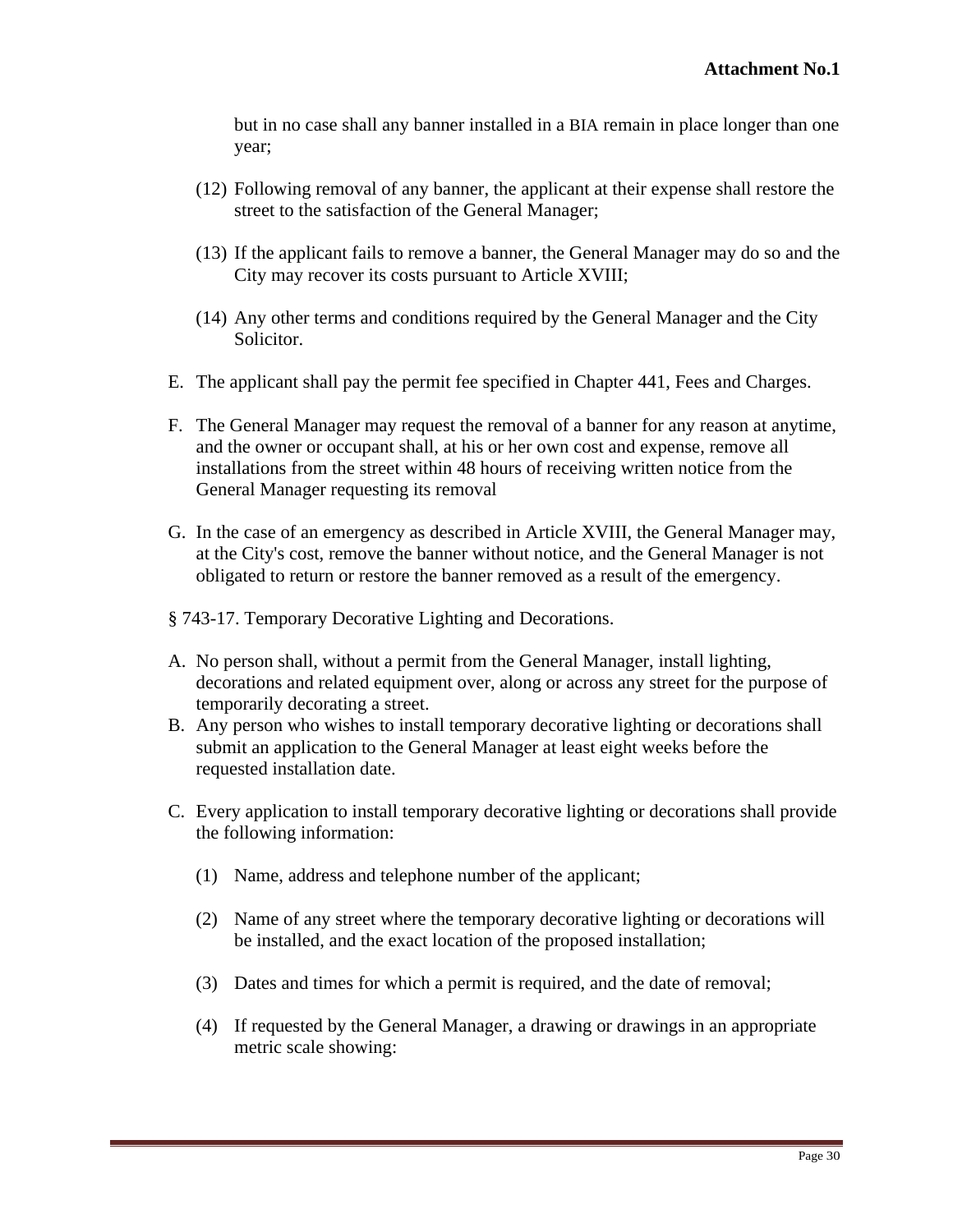- (a) The design of the proposed temporary decorative lighting or decorations, including any text or symbols and pictures;
- (b) The names and identifying symbols of any sponsors;
- (c) An exact description of any wire cable or brackets and other supports and fastening devices; the contract of the contract of the contract of the contract of the contract of the contract of the contract of the contract of the contract of the contract of the contract of the contract of the contrac
- (d) The method and means of installing and securing the temporary decorative lighting or decorations;
- (e) The means by which the temporary decorative lighting or decorations will be removed;
- (5) Any additional information considered appropriate by the General Manager or the City Solicitor; and,
- (6) The applicant shall pay the required processing fee as specified by Chapter 441, Fees and Charges.
- D. The General Manager shall not issue a permit until the applicant satisfies the following terms and conditions:
	- (1) Any conditions specified by any public or private utility whose existing equipment or utility poles will be used for the purpose of installing temporary decorative lighting or decorations;
	- (2) The General Manager approves the installation and location of the proposed temporary decorative lighting or decorations;
	- (3) The applicant shall install any temporary decorative lighting or decorations only at the locations approved by the General Manager, and shall ensure that such lighting does not obscure or interfere with regulatory traffic signage, pedestrian crossovers, or traffic control signals;
	- (4) The applicant shall comply with the insurance and indemnity requirements of § 743-53;
	- (5) The applicant pays the permit fee as specified in Chapter 441, Fees and Charges; and,
	- (6) Any other conditions considered appropriate by the General Manager or the City Solicitor.
- E. Temporary decorative lighting, decorations and related equipment shall be removed at no cost to the City by the date specified in the permit.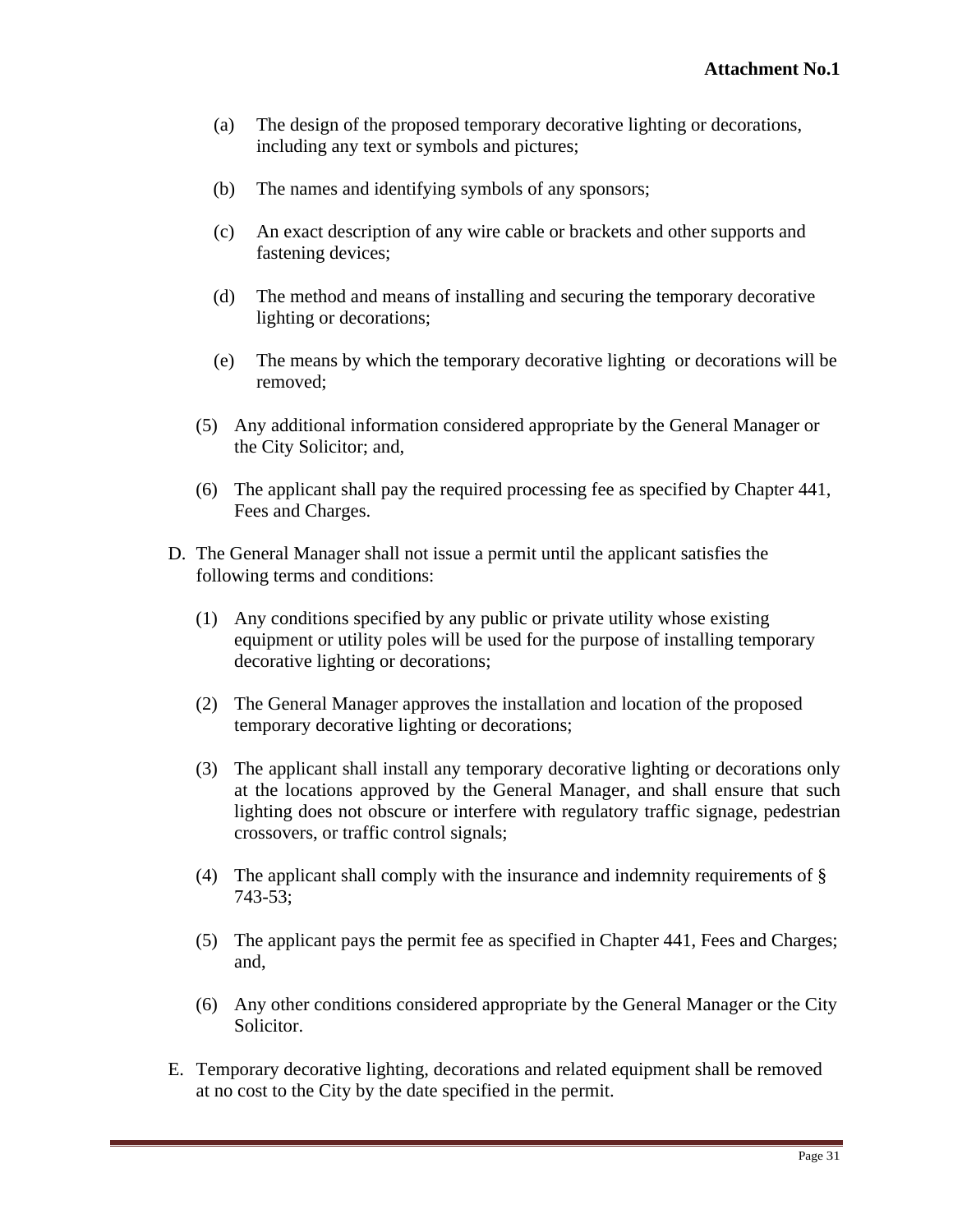- F. The General Manager may request the removal of the temporary decorative lighting or decorations for any reason at any time, and the owner or occupant shall, at his or her own cost and expense, remove all installations from the boulevard within 30 days of receiving written notice from the General Manager requesting its removal.
- G. If it is necessary for the General Manager to remove the temporary decorative lighting or decorations, then the City may recover its costs to remove the lighting and restore the street pursuant to Article XVIII.
- H. In the case of an emergency as described in Article XVIII, the General Manager may, at the City's cost, remove the temporary decorative lighting and decorations without notice, and the General Manager is not obligated to return or restore the decorative street lighting or decorations removed as a result of the emergency.
- § 743-18. Temporary Street Occupations.
- A. Every person who wishes to temporarily occupy a street for purposes that do not involve either street work or a street event as described in Article VI shall submit an application to the General Manager requesting permission to temporarily occupy a street, and this request shall be made on the prescribed form and shall include the following information:
	- (1) The applicant's name, address, and telephone number;
	- (2) The date and time period for which the permit is requested;
	- (3) Plans of the proposed temporary street occupation illustrating the geographic limits of the area and the reason for the temporary street occupation, including if required the transportation of excess loads and oversize vehicles, and such plans shall include any technical specifications required by the General Manager; and
	- (4) Any additional information that the General Manager or the City Solicitor may require.
- B. A permit may be issued under this section when it is required on behalf of an owner of lands abutting on the street, or portion thereof that will be occupied temporarily by equipment or material that has been used, or that is intended to be used, for constructing, repairing, or demolishing a building or structure situated on the lands, or that will be otherwise temporarily occupied in connection with the applicant's use of the lands.
- C. A permit issued under this Section shall not authorize the temporary occupation of any portion of the street beyond the limits of the subject property's frontage on the street, unless the adjoining property owner consents, in writing, to the General Manager issuing a permit for the temporary occupation of the street adjoining their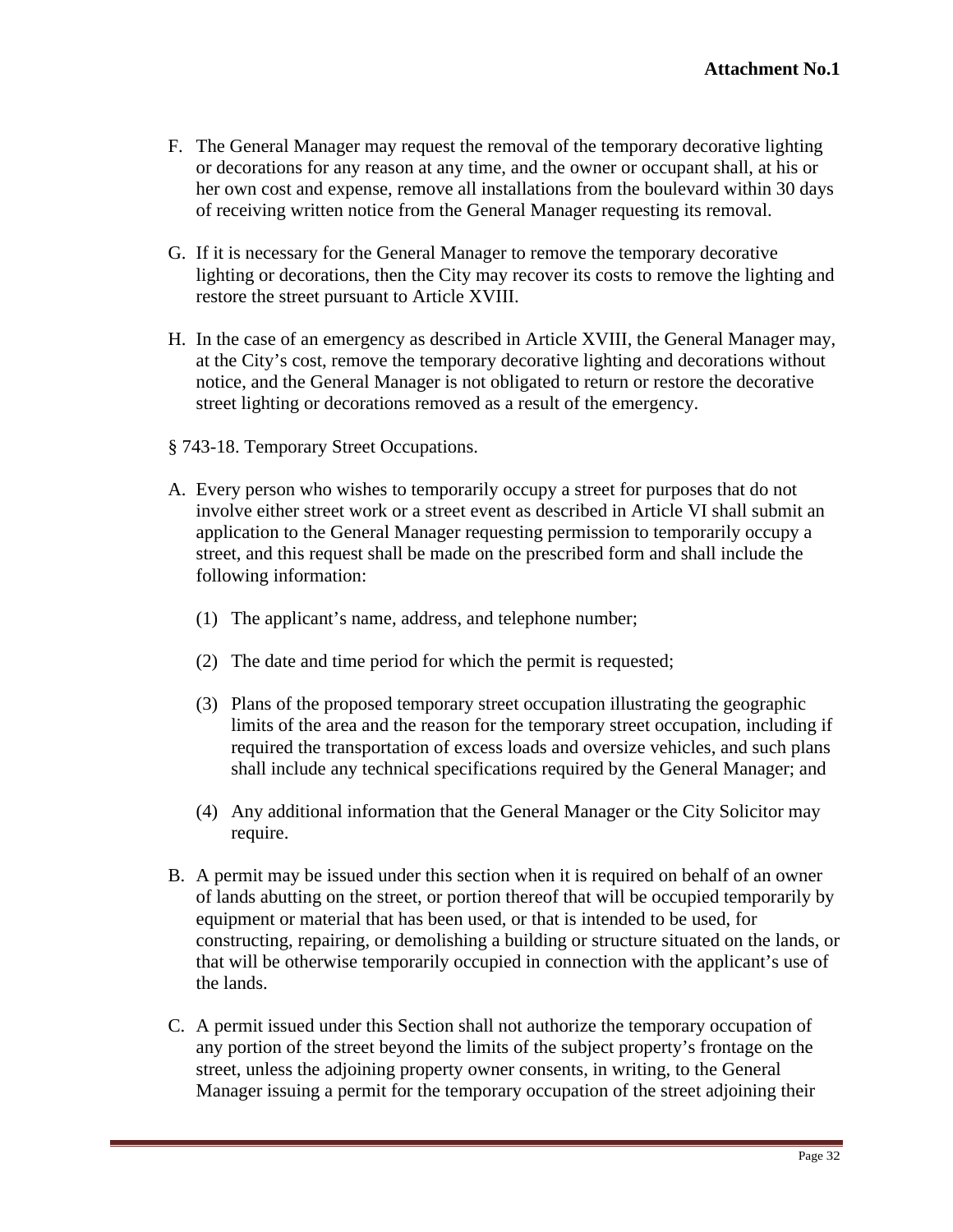property, and the adjoining property owner waives all claims against the City for any losses and damages that may arise or result directly or indirectly from this temporary occupation.

- D. Every person requesting a permit for a temporary street occupation shall comply with the requirements of § 743-50, § 743-53, § 743-54 to § 743-57, § 743-58 and § 743-59 of Article VIII.
- E. The General Manager may, at the expense of the person named on the permit, restore any portion of a street pursuant to Article XVIII where, in the General Manager's opinion, a temporary street occupation has occurred that does not comply with the General Manager's requirements.
- F. A temporary street occupation undertaken for the purpose of constructing, installing and maintaining encroachments shall comply with the requirements of Article X of this chapter.
	- § 743-19. Memorials in Streets.
- A. With the exception of street trees, no person shall install a permanent memorial on any street.
- B. No person shall install a temporary memorial:
	- (1) On any street that is designated as an expressway in the City's road classification system, as amended from time to time;
	- (2) On any access ramp to or from an expressway;
	- (3) On medians, divisional or channelizing islands; or,
	- (4) On any bridge, overpass, street tree, fence, utility pole or traffic control device.
- C. No person shall install a temporary memorial without receiving prior approval for the installation from the General Manager, and each installation shall comply with the following requirements:
	- (1) The temporary memorial shall commemorate a fatal traffic crash or other tragic event that occurred at an identified location within the past 30 days, and the memorial shall be located as close as practical to the site;
	- (2) The temporary memorial:
		- (a) Shall be located within the boulevard, and shall be situated at least 0.60 metres from the travelled portion of the adjoining road;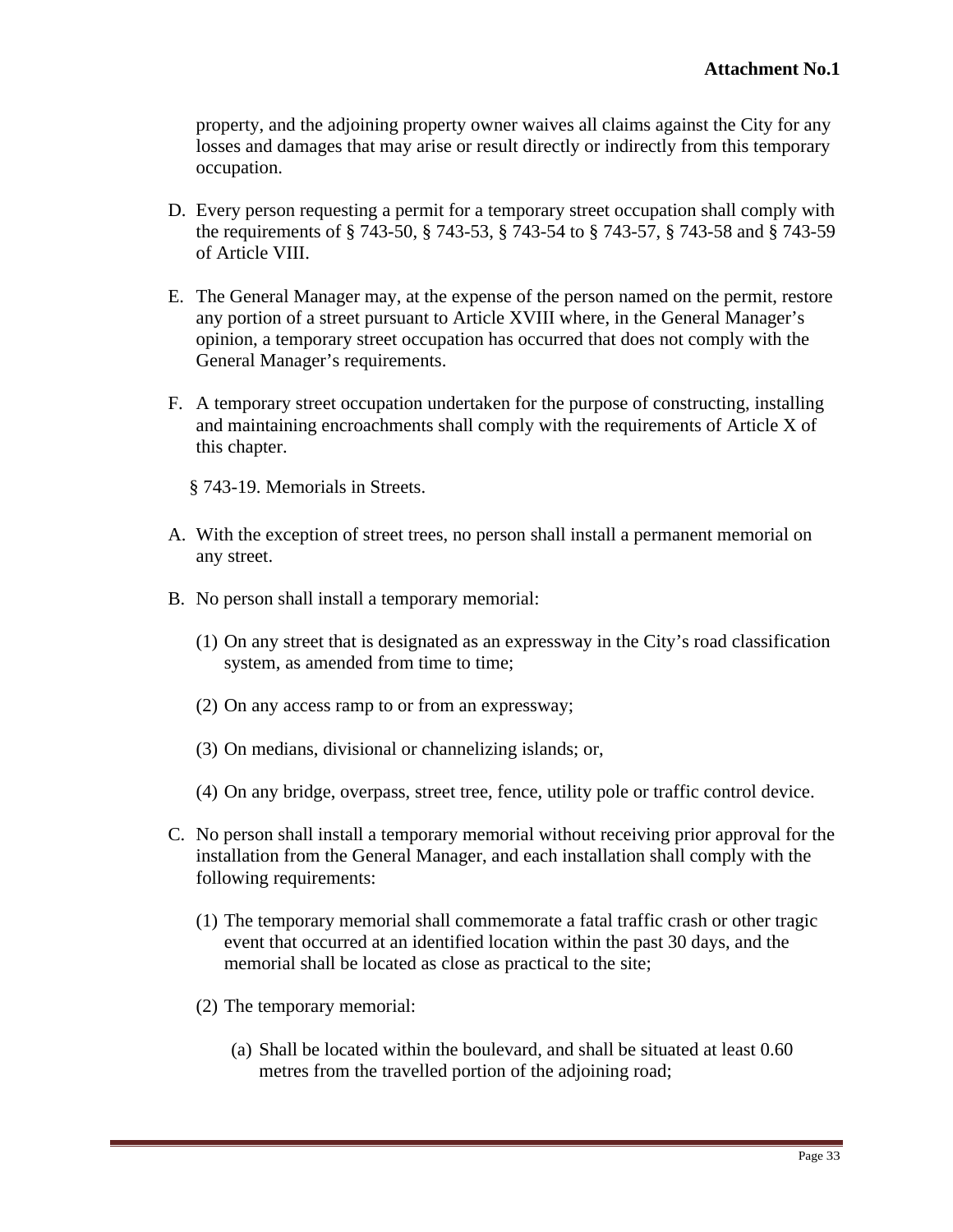- (b) Shall conform to the size and weight limitations of the City's solid waste bylaws;
- (c) Shall be self-supporting and shall not use wooden or metal stakes, metal struts or any other structural or supporting element that requires penetration into the surface of a street;
- (d) Shall maintain a minimum unobstructed sidewalk width of 1.5 metres;
- (e) Shall not extend past the street line without written permission from the adjoining property owner;
- (f) Shall not obstruct ditches, culverts, bridges, or any other infrastructure requiring maintenance access, or make use of flares, candles, fire or flames;
- (g) Shall maintain a minimum unobstructed clearance of one metre around fire hydrants; when the contract of the contract of the contract of the contract of the contract of the contract of the contract of the contract of the contract of the contract of the contract of the contract of the contract of
- (h) Shall be placed so that objects comprising the memorial do not, in the opinion of the General Manager, present a hazard to vehicle or pedestrian traffic, interfere with sight distances or traffic control devices;
- (i) Shall be located behind the guardrail, if a guardrail is present, but may be mounted to a guardrail post using lightweight string, wire or tape that can be removed easily if placing the temporary memorial behind the guardrail is not practical; the contraction of the contraction of the contraction of the contraction of the contraction of the contraction of the contraction of the contraction of the contraction of the contraction of the contraction of th
- (j) Shall be removed following expiry of 30 consecutive days from the installation date;
- (k) Will be removed without further notice and disposed of pursuant to Article XVIII if the General Manager has, without success following expiry of the 30 day period, used all reasonable efforts to contact either the family of the deceased or the person who installed the temporary memorial to request its removal; and,
- (l) Will be removed immediately, without notice and disposed of pursuant to Article XVIII, if the temporary memorial does not comply with the requirements of this Section, is a hazard to public safety, interferes with street maintenance or access to public and private utilities, or is the subject of complaints from neighbouring properties
- (3) The City is not financially responsible for any temporary memorial that is lost, stolen or vandalised while installed in a street.
- D. By inserting the following Article III Street Work, as follows: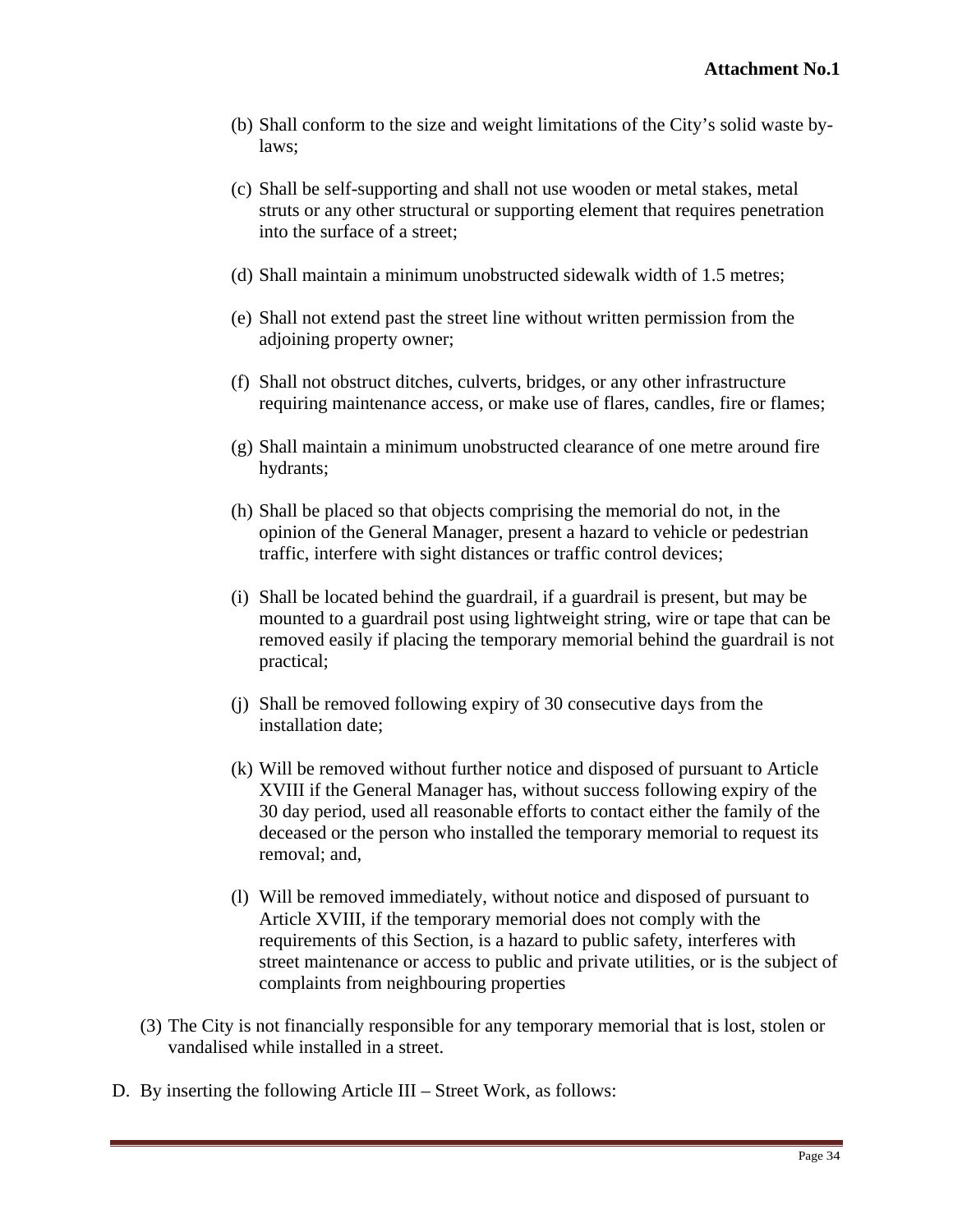- § 743-20. Municipal consent required before performing street work.
- A. No person shall commence or undertake any street work or temporary street occupation unless the person:
	- (1) Obtains all consent and permits as required by the General Manager or City Council;
	- (2) Pays all fees as required by Chapter 441, Fees and Charges;
	- (3) Submits financial securities and provides evidence of insurance, as required by and to the satisfaction of the General Manager;
	- (4) Enters into and remains in compliance with an agreement where required by the General Manager or City Council on terms and conditions satisfactory to the General Manager and the City Solicitor; and,
	- (5) Complies with the terms and conditions of all consents and permits.

§ 743-21. Street work that does not require municipal consent.

- A. The provisions of this Chapter requiring municipal consent for street work shall not apply to street work undertaken by the General Manager to maintain, repair, restore or construct City streets, or to street work in the boulevard section of a street that is required to allow owners and occupiers of land adjoining a street to plant and maintain soft landscaping.
- § 743-22. Requesting permission for street work.
- A. Every person requesting permission to perform street work shall provide all of the information required for a permit, shall pay the applicable fees at the time that the application is made and as set out in Chapter 441, Fees and Charges, or in any agreement with the City.
- B. Before issuing a permit under this Section, and where, in the General Manager's opinion, a separate agreement with an applicant may be required that specifies additional terms and conditions, the General Manager shall prepare a report to City Council or a Standing Committee of Council requesting authority to enter into the agreement, and in the event of conflict between this chapter and an agreement, the agreement provisions will govern.
- C. Every person who obtains a permit to perform street work shall comply with the terms and conditions of that permit, including, without limitation, terms and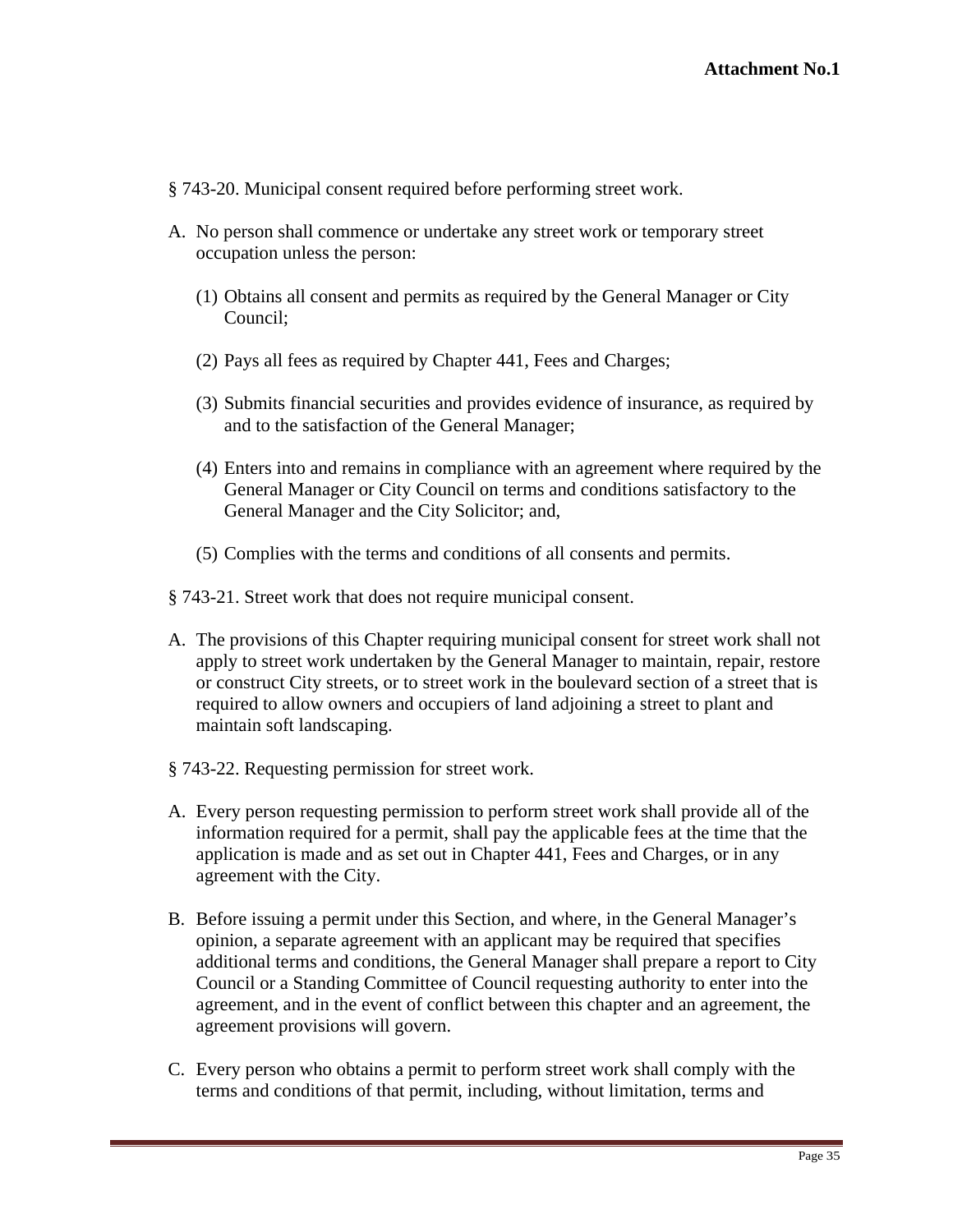conditions restricting work to the alignments, location or other portion of the street for which authorization is granted in the permit.

- D. The General Manager may cancel any permit issued under the provisions of this Article at anytime without notice where, in the opinion of the General Manager, the permit holder has violated the terms and conditions of the permit, and the General Manager shall not return any fees collected as a result of issuing the permit.
- E. The General Manager may cancel any permit issued under the provisions of this Article at anytime without notice where, in the opinion of the General Manager, the applicant used false or misleading information in their request for street work, and the General Manager shall not return any fees collected as a result of issuing the permit.
- F. Every person who intends to perform street work shall submit an application to the General Manager requesting permission for street work, and the applications shall be made on the prescribed form and shall include the following information:
	- (1) The applicant's name, address, and telephone number;
	- (2) The date and time period for which the permit is requested;
	- (3) The purpose for which the permit is requested;
	- (4) Plans of the proposed street work, drawn to an appropriate metric scale, showing the locations and depth of existing or proposed street work, summarizing the extent of the work and specifying the streets where the street work will occur;
	- (5) The technical specifications of any proposed work, equipment or encroachment;
	- (6) The General Manager may require that the applicant provide appropriate locate information for the private utilities, services, or facilities located close to the proposed street work, including:
		- (a) Private utilities, services, or facilities located within the street that are presently used, or proposed to be used, to install the requested equipment, including any poles, towers, pipes, ducts and conduits or equipment that may be affected by the work;
		- (b) Details of the location and depth of any private utilities, services, or facilities located within a street that are presently used or proposed to be used for the installation of the street work including any poles, towers, pipes, ducts and conduits, or that may be affected by the street work; and,
		- (c) The written consent and agreement, where applicable, of the person owning the private utility, service or facility that may be affected or used by the applicant in performing the street work.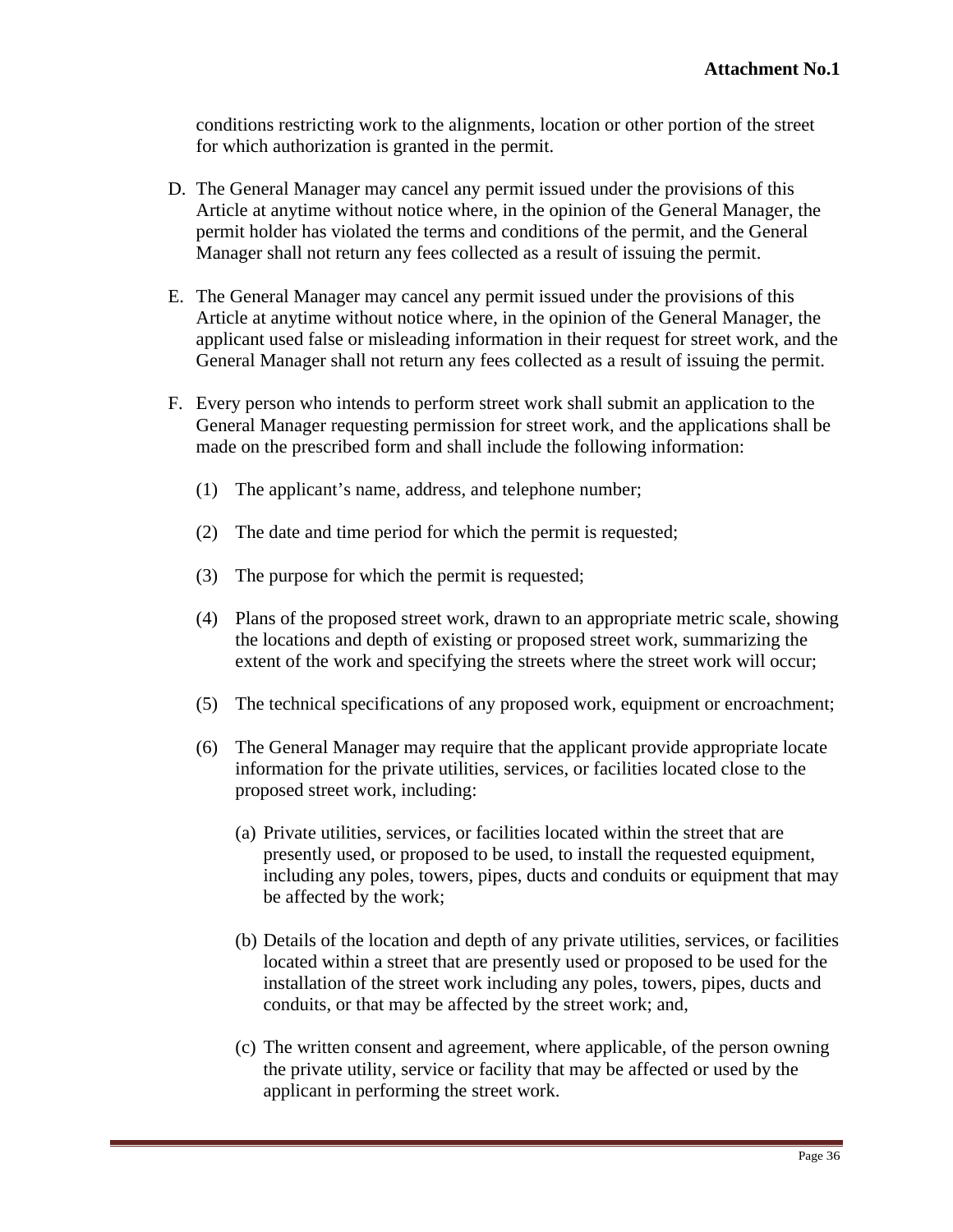- (7) Any other information that the General Manager or the City Solicitor considers appropriate.
- G. A permit issued under this Section shall not authorize street work beyond the limits of the subject property's street frontage unless the applicant provides written notice to the adjoining property owners advising them of the dates and times when the street work will occur.
- H. With respect to a full stream application for installing equipment:
	- (1) Before the General Manager issues a permit to install equipment, the applicant shall certify to the General Manager and the Executive Director of the Technical Services Division and his or her designate or successors, that it has explored all other options for installing its proposed equipment that will avoid excavating in a street, including but not limited to, using the existing facilities of private parties or, in the case of telecommunications equipment, using the decommissioned high pressure water main system in the downtown core area of the former City of Toronto;
	- (2) Before submitting an application for a street work permit to the General Manager, the applicant shall circulate their application to the members of the Toronto Public Utilities Coordinating Committee for the purpose of receiving comments and determining if a joint installation with another person is feasible;
	- (3) In addition to the requirements specified in § 743-22A, the applicant shall provide the General Manager and the Executive Director of the Technical Services Division and his or her designate or successors, with the results of the circulation to Toronto Public Utilities Coordinating Committee members and any other agency, commission or person that may be impacted by the street work; and,
	- (4) The applicant shall provide any other information that the General Manager, Executive Director of the Technical Services Division and his or her designate or successors, or the City Solicitor consider appropriate.
- I. In the case of emergency work that must occur before a permit can be obtained, the person who or on whose behalf the emergency work is done shall report the emergency work to the General Manager within 24 hours of commencing it, and shall apply for an appropriate permit as provided for in this Article, and in any case such emergency work shall, in all other respects, be subject to the conditions described in this Article.
- J. The General Manager may, at the expense of the person named on the permit, restore any portion of a street pursuant to Article XVIII where, in the General Manager's opinion, street work has occurred that does not comply with the General Manager's requirements.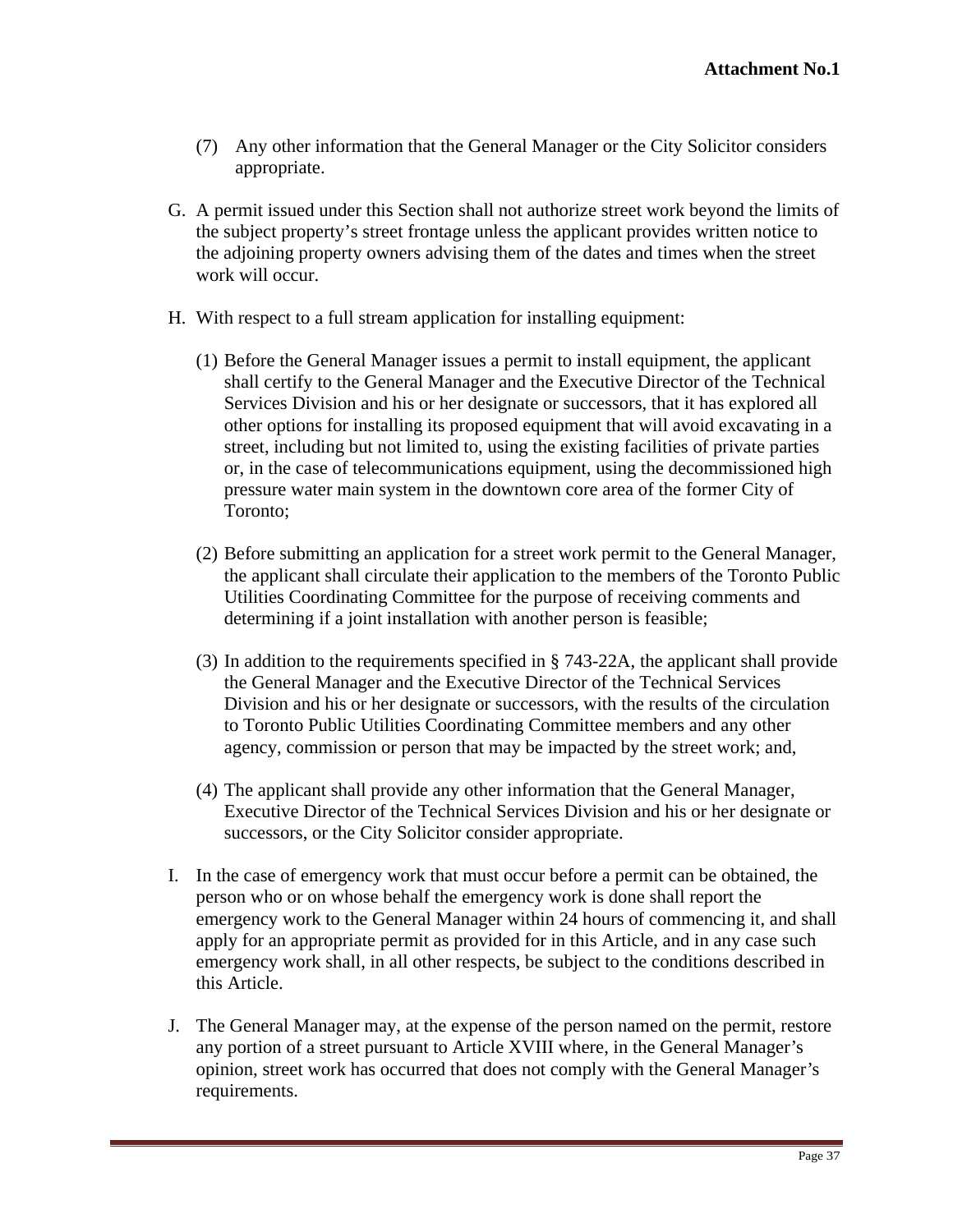- K. Street work undertaken for the purpose of constructing, installing and maintaining encroachments shall also comply with the requirements of Article X of this chapter.
- § 743-23. Insurance and liability.
- A. Every person who performs street work, maintains encroachments or temporarily occupies a street shall provide and maintain public liability and property damage insurance with an insurer satisfactory to the General Manager in an amount and form acceptable to the General Manager and the Chief Financial Officer, and shall, if required by the General Manager and the Chief Financial Officer, file a certificate of insurance with the application evidencing the form and amount of coverage, a crossliability/severability of interest clause, a provision that the insurance is primary before the insurance of the City, and that the insurer shall provide the City with 30 days notice of any intent to cancel or not renew the policy.
- B. Before issuing any permit to commence street work or to temporarily occupy a street, the applicant shall agree to assume full liability for any action, cost, claim, loss, expense (including legal fees), injury or damage arising from the street work or temporary street occupation, and the existence of any equipment or encroachment, and shall indemnify and save the City harmless as set out in the terms and conditions contained in Appendix A of this chapter.
- § 743-24. Financial Securities.

Subject to any agreement made pursuant to this chapter, and excluding municipal road damage deposits collected pursuant to § 743-4, or any financial security collected pursuant to an agreement with the City as described in § 743-20A(4):

- A. To secure the proper performance by the applicant of the street work or temporary street occupation authorized by the permit and the proper compliance by the permit holder with the conditions of permit approval, including restoring the street to a condition that is satisfactory to the General Manager, every applicant for a permit involving street work or temporary street occupation shall provide financial security in an amount acceptable to the General Manager.
- B. The payment of securities under this Section is not required where financial security for street work or temporary street occupation has already been secured as part of a development application as defined in this chapter, or other similar agreement with the City.
- C. The General Manager will refund any financial security after completion of the street work or temporary street occupation to which it pertains, subject to the following conditions: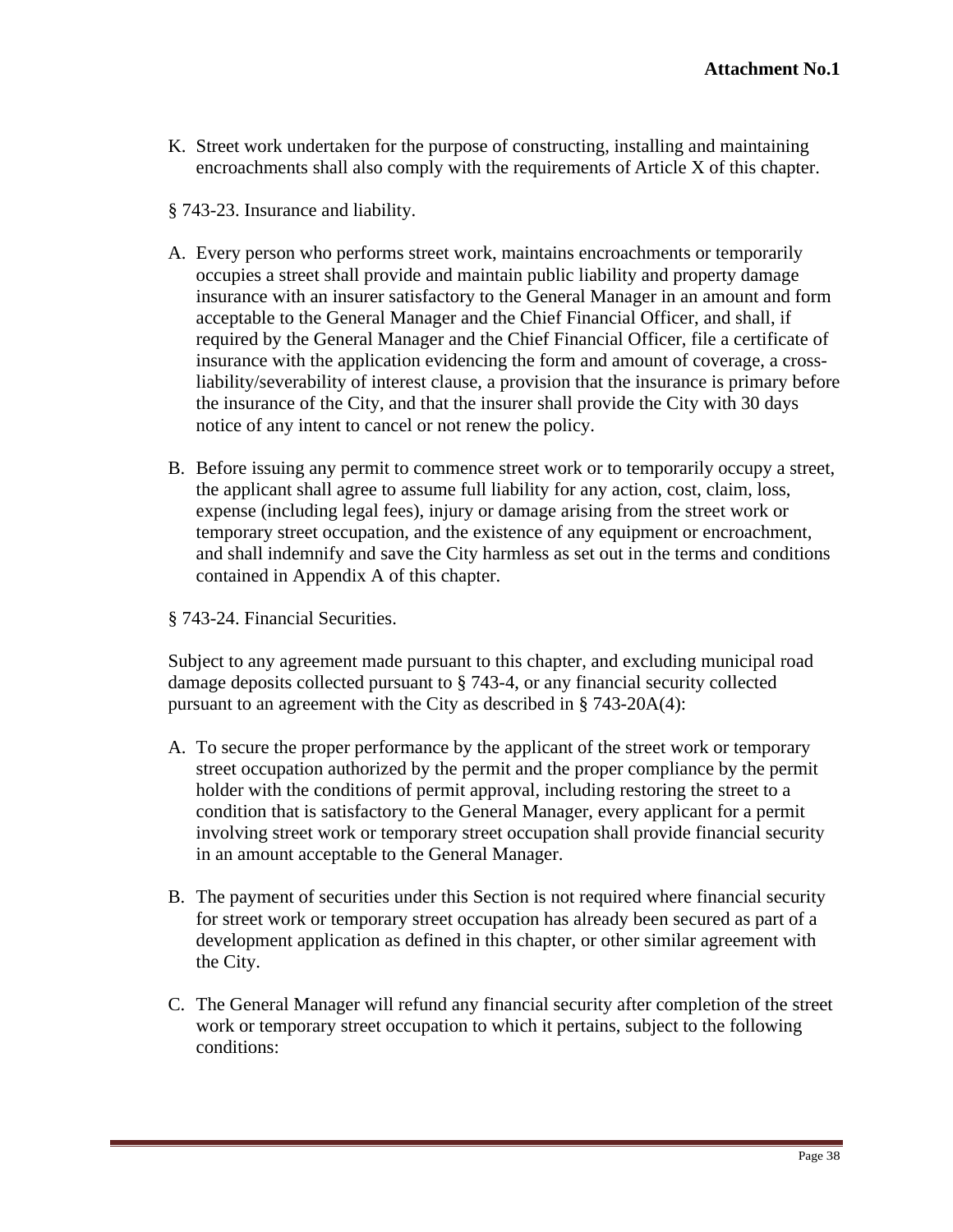- (1) The applicant who paid the financial security, or his or her authorized agent, shall make an application in writing to the General Manager requesting the refund, and where the application for the refund is made by the applicant's authorized agent, the authorized agent shall provide a letter signed by the applicant authorizing the refund to the authorized agent;
- (2) The application, in writing, requesting refund of the financial security shall be submitted to the General Manager within the earlier of:
	- (a) Thirty days after completing the street work or temporary street occupation; or,
	- (b) Two years from the date that the security was paid, whichever is earlier.
- (3) The sum refunded will be equal to the financial security less the payment of fees and any costs incurred by the City for the permanent restoration and any additional required repairs;
- (4) Where the amount payable to the City exceeds the amount of the financial security, the applicant shall pay the costs owing to the General Manager within 90 days of notification from the General Manager;
- (5) If the applicant declines or fails to pay the costs owing within 90 days of notification from the General Manager, the General Manager is authorized to recover the costs owing by adding them to the tax roll and collecting them in the same manner as taxes.
- D. The General Manager will refund any financial security held as a condition to a development application as defined in this chapter, or other similar agreement with the City, subject to the following conditions:
	- (1) The applicant who paid the financial security, or his or her authorized agent, shall make an application in writing to the General Manager requesting the refund, and where the application for the refund is made by the applicant's authorized agent, the authorized agent shall provide a letter signed by the applicant authorizing the refund to the authorized agent;
	- (2) For street work limited to the boulevard only, one hundred per cent of the financial security shall be refunded following expiry of a one year warranty period, this warranty period to commence following the General Manager's acceptance of the street work;
	- (3) For street work in both the road and boulevard, eighty per cent of the financial security shall be refunded following the General Manager's acceptance of the completed street work, with the remaining security refunded following a two year warranty period during which the applicant shall be financially responsible for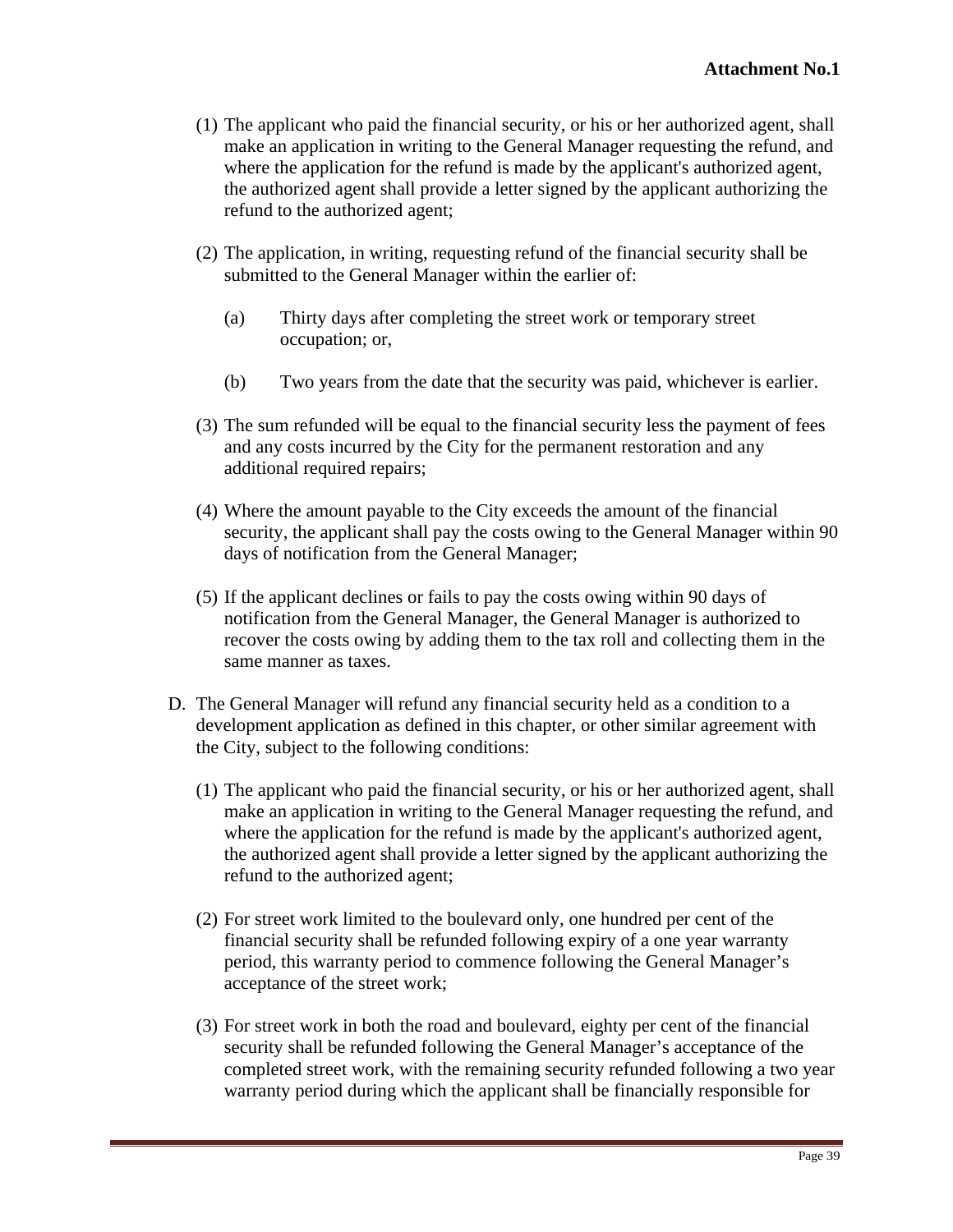correcting, to the satisfaction of the General Manager, any defect in construction or restoration;

- (4) Where the applicant does not correct any defect in construction or restoration within the warranty period or according to the terms and conditions described in a development agreement as defined by this chapter or other similar agreement with the City, or where the cost of these repairs exceeds the amount of the financial security, the General Manager may complete the work and the applicant shall pay any costs owing to the General Manager within 90 days of receiving notice from the General Manager;
- (5) If the applicant declines or fails to pay the costs owing within 90 days of notification from the General Manager, the General Manager is authorized to recover the costs owing by adding them to the tax roll and collecting them in the same manner as taxes.
- E. If completing the street work takes longer than two years from the date that the security was paid, the applicant may request extensions, and each extension shall not exceed a maximum of two years.
- F. Financial security held under this Article will be forfeit to the City of Toronto where an application to return the financial security is not submitted to the General Manager within two years from the date on which the financial security was originally paid, and in the case of where an extension is granted pursuant to § 743-54E, on or before expiry of the extension period.
- G. Any financial security that is forfeit to the City shall be placed in a Transportation Services Division account related to street maintenance and reconstruction.
- H. The City will not pay interest on any monies held as security or deposit.

§ 743-25. Application dates.

An application shall be submitted in writing to the General Manager prior to the date for which the permit is requested, as follows:

- A. For temporary street occupation for purposes not involving excavation or occupation for social, recreational, community or athletic purposes, including requests for transporting excess loads, a minimum of four working days;
- B. For short stream applications, a minimum of seven working days;
- C. For full stream applications, a minimum of 20 working days; and,
- D. For all other applications, a minimum of eight weeks.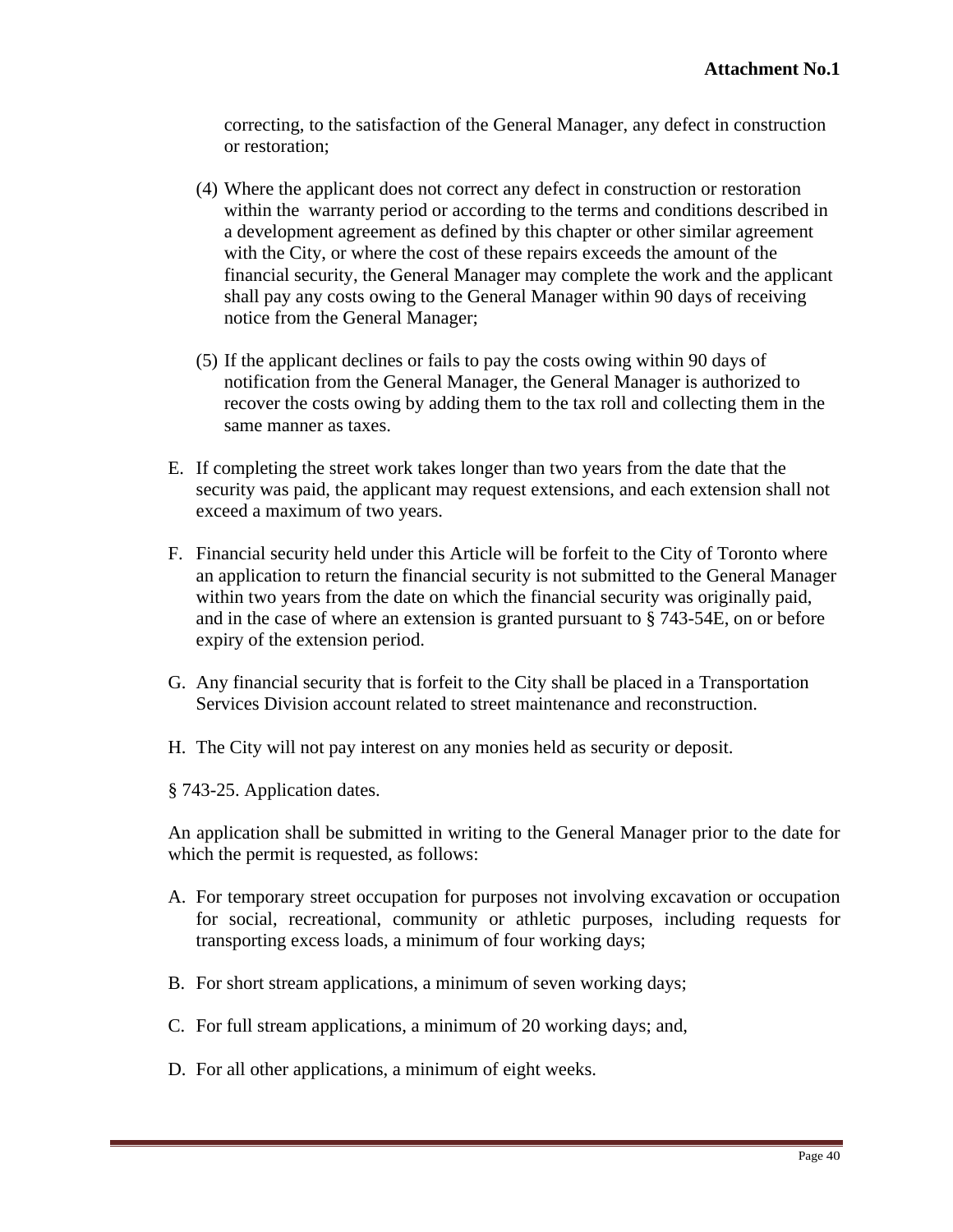## § 743-26. Issuing permits.

- A. Once the information as required under this Article has been provided to the satisfaction of the General Manager, including the payment of all applicable fees, the General Manager shall issue the requested permit specifying the portion of the street and time period when the street work or temporary street occupation will occur, subject to such terms and conditions as the General Manager and the City Solicitor considers appropriate.
- B. Unless specified otherwise under the provisions of this chapter or otherwise inconsistent with a prior agreement between the applicant and the City pertaining to the street work, the terms and conditions contained in Appendix A to this chapter shall apply to every permit.
- C. The permit may provide that the street work and temporary street occupation shall be for a portion of the day only and only for the time period that the permit is in force.
- D. The permit shall become void if the street work or temporary street occupation authorized by the permit is not commenced within six months of the date of issue or within the specified time period requested by the applicant.
- E. The General Manager may, upon written request by the applicant, renew the permit for up to one additional six month period provided that the applicant requests this extension, in writing, within the initial six month period.
- F. The General Manager shall, as a condition to issuing a permit and in addition to any other required fees, require that any person who performs street work for the purpose of installing, maintaining, repairing or replacing underground equipment, services or structures, satisfy the utility cut permit conditions specified by § 743-6.
- G. The General Manager may issue permits for the use of a street by a vehicle, or combination of vehicles, that exceed the dimensional or weight limits set out in the *Highway Traffic Act*.
- § 743-27. Refusing applications.

The General Manager may refuse an application for a permit for street work or temporary street occupation where:

- A. The application is incomplete or has been submitted using false or misleading information;
- B. The applicant has not paid the required fees and securities;
- C. There has been non-payment of fees or other monies by the applicant to the City under a permit or agreement previously issued to the applicant under this Article;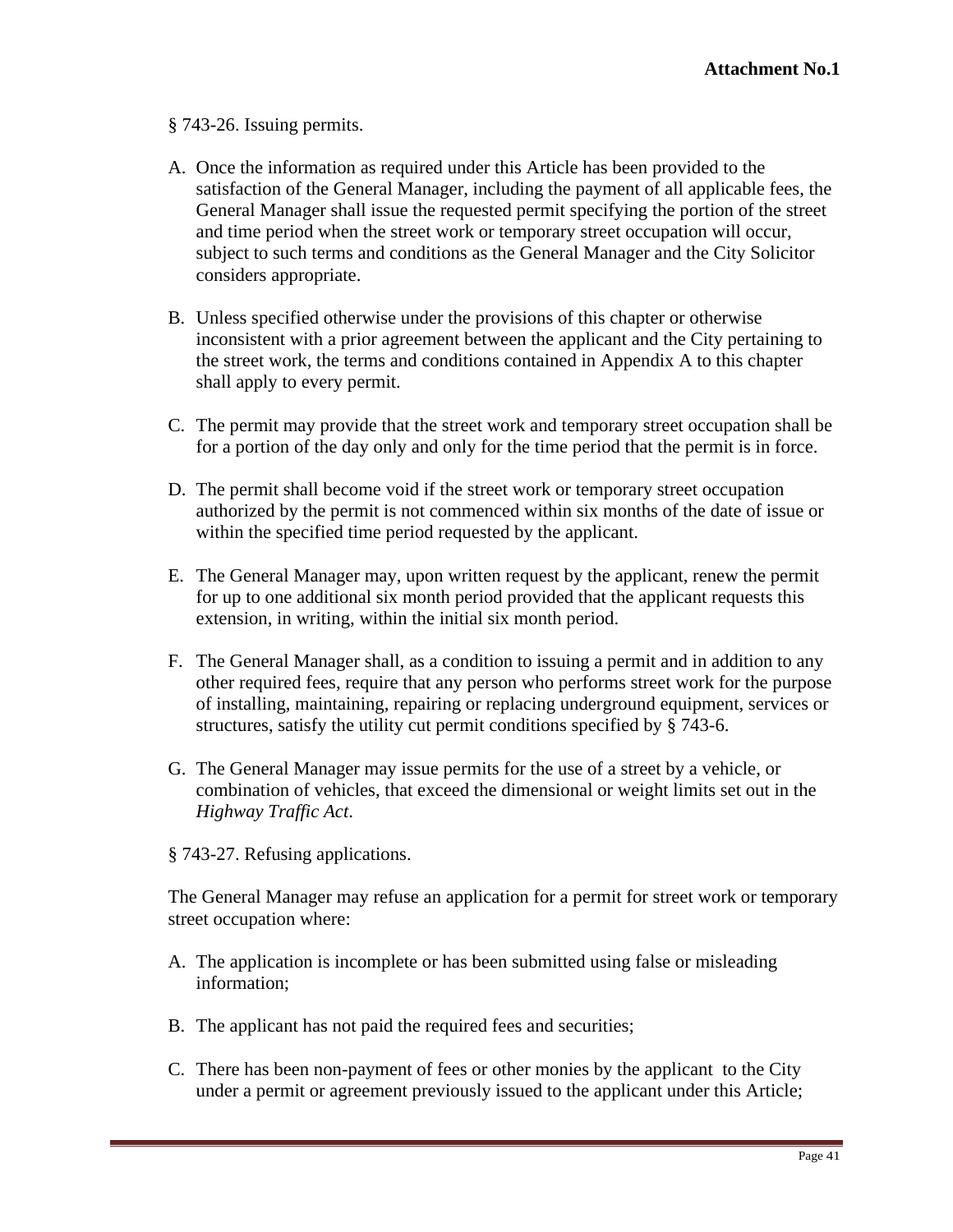- D. There has been violations of any condition of a permit or agreement previously issued to the applicant, or any provisions of this Article applicable to a previously issued permit or agreement, including the provision of location certificates as required by § 743-5;
- E. The applicant has not obtained consent from the City as required by § 743-50;
- F. The General Manager shall provide an applicant whose application is refused with the reason, in writing, for refusing it.
- § 743-28. Moratoriums.
- A. No street work shall be allowed:
	- (1) Within three years from the date of:
		- (a) Maintenance or repair work undertaken on roads, curbs, sidewalks and boulevards; and,
		- (b) Construction, reconstruction, maintenance or repair of embankments, handrails of bridges and culverts.
	- (2) Within five years from the date of:
		- (a) Construction or reconstruction of roads, curbs, sidewalks and boulevards;
		- (b) Full resurfacing of roads including base repairs;
		- (c) Construction, reconstruction, maintenance or repair of abutment walls, piers, unwaterproofed bridge approaches, slope protection on bridges; and,
		- (d) Construction, reconstruction, maintenance, or repair of culverts.
	- (3) Within ten years from the date of:
		- (a) Construction, reconstruction, maintenance or repair of bridge decks, sidewalks, parapet walls, asphalt wearing surface, deck waterproofing, superstructure, bearings, expansion joints, ballast walls and foundations of bridges; and,
		- (b) Construction, reconstruction, maintenance, or repair of decks, parapet walls, superstructure, bearings, expansion joints, ballast walls, and foundations of any bridge located on, over, along, or across a railway.
- B. These moratoriums do not apply to: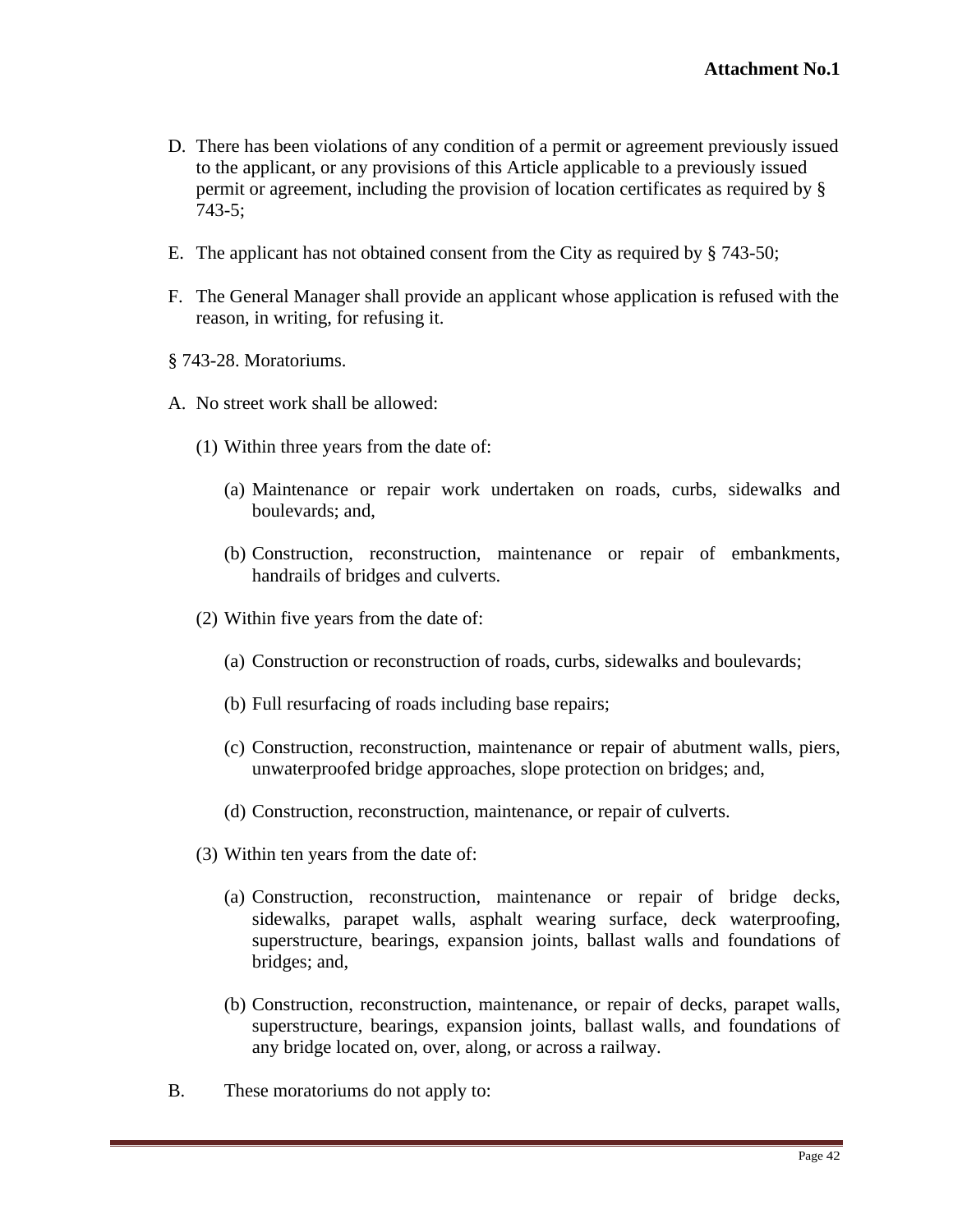- (1) Emergency street work;
- (2) Street work authorized by the General Manager;
- (3) Street work in the soft landscaped portion of a boulevard; and,
- (4) Street work specified in a development application as defined in § 743-1A of this chapter.
- C. Before the City undertakes reconstruction or overlay improvements to a street, members of the Toronto Public Utilities Coordinating Committee shall:
	- (1) Examine their equipment in the affected location;
	- (2) Survey adjacent residents and businesses to determine the need for new or replacement services;
	- (3) Coordinate such installation, repairs, or improvements with the General Manager before the reconstruction or overlay occurs; and,
	- (4) Give notice to all known adjacent residents and businesses.
- D. Where a permit is issued under any of the circumstances specified in § 743-28B, the applicant shall be responsible for any special provisions, the cost of restoring the street as determined by the General Manager and paying the applicable fees as specified in Chapter 441, Fees and Charges.
- § 743-29. Commencing and conducting street work and temporary street occupations.
- A. No person shall perform street work without first confirming the location of public and private utilities, services, equipment, or facilities located in the street where the street work will occur.
- B. Every person who obtains a permit shall notify the General Manager, and any BIA situated within the area, where the street work or temporary street occupation will occur at least 48 hours before starting any street work or temporary street occupation and shall comply with any further public notice requirements that the General Manager may specify.
- C. A copy of the permit and the approved plan(s) describing the measures that will be used to provide for the safe movement of vehicles and pedestrians shall be kept at the location of the street work or temporary street occupation during the times and dates that the permit is in effect and the permit must be shown when requested by any employee of the City of Toronto or any officer of the Toronto Police Service.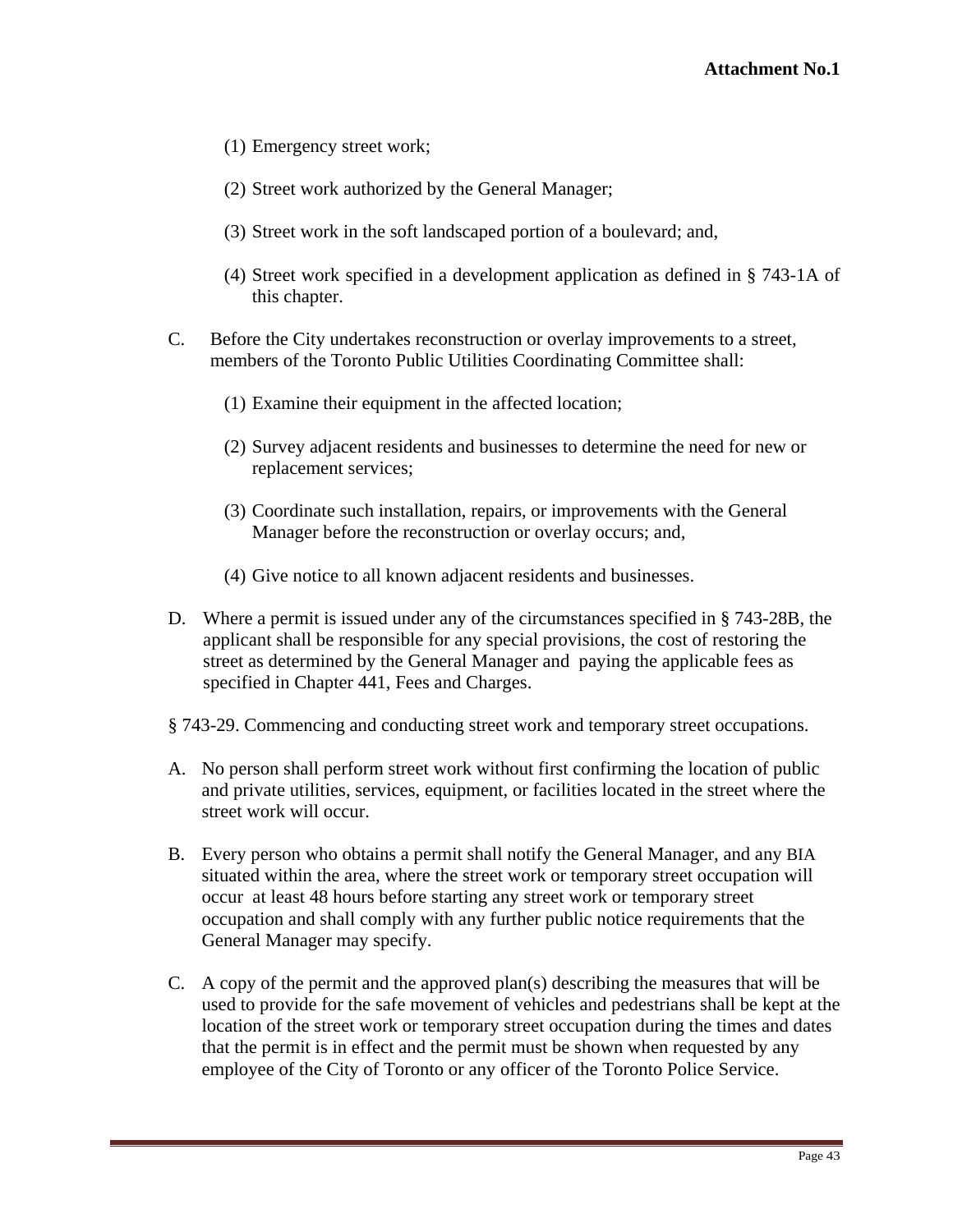- D. When the street work or temporary street occupation will exceed 24 hours in duration, and where such activity will affect access to a property, then the permit holder shall deliver a notice to affected residents and businesses, in a form as determined by the General Manager, at least three working days before starting the street work or temporary street occupation advising them of the nature, location, expected duration and phone number of the permit holder.
- E. When street work or a temporary street occupation will continue for more than 24 hours and will obstruct a portion of the street, including a sidewalk or bicycle trail, or will close a portion of an arterial or collector road during any peak operating period as determined by the General Manager, then the permit holder shall install traffic control and advisory signage at all approaches to the site that comply with the specifications required by the General Manager.
- F. To warn the public of any obstruction in a street and to maintain pedestrian and vehicle safety, every permit holder shall provide and maintain, to the satisfaction of the General Manager and the Toronto Police Service, signage stating the permit holder's name, twenty-four hour contact phone number and the name of the person who is working on their behalf.
- I. Every permit holder shall, to the satisfaction of the General Manager, provide adequate lighting at the work site, keep the work site clean and safe, and all signage, construction site fencing, barricades, hoarding or covered pedestrian walkways shall be painted, maintained in a state of good repair, and kept free of litter, mud, snow, dust, graffiti, unauthorized signage and posters.
- G. No permit shall authorize or is deemed to authorize the placing of any materials or doing of anything that will obstruct the free passage of water in ditches, drains, gutters, culverts or watercourses on any street.
- H. The permit holder shall ensure that:
	- (1) All excavated material is removed from the site or stockpiled and secured against wind at designated areas within the site;
	- (2) All construction materials shall be stored on-site in such a manner that sight restrictions for drivers and pedestrians is eliminated and the public's visibility of, and obstruction by, the construction materials is minimized;
	- (3) Best efforts are used to ensure that dust and dirt generated by work occurring on site is contained within the site; and,
	- (4) No private vehicles not actively engaged in the work or temporary street occupation shall be parked or stored on-site.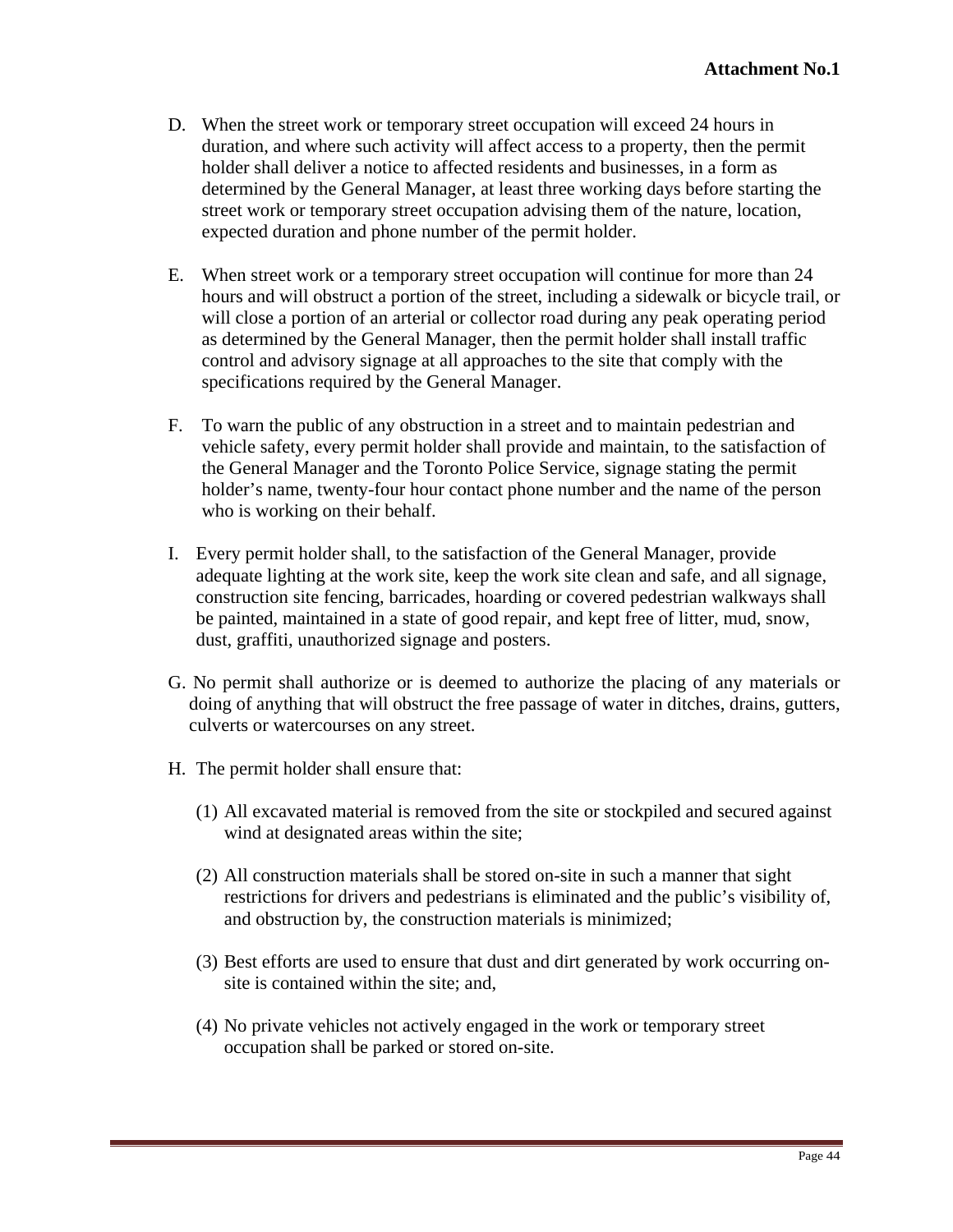- I. All temporary repairs to the street shall be made by the permit holder at no expense to the City and according to the specifications and standards required by the General Manager.
- J. All permanent repairs shall be done by the Transportation Services Division at the permit holder's expense, unless otherwise agreed to by the General Manager.
- K. The street work or temporary street occupation shall not continue for a longer period of time and shall not occupy or otherwise disrupt or result in the excavation or occupation of any larger portion of the street than is absolutely necessary in the opinion of the General Manager, having due regard to both the nature of the street work that the permit holder undertakes and the convenience of the public.
- § 743-30. Completing street work or temporary street occupations.
- A. Immediately after completing any street work, temporary street occupation, or following cancellation of a permit, the applicant or permit holder shall at its expense and without further notice from the General Manager, remove from the street all signage, construction site fencing, barricade, hoarding, covered pedestrian walkway, machinery or material associated with these activities, and shall clean the site, remove any debris, and restore the street to its original condition as it existed before the work started.
- B. If the applicant or permit holder fails to repair or restore the street, or, if appropriate, commence a diligent and continuous course of action to complete the restoration to the satisfaction of the General Manager within 48 hours of being notified by the City, then the applicant or permit holder shall be liable to the penalties provided by this chapter.
- C. The City may, at the expense of the applicant or permit holder, effect such cleanup, repairs, restoration, or removal of materials, and shall charge all costs associated with this work to the applicant or permit holder, and any expenses incurred by the City may be recovered pursuant to Article XVIII.
- D. The permit holder shall notify the General Manager within seven days of completing temporary repairs to an excavation, in a form satisfactory to the General Manager, and, unless otherwise agreed to, the General Manager shall make arrangements to permanently restore the street and shall charge all costs to the applicant, public or private utility pursuant to Article XVIII."
- E. By inserting the following as Article IV Encroachments in Streets:

## "ARTICLE IV – Encroachments in Streets

§ 743-31. Permitted encroachments.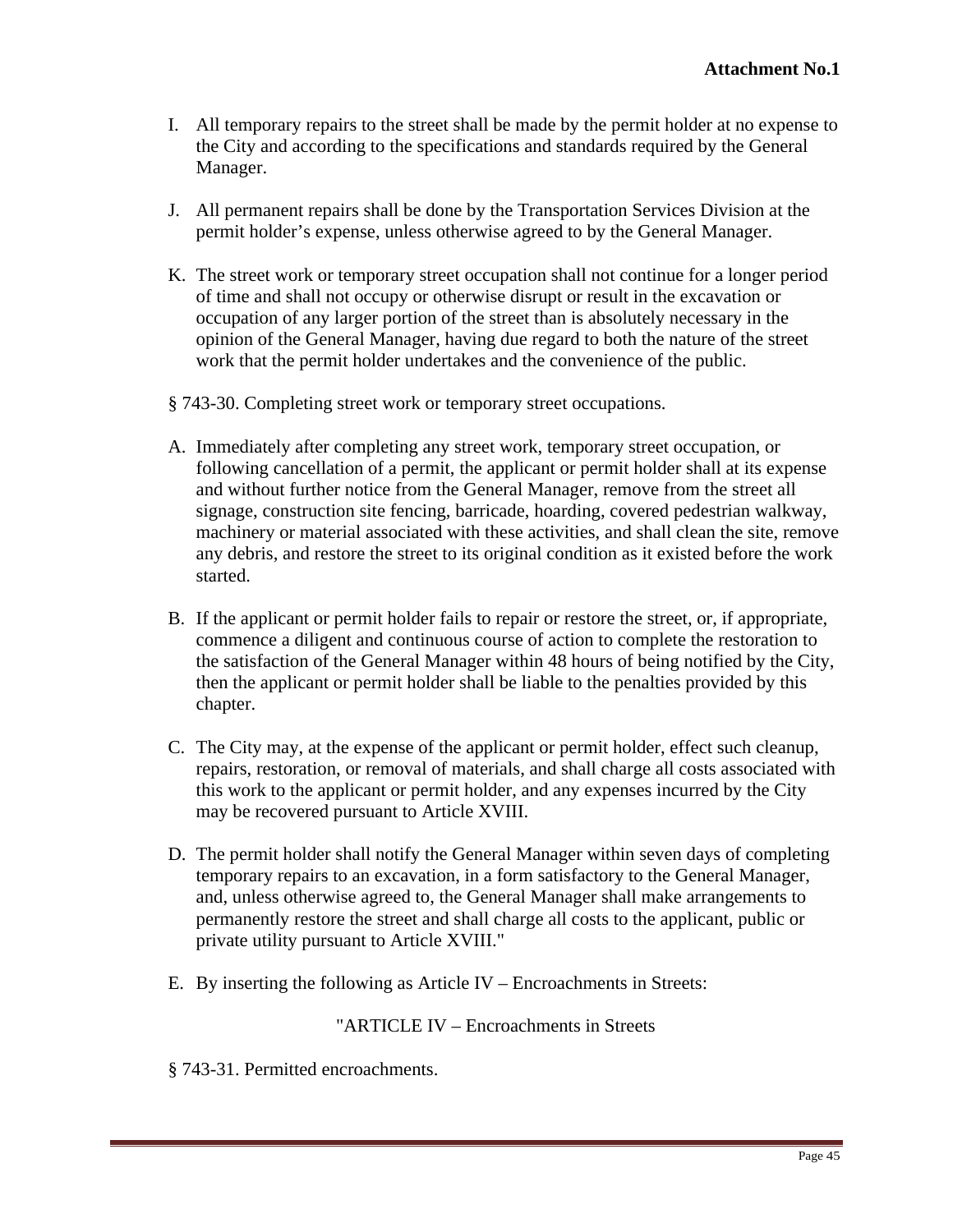- A. Owners and occupiers of land adjoining the street are permitted under this Article to maintain encroachments on a boulevard that consist of soft landscaping, precast concrete curb stones and driveway curbs, stairs, walkways less than 1.5 metres wide, fences and retaining walls measuring less than 0.90 metres in height above the traveled surface of the adjoining road, provided that the General Manager is satisfied that the encroachment conforms to the following criteria:
	- (1) It does not obstruct pedestrian and vehicle sight lines;
	- (2) It does not obstruct driveways, impede or pose a hazard or potential hazard to pedestrian or vehicle traffic;
	- (3) It does not interfere with the City's ability to maintain the street in a state of good repair or to keep it free of litter, snow and ice;
	- (4) It does not interfere with traffic control devices or the existing and future location and maintenance of sidewalks, bicycle trails or utilities;
	- (5) It does not extend into the boulevard area fronting any neighbouring property when the common lot line is projected perpendicular to the road; and
	- (6) Any other criteria considered appropriate by the General Manager.
- B. Owners and occupiers of land to which the encroachments described in § 743-31A are appurtenant shall not be required to pay any permit or encroachment fee, but shall, at their expense, pursuant to Article XI and to the satisfaction of the General Manager, maintain vegetation in a healthy and vigorous state of growth and maintain fences, retaining walls, stairs and walkways in a state of good repair.
- C. A property owner or the occupier of land adjoining a boulevard may add soft landscaping in a boulevard provided that such landscaping complies with the requirements of Article XI.
- D. No person shall install a permitted encroachment without first obtaining appropriate locate information for the public and private utilities, services, equipment or facilities situated in the street where the encroachment will be installed.
- E. Unless otherwise specified in this chapter, no encroachments other than soft landscaping are permitted:
	- (1) Within 0.50 metres of the curb line of any road with a speed limit of 60 kilometres per hour or less;
	- (2) Within 0.50 metres of the edge of sidewalk located closest to the street line;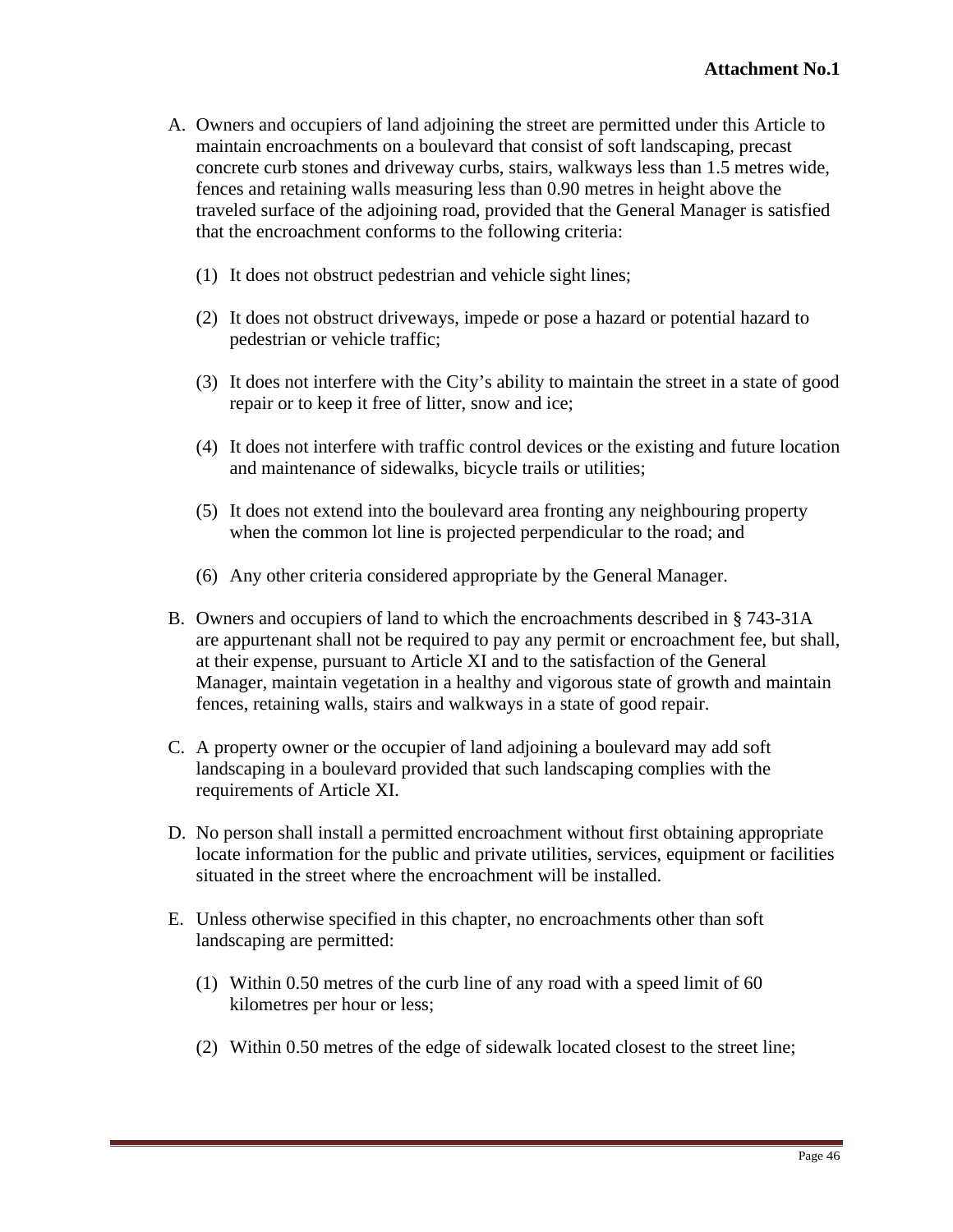- (3) Within three metres of the traveled portion of any road without curbs that has a posted speed limit of 60 kilometres per hour or less; and,
- (4) Within nine metres of the traveled portion of any road without curbs that has a posted speed limit greater than 60 kilometres per hour.
- F. All encroachments not specifically permitted under Article II, III or IV of Chapter 693, Signs, Chapter 694, Signs, General, Chapter 918, Parking on Residential Front Yards and Boulevards, or § 743-3, § 743-7, § 743-16, § 743-17, § 743-18, § 743-19, § 743-20, § 743-21, § 743-31A and § 743-32A of this chapter, are prohibited except under an agreement with the City or as described in this Article.
- G. The City is not responsible for repairing or replacing any encroachment damaged as a result of clearing and removing litter, graffiti, posters, snow or ice, or as a result of street repairs or reconstruction, and the General Manager may remove or modify, at the property owner's expense, any encroachment situated within a street pursuant to Article XI and Article XVIII.
- § 743-32. Permitted encroachments in BIA areas.
- A. Street furniture, planter boxes, identification signage, historical markers, public art, landscaping, and permanent decorative lighting and decorations that are installed by, or on behalf of, a BIA shall be permitted by the General Manager provided that consent to construct and install the encroachments is obtained pursuant to Article VIII and that the encroachments comply with the requirements of the General Manager and this chapter.
- B. The BIA shall not be required to pay any permit or encroachment fee for the permitted encroachments specified in §743-32A, but shall maintain these encroachments, at no cost to the City, in a state of good repair, free of graffiti, posters, litter, snow, and ice, and in the case of vegetation, in a state of healthy and vigorous growth.
- C. The City is not financially responsible for repairing or replacing any encroachment in a BIA area, including encroachments that are damaged as a result of clearing and removing litter, graffiti, posters, snow or ice, or as a result of street repairs or reconstruction, and the City may remove or modify, at the BIA's expense, any encroachment situated within a street pursuant to Article XI and Article XVIII.
	- § 743-33. Delegated authority for approving encroachments.
	- A. The General Manager is hereby authorized to issue permits and enter into agreements allowing encroachments upon, along, across, under or in a street or any portion thereof, for the purposes of:
		- (1) Installing public art;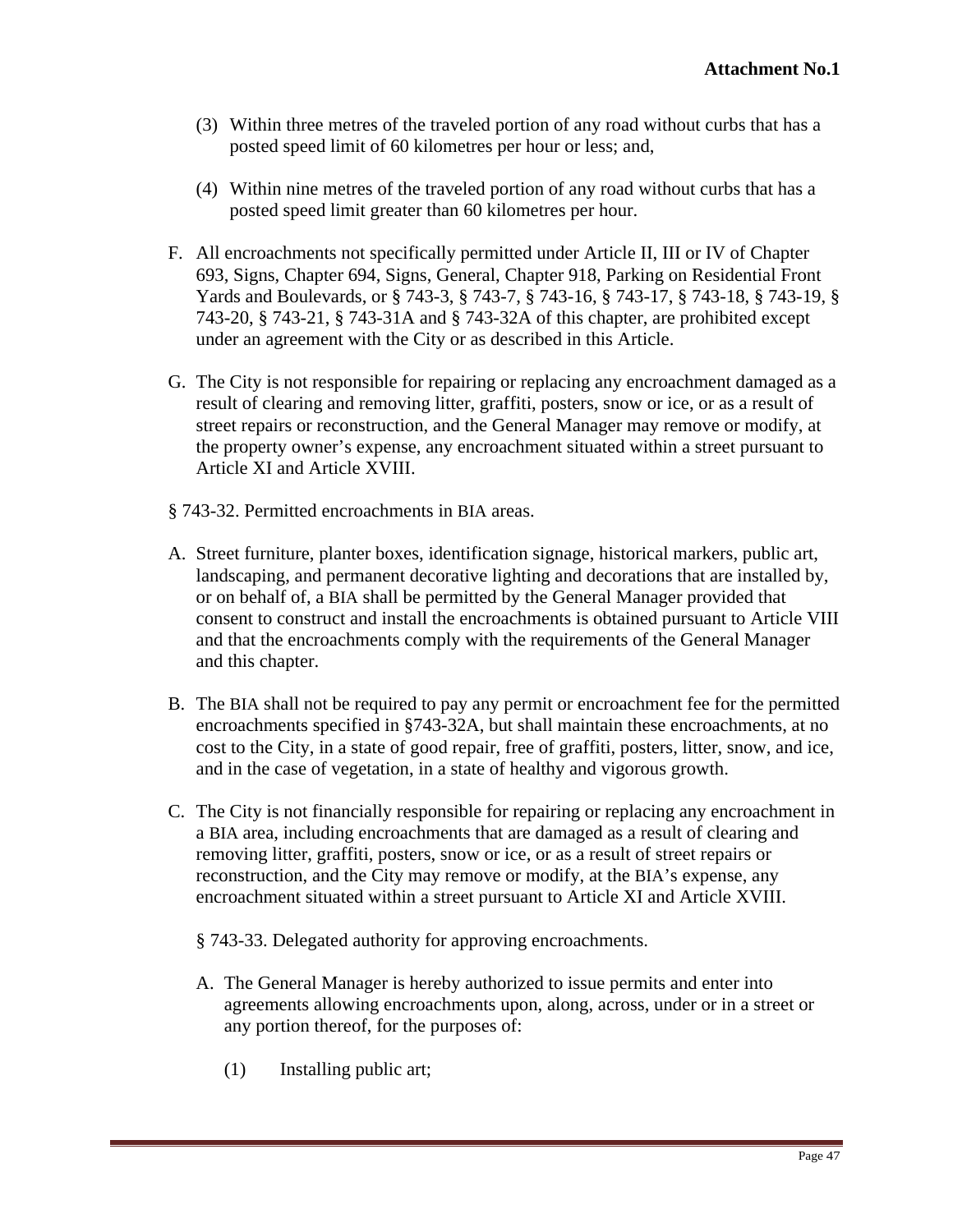- (2) Installing fences, ornamental walls and retaining walls higher than 0.90 metres above the traveled surface of the adjoining road;
- (3) Installing railings, bollards, building projections, air conditioning units, arbours and pergolas, piling and shoring;
- (4) Planting trees and installing street furniture including, but not limited to,benches, bicycle stands and planter boxes;
- (5) Installing electronic equipment and associated signage for the purpose of counting vehicles and pedestrians in BIA areas; and,
- (6) Installing fountains, ornaments, statues, weigh scales, areaways, conduit, fuel tanks, snow melting systems, vegetation sprinkler systems, and vents providing access to public transit systems.
- § 743-34. Conditions to authorizing encroachments.
- A. Permission from the General Manager authorizing an encroachment pursuant to § 743-33 is subject to the provisions of § 743-34B, Article IV, the payment of fees as specified in Chapter 441, Fees and Charges, and this section, including the following conditions:
	- (1) When refacing walls encroaching in streets:
		- (a) The owner or occupant shall submit a plan, certified by an Ontario Land Surveyor, illustrating the location of the building, the extent of the encroachments and the limits of the property on which the building is situate, including the streets adjoining the property; and,
		- (b) The owner or occupant shall, if required, obtain a building permit for the refacing of the building.
	- (2) When installing fences/ornamental and retaining walls higher than 0.90 metres above the traveled surface of the adjoining road, railings, bollards, arbours and pergolas:
		- (a) A fence located within a street can be built to a maximum height of 1.20 metres for that portion of the fence fronting the property, and 1.80 metres for any fence located in the flankage of the property, provided that to ensure unobstructed driver and pedestrian sight lines:
			- (i) No solid screen fence, privacy fence, railing, bollard, arbour, pergola, ornamental or retaining wall located within 70 metres of the intersection of any two or more streets shall exceed a height of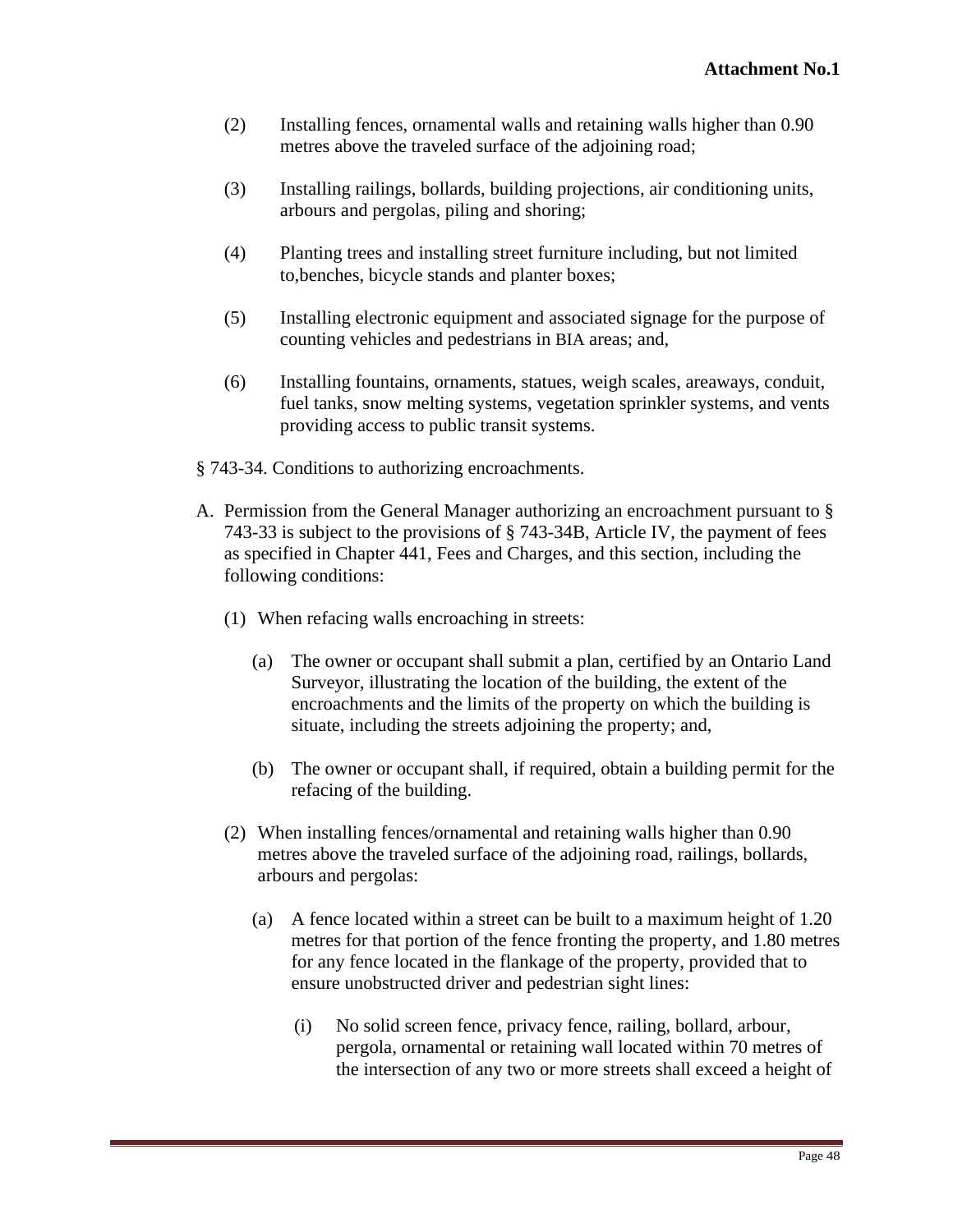one metre, with the height measured from the surface of the intersecting road; and,

- (ii) No solid screen fence, privacy fence, railing, bollard, arbour, pergola, ornamental or retaining wall located within three metres of a driveway that is adjacent a sidewalk, or the travelled surface of any road without curbs, shall exceed a height of one metre,
- measured from the grade of the adjoining driveway.<br>(b) The footings for the fence, railing, bollard, arbour, pergola, ornamental or retaining wall that are located within the street shall not exceed a depth of 1.20 metres measured from the surface of the adjoining boulevard; the contract of the contract of the contract of the contract of the contract of the contract of the contract of the contract of the contract of the contract of the contract of the contract of the contract of the
- (3) When installing doors, bay windows, air conditioning units, exhaust ducts, verandas and cornices:
	- (a) To provide for the safe passage of pedestrians, a minimum of 2.50 metres of clear sidewalk or boulevard width shall be available adjacent the proposed installation;
	- (b) In the case of doors and bay windows, applications shall be considered for existing buildings only where the existing building constraints preclude confining the doors or bay windows to private property;
	- (c) In the case of air conditioning units or exhaust ducts, the proposed installation shall comply with municipal noise regulations and provide a minimum vertical clearance of 2.50 metres; and,
	- (d) in the case of cornices, a vertical clearance of not less than three metres to the underside of the cornice must be provided.
- (4) When constructing verandas, balconies, building entrances, porches, access ramps for persons with physical disabilities and fire escapes, or any other means of pedestrian entrance to a building;
	- (a) Footings within the street shall not have a depth greater than 1.20 metres measured from the surface of the adjoining boulevard, and shall not include the use of reinforcing steel or wire mesh; and,
	- (b) Fire escapes shall comply with any applicable zoning by-law and the Ontario Building Code, and shall maintain a minimum vertical clearance of at least 4.5 metres measured from the traveled surface of the adjoining road.
- (5) When installing snow melting and vegetation sprinkler systems: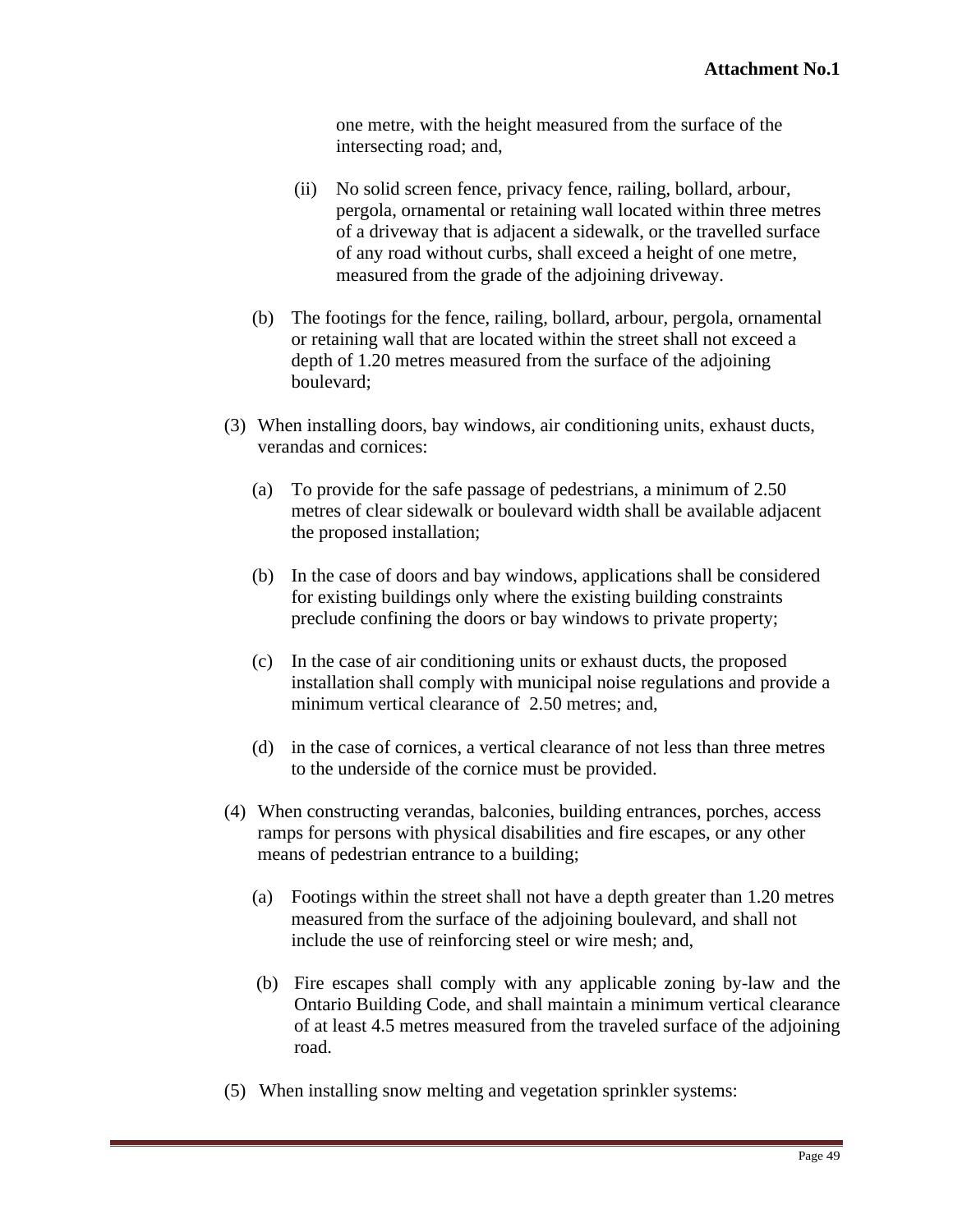- (a) Sprinkler systems shall be oriented to direct water away from a road or sidewalk and shall be installed at a depth less than 0.60 metres below the surface of the boulevard;
- (b) No snow melting system shall be permitted beneath a sidewalk; and,
- (c) The water service to all vegetation sprinkler systems shall be shut off annually no later that November  $1<sup>st</sup>$  and shall remain shut off until April  $1<sup>st</sup>$  of the following year.  $1<sup>st</sup>$  of the following year.
- (6) When planting trees and installing street furniture including, but not limited to, benches, planter boxes or bicycle stands:
	- (a) No advertising is allowed on any street furniture, planter box or bicycle stand, with the exception of the donor names on park benches, or as authorized by Council;
	- (b) The dimensions of each article of street furniture, planter box, tree or bicycle stand shall comply with the requirements of the General Manager;
	- (c) Trees shall be of a species approved by the City's General Manager of Parks, Forestry and Recreation Services, and the property owner shall agree to maintain the trees in a healthy and vigorous state of growth for a two year period, at which time the City will assume ownership and responsibility for the trees; and,
	- (d) The provisions of  $\S$  743-34A(6) shall not apply to street furniture installed or street trees planted by the City or in an agreement with the City.
- (7) When installing ornaments, permanent decorative lighting, decorations and public art statues, memorials and monuments:
	- (a) Footings and proposed to be constructed within the street shall not exceed a depth of 1.20 metres measured from the surface of the adjoining boulevard; and,
	- (b) Bollards with attached decorative lighting shall not exceed a height of one metre, measured from the curb lane of the adjoining road.
- (8) When installing areaways*:*
	- (a) The areaway shall be located a minimum of 1.20 metres below the surface of the road or boulevard and shall not conflict with any existing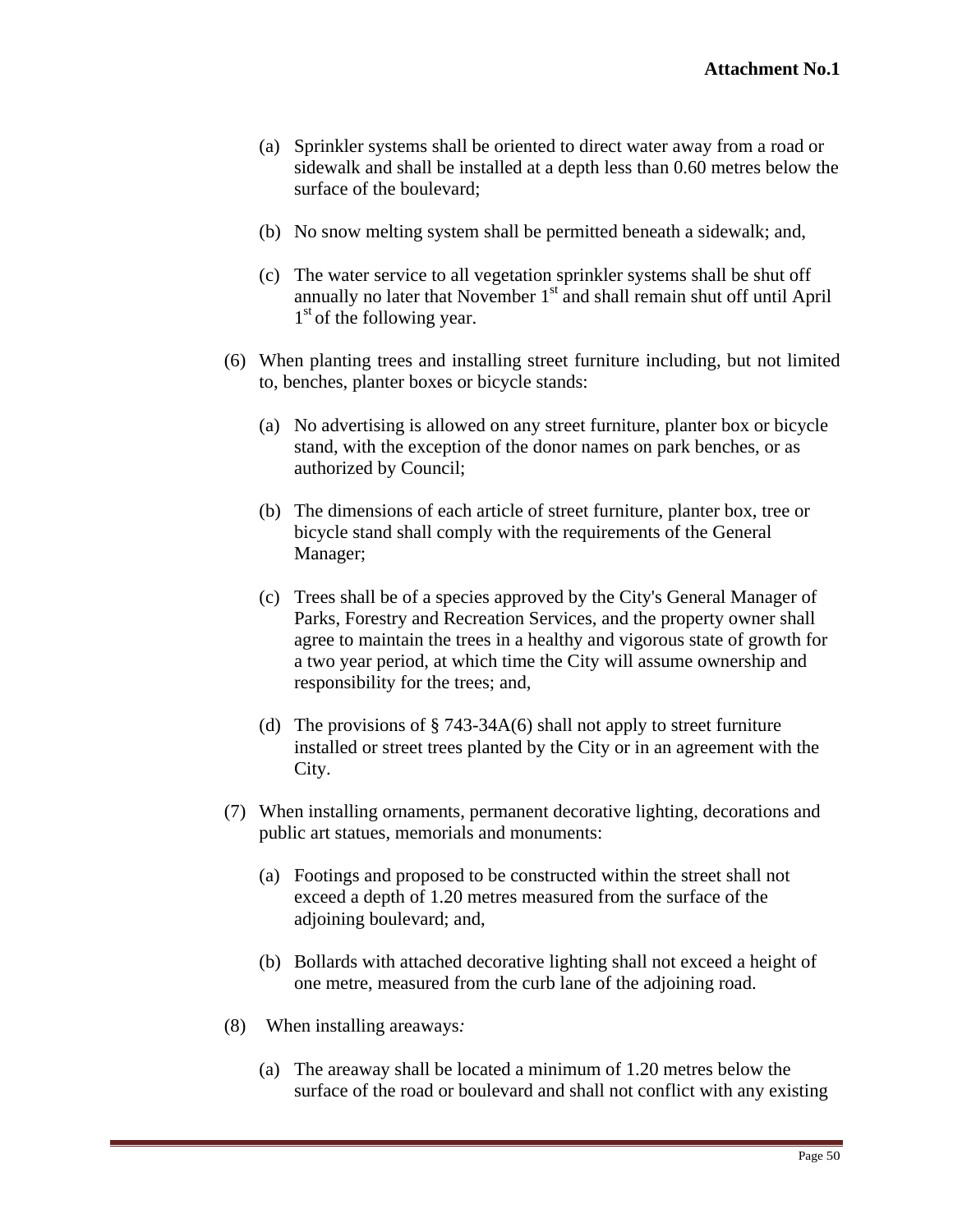utilities or structures, but where such a conflict is identified, all required mitigation measures shall be undertaken by the permit holder at no cost to the City; and,

- (b) The areaway must be designed and constructed to the satisfaction of the General Manager.
- B. Before approving the encroachment, the General Manager shall be satisfied that it conforms with the criteria specified in § 743-31A(1) to § 743-31A(6), and § 743- 31E.
- C. No encroachment approved under the authority of the General Manager shall be used for the purpose of habitation.
- D. No permit shall be issued under this article until the applicant enters into an encroachment agreement with the City in a form and content satisfactory to the General Manager and the City Solicitor, and including the following conditions:
	- (1) The applicant shall construct the encroachment to the satisfaction of the General Manager and shall maintain the encroachment in a state of good repair, at no expense to the City;
	- (2) The City shall not be responsible for repairing or replacing any encroachment damaged as a result of clearing or removing litter, graffiti, posters, snow or ice, or as a result of street repairs or reconstruction;
	- (3) The applicant shall comply with the insurance and indemnity requirements of  $§ 743-53;$
	- (4) The City shall maintain the right to place pipes, cables, wires, poles and other infrastructure within the encroachment;
	- (5) The applicant shall, if required by the General Manager, remove the encroachment and restore the street pursuant to Article XVIII;
	- (6) The applicant shall pay the fees specified in Chapter 441, Fees and Charges;
	- (7) The applicant shall pay all costs associated with preparing the agreement; and,
	- (8) Any other conditions considered appropriate by the General Manager or the City Solicitor.
- E. Before starting construction on any encroachment described in § 743-33 and § 743-34, the applicant shall obtain a permit pursuant to Article VIII.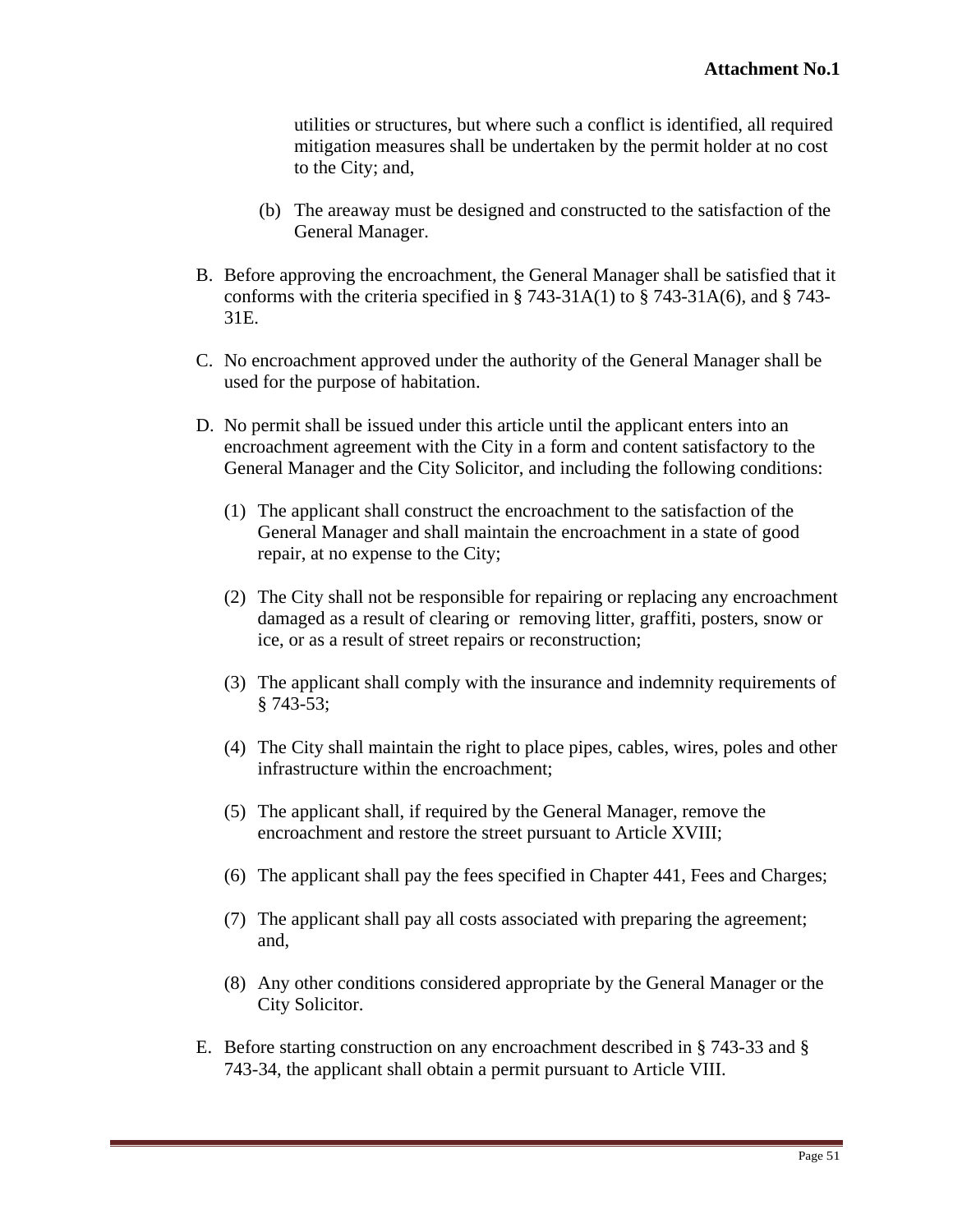F. If considered appropriate, the City may require that the property owner register on-title to the property, at the expense of the applicant and to the satisfaction of the City Solicitor, any encroachment agreement required pursuant to this article.

§ 743-35 Grandparenting.

- A. The provisions of Article IV do not apply to encroachments approved before the date that this by-law comes into force, provided that such encroachments shall continue to comply with the terms and conditions of their original approvals and agreements, and that such approvals and agreements shall be considered null and void when the property is subject to an application for plan of subdivision, rezoning, official plan amendment, site plan approval, minor variance or consent."
- F. By inserting the following as Article V Maintaining Boulevards:

"ARTICLE V – Maintaining Boulevards

§ 743-36. Property owner responsibilities.

The owner or occupier of land adjoining the street shall maintain the boulevard at their expense, as follows:

- A. Sustain all vegetation planted in the boulevard in a state of healthy and vigorous growth, and maintain the grassed portion of the boulevard at a height not exceeding 20 centimetres.
- B. Maintain any permitted encroachments described in Article IV.
- C. Maintain in a state of good and proper repair and free of graffiti and posters all encroachments, including stairs, retaining walls, fences and noise attenuation walls that they, or former owners or occupants of the property, constructed on the boulevard appurtenant to the property.
- D. Maintain all driveways, parking areas and walkways in a state of good and proper repair.
- E. Maintain the boulevard free of litter, rubbish, brush, leaves, lawn trimmings, tree trimmings and noxious weeds as defined by the *Noxious Weed Act*.
- F. Prune and trim hedges, trees, shrubs and soft landscaping to provide a minimum vertical clearance of 2.5 metres above a sidewalk, and 5.0 metres above a road.
- G. Ensure that driver and pedestrian sight lines at intersections, driveways, sidewalks, walkways, and visibility to all traffic control devices is not restricted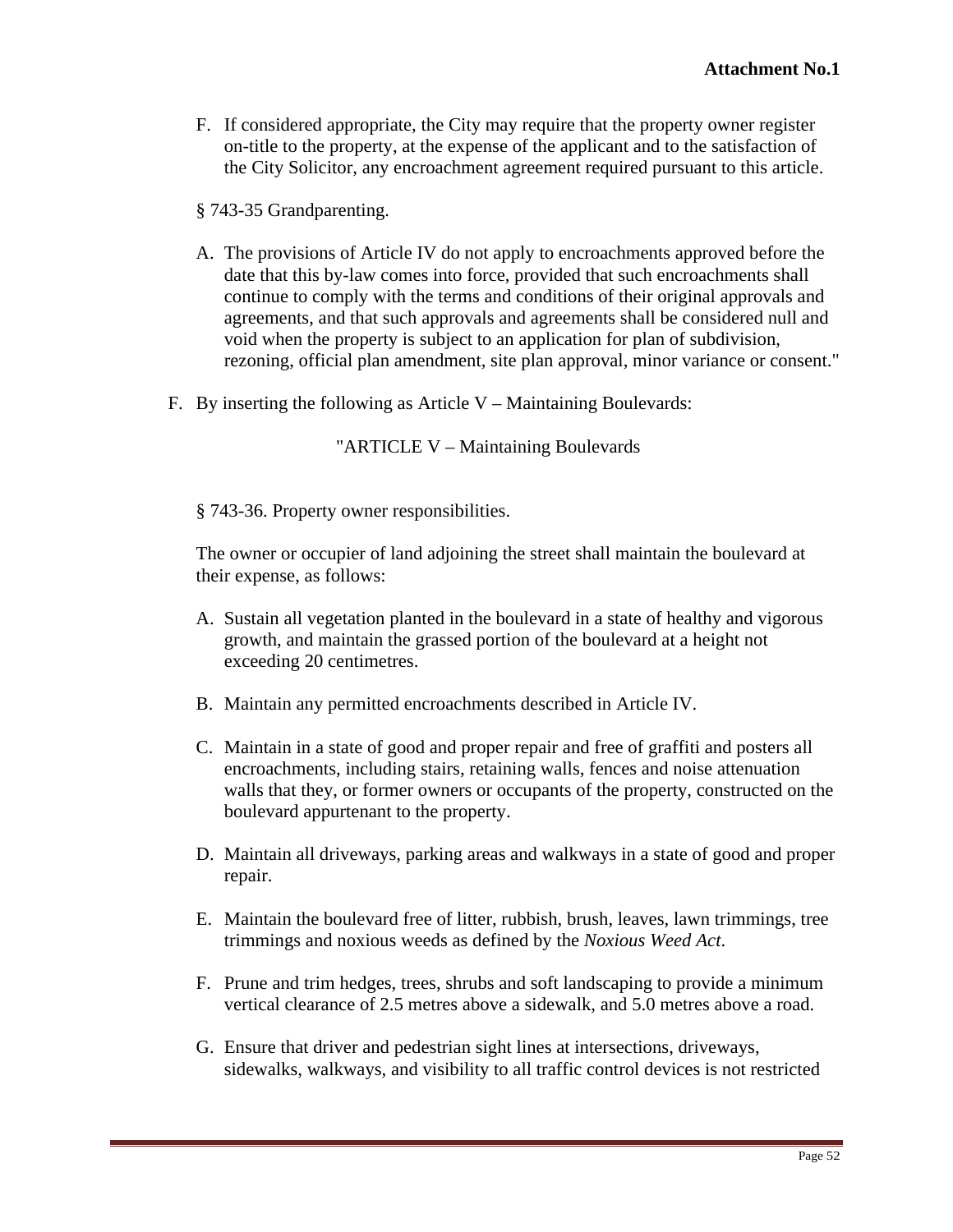by vegetation or other modifications to the boulevard that the property owner or occupant may undertake.

- H. Maintain an unobstructed two metre radius around fire hydrants or fire hydrant valves.
- I. Ensure adequate intersection turning sight distances by maintaining soft landscaping and other vegetation located in a boulevard at a height of not more than 0.85 metres measured from the traveled portion of the adjoining road.
- J. The General Manager may, if deemed necessary, revise the required height specified in § 743-100I to account for changes in road grade and horizontal alignment.
- § 743-37. Municipal responsibilities.

The responsibility of the owner or occupier of land adjoining the street to maintain the boulevard as described in § 743-36 does not apply to:

- A. Medians and traffic islands located in streets;
- B. The construction, repair and replacement of sidewalks, retaining walls, culverts, fences and noise attenuation walls constructed by the City;
- C. Public transit stops and transit shelters;
- D. Street trees, hedges, shrubs and maintained natural gardens planted by the City;
- E. Where, in the opinion of the General Manager, damage to a boulevard resulted from a motor vehicle crash; and,
- F. Where, in the opinion of the General Manager, the property owner or occupier of the adjoining land cannot maintain the boulevard due to steep grades, walls, fences, or other constraints.
- § 743-38. Authority of the General Manager

The General Manager may by giving notice to the owner or the occupier of land adjoining a boulevard pursuant to Article XVIII require them to:

- A. Accommodate work that the City is undertaking by removing or modifying any encroachment, parking area, driveway, vegetation or landscaping located in a boulevard for which the owner or the occupier of land is responsible;
- B. Remove or modify any additions to the boulevard that have been made by the adjoining property owner or the occupier of the adjoining land;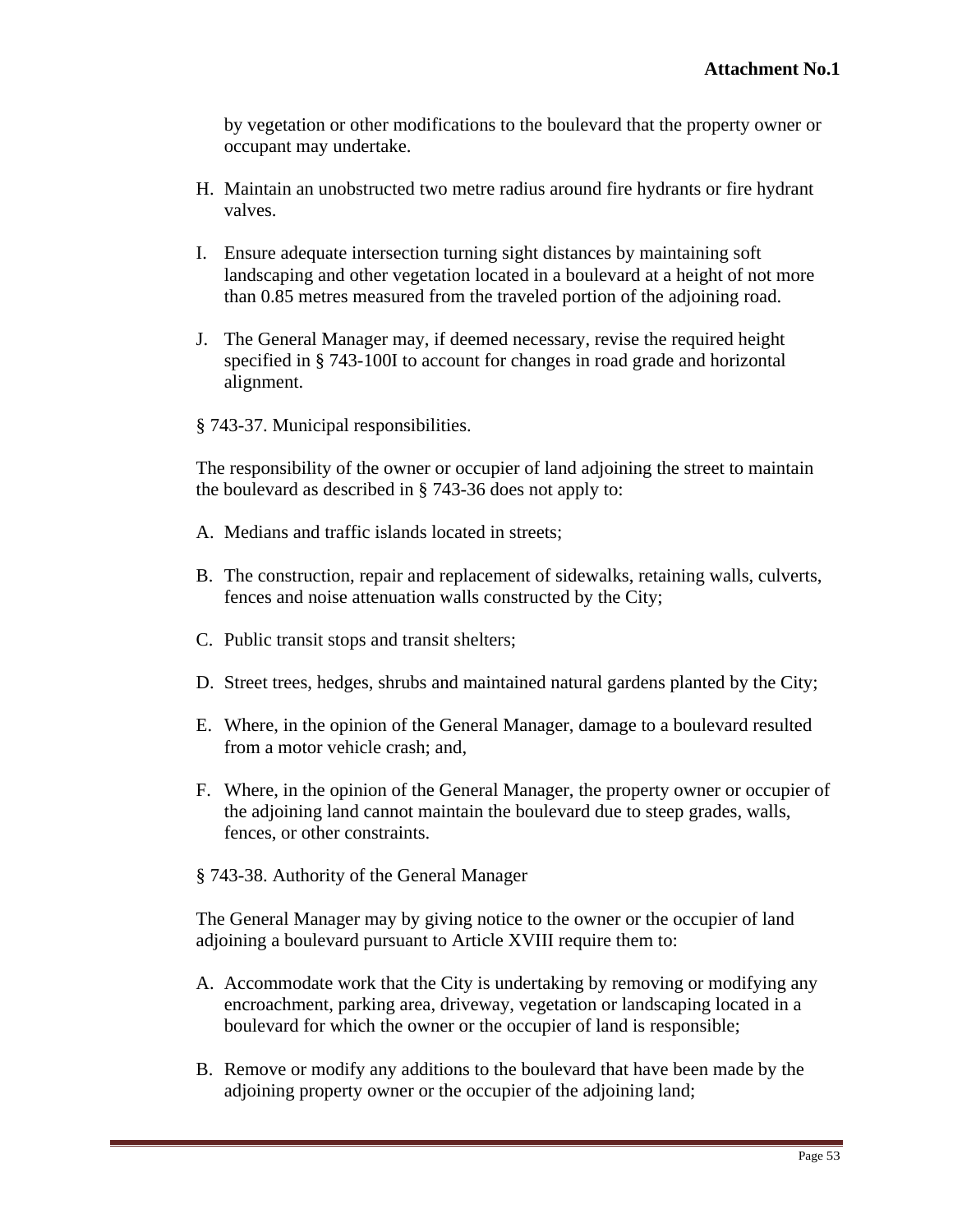- C. Remove or modify any encroachment, driveway or parking area located on the boulevard or trim any vegetation growing or standing on the boulevard where, in the General Manager's opinion, the safety or convenience of the public so requires, or where any such street work or vegetation may damage the street or interfere with existing or future utility locations and boulevard improvements.
- D. Where the owner or occupier fails to undertake the work as required under this section, the General Manager may undertake it and restore or repair the boulevard and recover the costs owing as set out under Article XVIII.
- § 743-39. Using boulevards for municipal purposes.

Nothing in this chapter shall prevent the General Manager from altering, opening or otherwise using any boulevard for municipal purposes."

G. By inserting the following as Article VI - Sidewalks:

"ARTICLE VI - Sidewalks

- § 743-40. Pack animals prohibited on sidewalks.
- A. No person shall ride, drive, lead, or back any pack animal across, over or along any sidewalk.
- § 743-41. Clearing sidewalks and walkways.
- A. Every occupant and, where there is no occupant, the owner of every house, shop, building, lot or parcel of land, and every person having charge or care of any church, school or other public building fronting or abutting on any street where public or private sidewalks and walkways are present, shall sweep and keep the sidewalks and walkways surrounding the premises free from obstruction by vegetation, dirt, dust, litter and other encumbrances that may interfere with the safe and convenient passage of pedestrians.
- B. Every owner or occupier of land upon which there is located a building that is used, or intended to be used, for institutional or commercial purposes shall keep in a state of good repair any portion of the land lying between the building and the street line that is used by the public as a sidewalk or walkway.
- C. Where the owner or occupier of land fails to undertake the work required by this section, the General Manager may undertake it and clear, restore or repair any sidewalk or walkway and recover the costs from the owner or occupier pursuant to Article XVIII."
- H. By inserting the following as Article VII -Constructing Walkways and Driveways: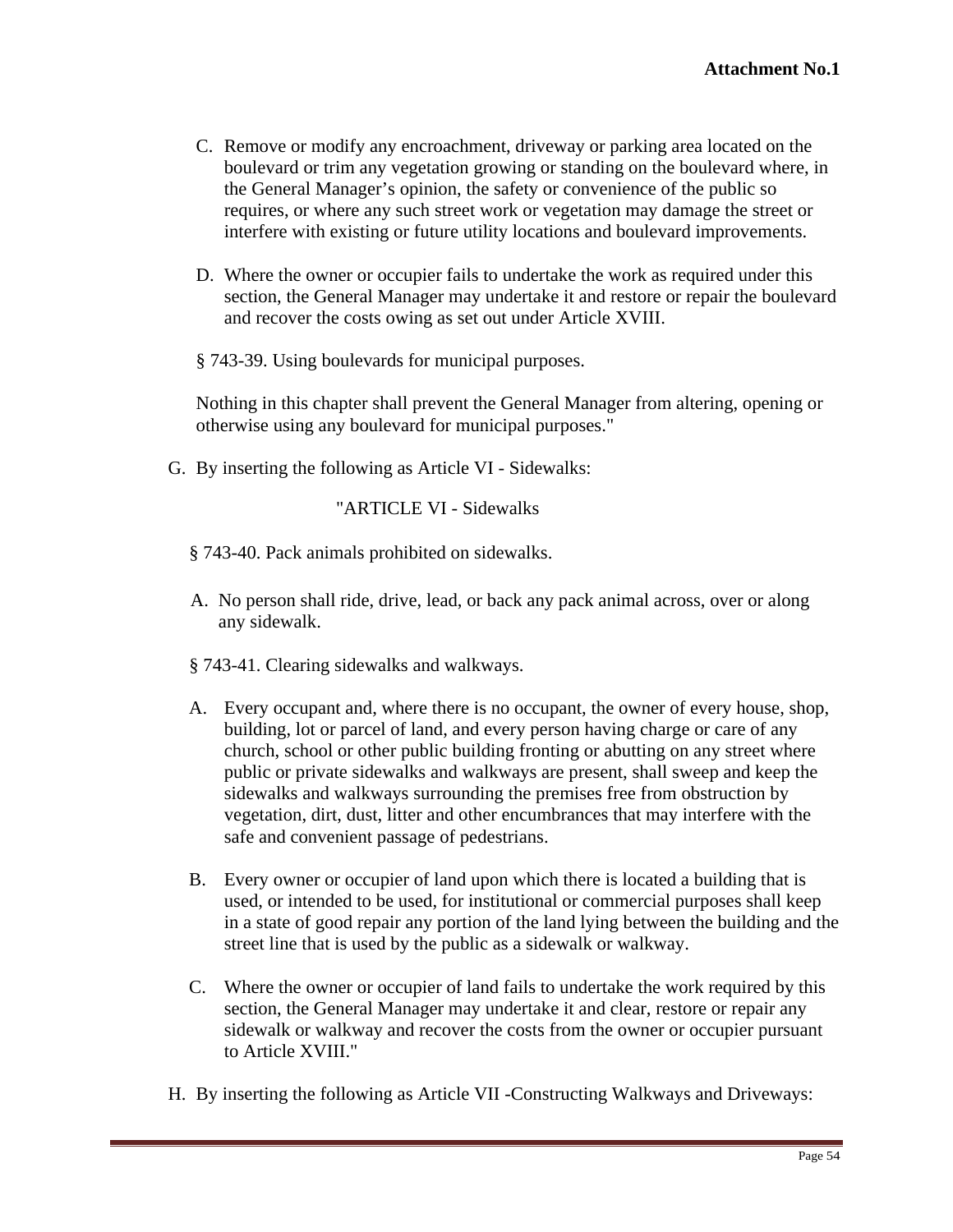"ARTICLE VII – Constructing Walkways and Driveways

§ 743-42. Municipal consent required to construct or alter walkways and driveways.

The General Manager may permit a person to construct, reconstruct or alter walkways and driveways or widen or relocate existing walkways and driveways, and walkways wider than 1.5 metres, that cross the adioining boulevard, provided that:

- A. The property owner obtains a permit from the General Manager pursuant to Article VIII before starting the work.
- B. Constructing or altering a private driveway shall be permitted only for the purpose of providing vehicle access to an authorized vehicle parking area, internal driveway system or boulevard parking stall approved by the City, and in no case shall the width of a driveway or walkway exceed the requirements of any applicable by-law.
- C. Concurrent with constructing or altering a walkway or driveway, the owner shall remove any existing walkway or driveway that, in the opinion of the General Manager, is redundant as a result of constructing or widening a walkway or driveway, and shall restore that portion of the street previously occupied by the redundant walkway or driveway to the satisfaction of the General Manager*.*
- D. Unless authorized by the General Manager, walkways and driveways shall not contain heating devices installed over a public utility.
- E. The location and design of the walkway or driveway shall be to the satisfaction of the General Manager, including, if required by the General Manager and at no cost to the City, the installation of bioswales or culverts along streets with ditches.
- F. Walkways and driveways shall be constructed and maintained to prevent surface drainage, dirt, dust, and debris from the walkway or driveway entering the street from private property in an amount that, in the opinion of the General Manager, constitutes a hazard or nuisance.
- G. The person named on the permit shall pay the fees described in Chapter 441, Fees and Charges, including any additional financial securities required by the General Manager to ensure that the work described in the permit is completed to his or her satisfaction.
- H. The General Manager shall not require securities from any person where, in the opinion of the General Manager, payment of sufficient securities for this purpose has already been made as a condition of approval in a development or site plan agreement with the City.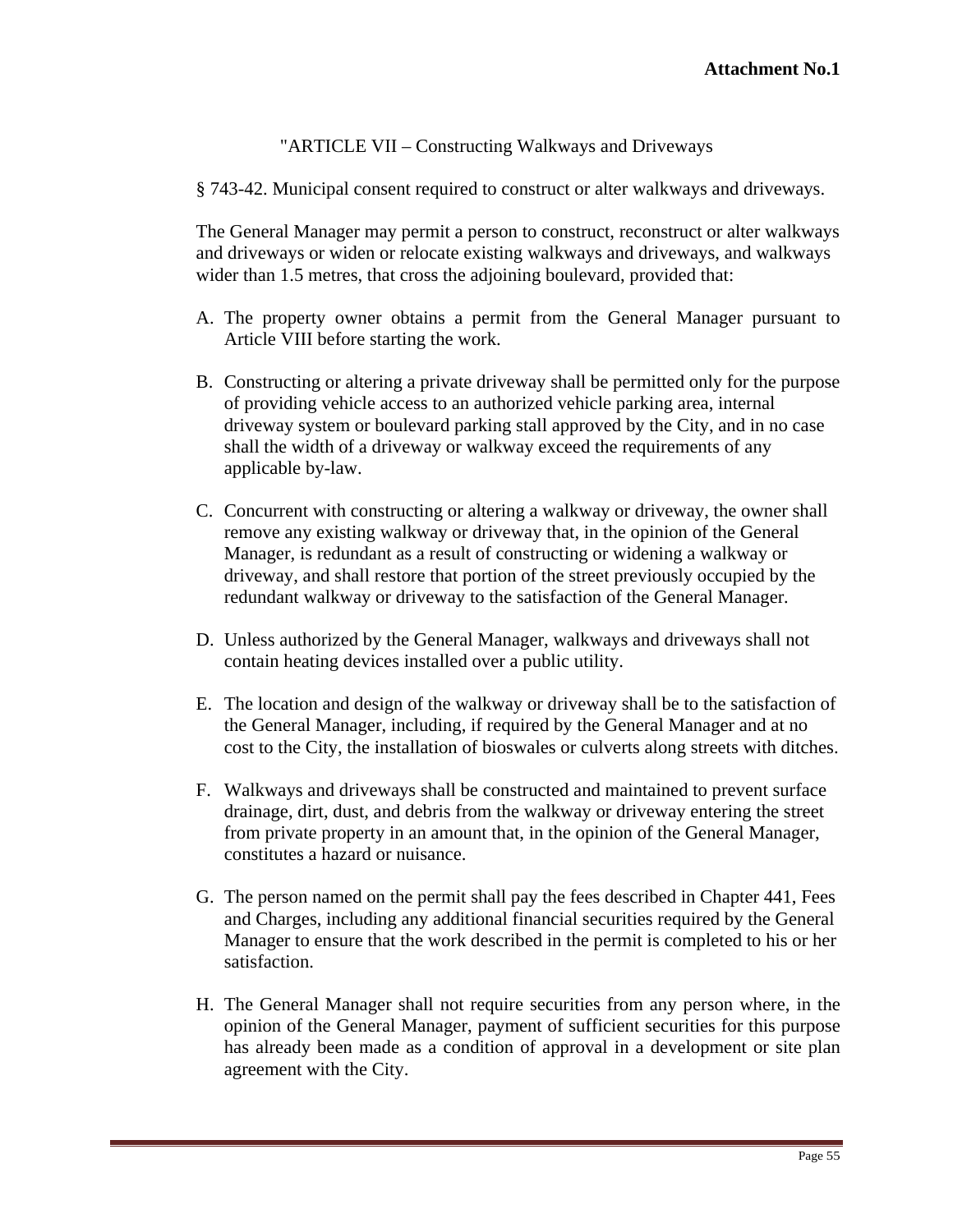- I. The person constructs the walkway or driveway to the satisfaction of the General Manager, subject to inspection by the General Manager, if required.
- J. Every person who closes or removes a walkway or driveway shall restore the boulevard, sidewalk and road, at their expense, to a standard equal to or better than that of the existing boulevard, sidewalk and road, and to the satisfaction of the General Manager.
- K. If the person does not complete the driveway or walkway and any associated street work to the satisfaction of the General Manager, then the security deposit shall not be returned, and the General Manager may use the securities to construct the walkway or driveway to the General Manager's satisfaction.
- L. Should this security deposit prove insufficient to cover the costs of construction or repair of said works, then the General Manager may recover the outstanding costs from the owner pursuant to Article XVIII.
- § 743-43. Approving walkways and driveways.
- A. All vehicle access driveways shall be designed and located to minimize the driveway's impact on pedestrian and vehicle traffic, and will provide the stopping and turning sight distances required by the General Manager.
- B. Despite § 743-43A, the General Manager may approve a driveway with substandard sight distance where there is no other means of access to the property, and in such cases the General Manager may issue a permit subject to such special conditions as the General Manager considers appropriate.
- C. At driveway locations where there are limiting circumstances such as horizontal or vertical curves and auxiliary turning and storage lanes, the General Manager shall refuse access or approve access subject to such special conditions as the General Manager considers appropriate.
- D. The General Manager shall not allow any depressed driveway or loading dock to extend into a street, and any portion of the driveway or loading dock located in the street shall maintain a positive slope when measured between the street line and the travelled portion of the adjoining road*.*
- E. The General Manager shall not approve any loading dock or loading area that requires delivery vehicles to back into the loading dock or loading area directly from a major arterial or minor arterial street, or that requires the delivery vehicle to exit the loading dock or loading area by backing directly into a major arterial or a minor arterial street.
- F. No portion of any driveway shall be constructed within the corner radii of two intersecting streets.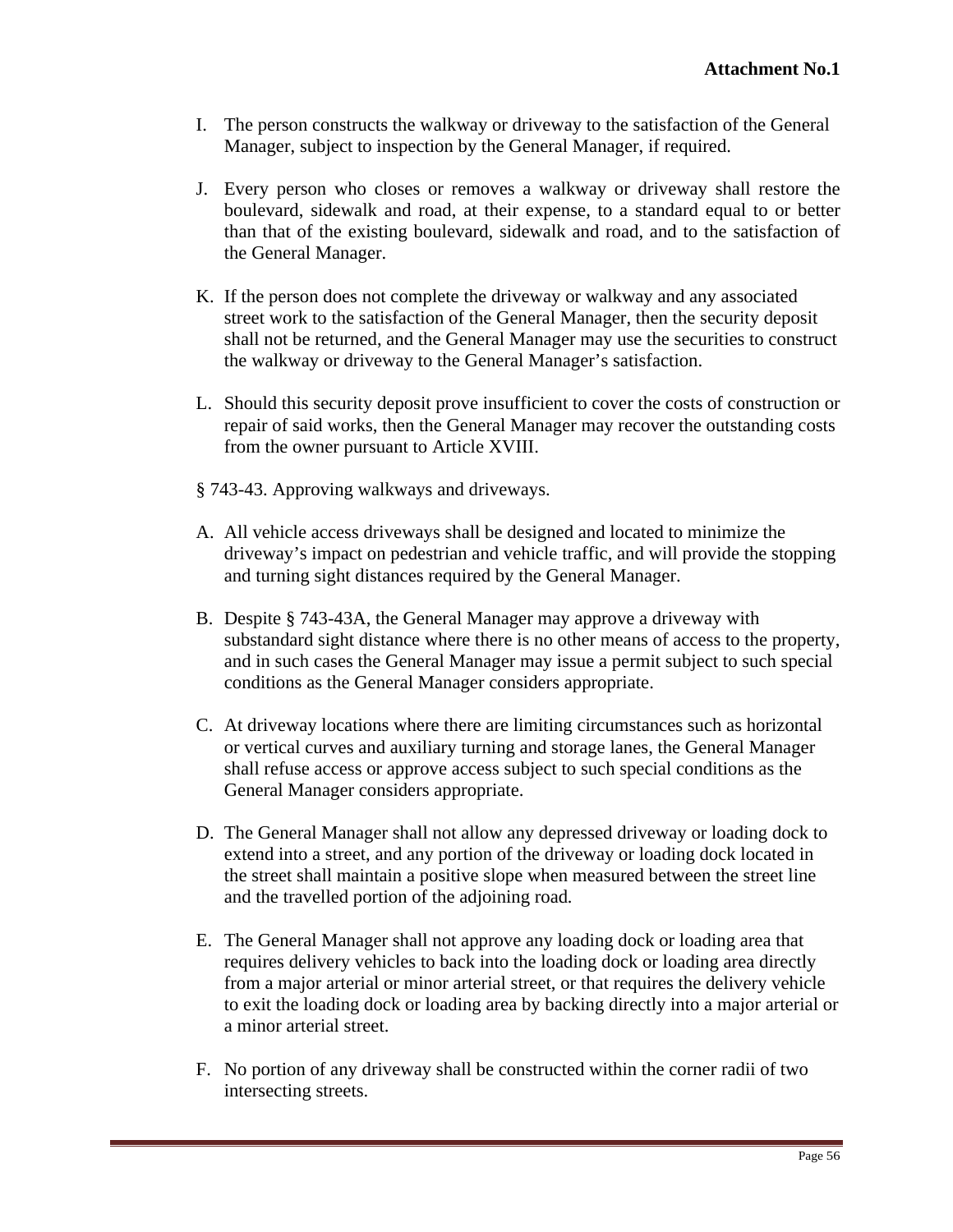- G. Except with the written consent of the adjoining property owner, no portion of any driveway shall be constructed so that the driveway, driveway corner radii or driveway flaring extends into the boulevard area fronting the adjoining property
- when the common lot line is projected perpendicular to the road.<br>H. No person shall, without written authorization from the General Manager of Parks, Forestry and Recreation Services, or his or her designate or successor, remove a tree to construct a walkway or driveway, and no walkway or driveway will be authorized by the General Manager until the General Manager of Parks, Forestry and Recreation Services, or his or her designate or successor, is satisfied that the walkway or driveway can be constructed without damaging an adjoining tree.
- I. The General Manager shall not approve any new driveway to a controlled access highway.
- J. § 743-161D, § 743-161E, § 743-161F, § 743-161G, § 743-161I do not apply to driveways, walkways and loading docks approved by the City before the date that this by-law comes into force, provided that such driveways and loading docks comply with the regulations in effect at the time the driveway or loading dock was originally approved, and that such previous approvals shall be considered null and void when the property is subject to an application for plan of subdivision, rezoning, official plan amendment, site plan approval, minor variance or consent to sever."
- *I.* By inserting the following as Article VIII Municipal Remedial Action:

"ARTICLE VIII – Municipal Remedial Action

§ 743-44. Notification and cost recovery.

- A. An officer who is satisfied that a person or property is in contravention of this chapter shall, unless specified otherwise in this chapter, give written notice to the person, property owner, or occupier of the land requiring them to comply with this chapter, at no cost to the City, within 14 days of the date indicated on the notice.
	- (1) The person, property owner, or occupier of the land shall, to the satisfaction of the General Manager, pay the survey and inspection fee as prescribed by Chapter 441, Fees and Charges; and,
	- (2) The fee in § 743-44A(1) shall apply when the person, property owner, or occupier of the land does not comply with the initial notice to comply, and an officer is required to issue a second or subsequent notice, with the fee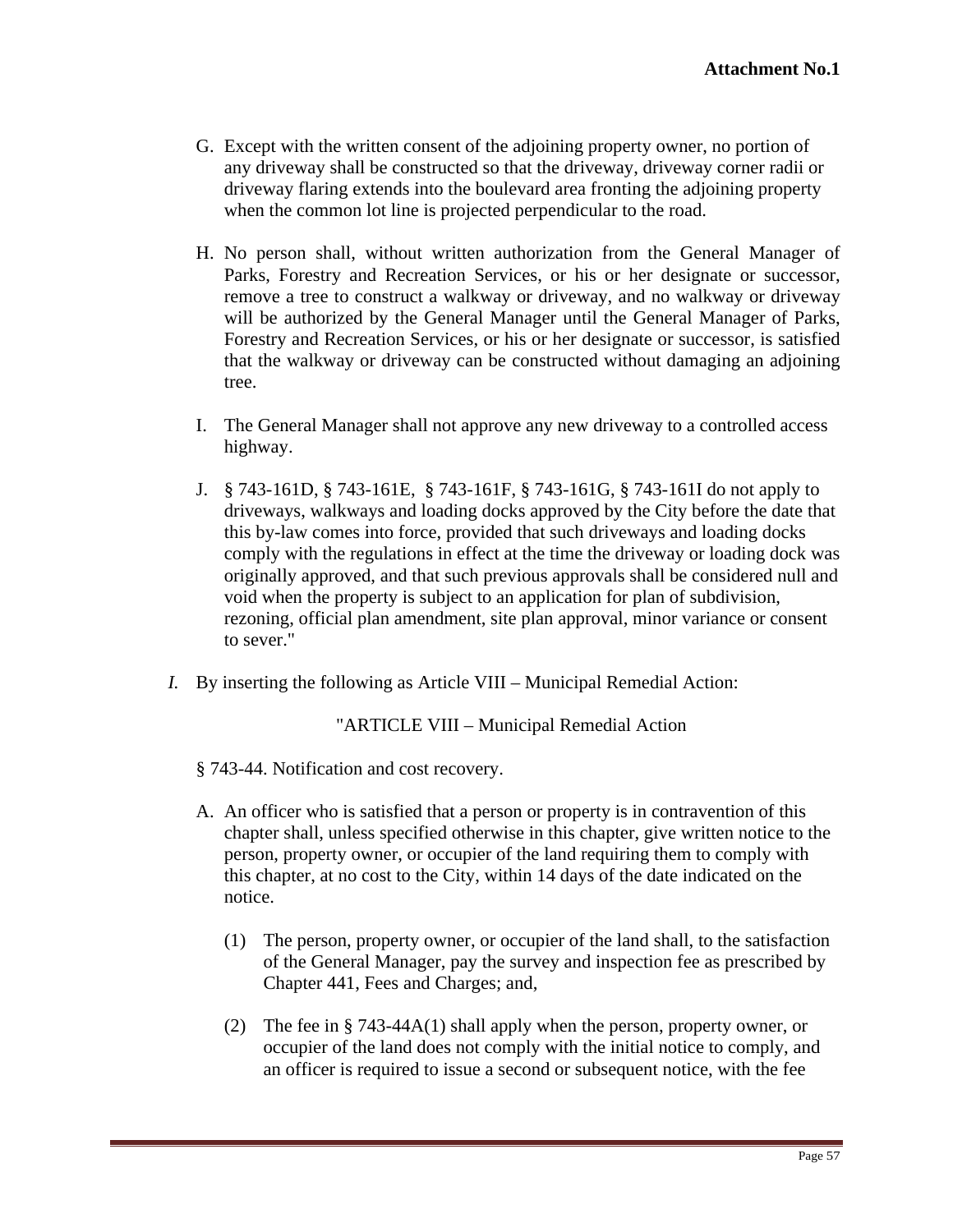applying to each inspection made after a second or subsequent notice is issued.

- B. If a person, including an owner or occupier of the land, fails to comply with a notice issued under § 743-44A, then the General Manager may:
	- (1) Direct municipal staff, or any person acting under the General Manager's direction, to undertake any remedial work, including any removal, restoration, repair, renovation or modification to a street that is required to ensure compliance with this chapter; and,
	- (2) Invoice the person for the costs owing, including any outstanding survey and inspection fees.
- C. Where a person does not reimburse the City within 14 days of receiving an invoice from the City requesting payment of the outstanding amount, the City may recover the costs owing by action, or by adding the costs owing to the tax roll and collecting them in the same manner as municipal taxes.
- D. The General Manager shall not be required to provide notice to remove any fouling, obstruction or encumbrance, object, article, vehicle, or thing from a street that, in the opinion of the General Manager, substantially interferes with drainage, vehicle and pedestrian traffic or is an emergency that presents a danger to public health or safety, and the City may undertake any remedial work required to ensure compliance with this chapter and recover the costs owing from the person responsible in the manner set out in § 743-44B and C;
- E. The City shall not be liable to any person, property owner, or occupier of the land for compensation on account of any remedial work, including the removal, restoration, repair, renovation, or modification to a street required to be undertaken by the City pursuant to this chapter.
- § 743-45. Impounding objects and vehicles on streets.

Unless specified otherwise in this chapter, the General Manager may, without notice, remove, impound, restrain or immobilize any object, article, vehicle or thing that is placed, stopped, standing or parking on, in or near a street contrary to the provisions of this chapter.

§ 743-46. Disposing of seized articles.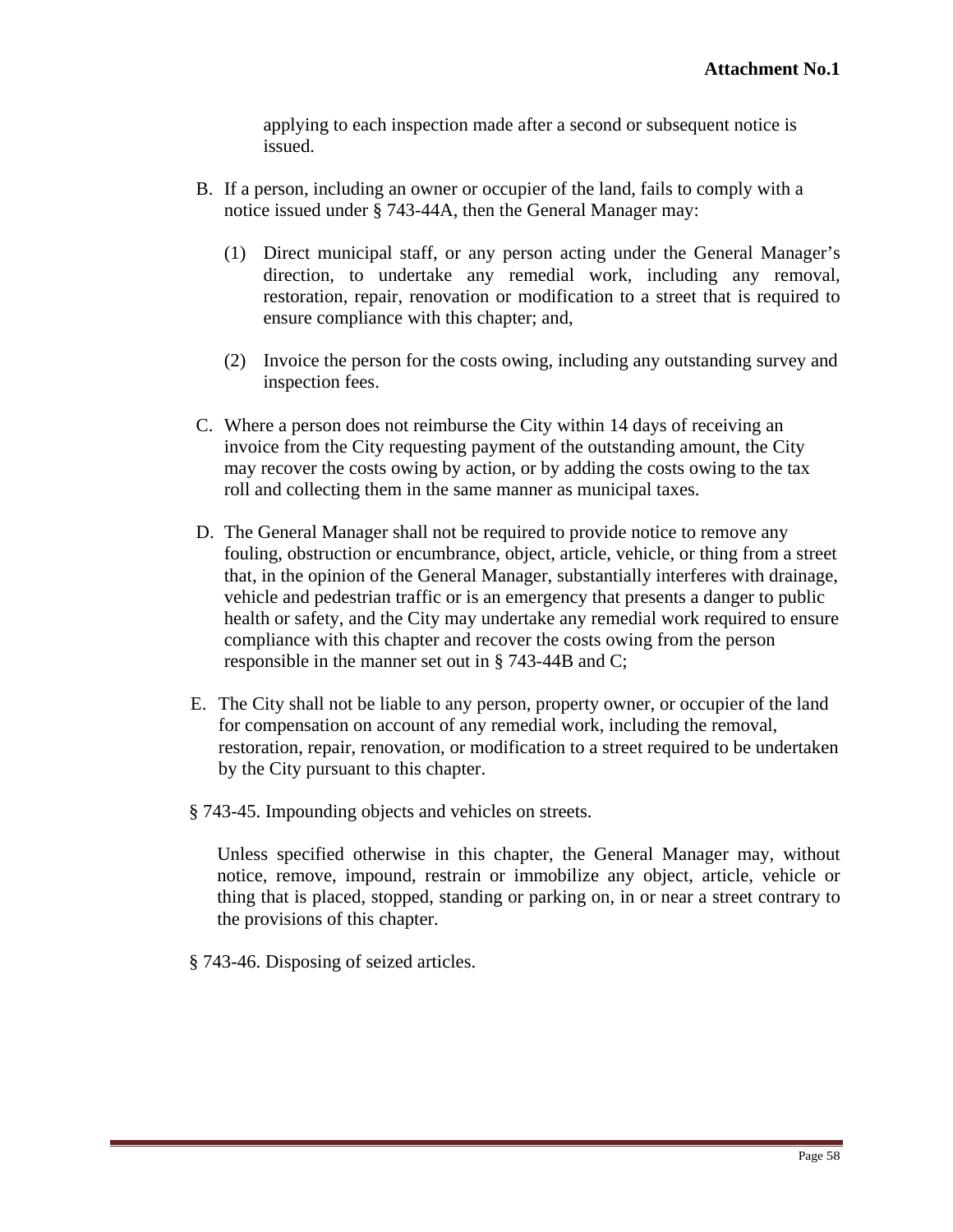- A. Unless specified otherwise in this chapter and despite 743-3H, the General Manager shall store any object, article, vehicle or thing that is impounded pursuant to this Article, and shall return the object, article, vehicle or thing to its lawful owner upon the owner paying to the City the costs of removing and storing the object, article, vehicle or thing.
- B. Unless specified otherwise in this chapter and despite 743-45A, the General Manager shall dispose of any object, article, vehicle, or thing that remains unclaimed at the expiry of 60 days from the date of seizure, and no person shall be entitled to make any claim in respect of any object, article, vehicle or thing so disposed of  $\alpha$
- § 743-47. Powers and Authority of the General Manager
- A. Inspection
	- (1) An officer of the City may enter on land adjoining a street, or portion of the property adjoining a street, excluding a dwelling house, at any reasonable time for the purpose of carrying out an inspection to either determine compliance with this chapter or an order or direction of the City or General Manager or an Order issued according to this Article.
	- (2) For the purposes of any inspection, the officer may:
		- (a) Require that the owner or occupier of the property produce for inspection any document, articles or things relevant to the inspection;
		- (b) Inspect and remove any document, articles or things relevant to the inspection for the purpose of making copies or extracts;
		- (c) Require information from any person concerning a matter related to the inspection; and,
		- (d) Alone or in conjunction with a person possessing special or expert knowledge, make examination or take tests, measurements, samples or photographs necessary for the purposes of the inspection.
- B. Power of Entry
	- (1) Where a person is directed or required to do a matter or thing under this bylaw, in default of it being done by the person directed or required to do it, the General Manager may, if considered necessary to implement the provisions of this chapter, enter upon a property adjoining a street for the purpose of doing the matter or thing and the City may recover the cost of doing the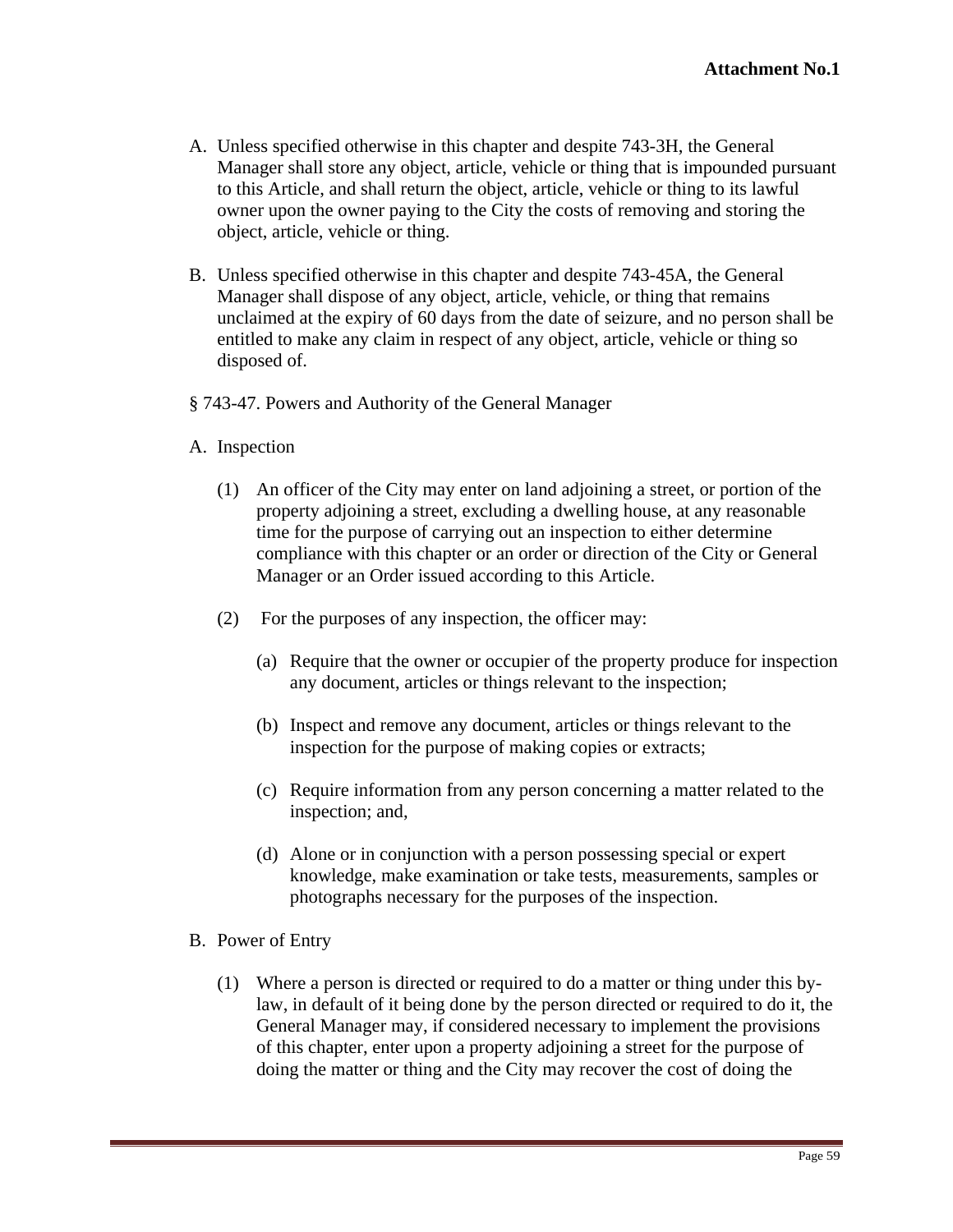matter or thing, and may add the cost to the tax roll and collect the costs in the same manner as property taxes.

- (2) The powers of entry of the General Manager may be exercised by an officer of the Transportation Services Division.
- C. Obstruction
	- (1) No person shall represent or cause to be represented that he or she is an owner or occupier of a property if he or she is not; and,
	- (2) No person shall prevent, hinder, obstruct or interfere, or attempt to prevent, hinder, obstruct or interfere, in any manner, with the officer's exercise of an activity, power or performance of a duty under this chapter or in the administration or enforcement of this chapter.
- D. Limitations on Power of Entry
	- (1) The powers of entry under this chapter are subject to sections 375 to 379, inclusive, of the *City of Toronto Act, 2006*."
- J. By inserting the following as Article IX Appeals:

"ARTICLE IX - Appeals

- § 743-48. Appeal process for applications refused by the General Manager.
- A. Unless specified otherwise in the chapter, any applicant whose request for a permit or other authorization required under this Chapter has been refused may appeal the decision of the General Manager to the applicable Standing Committee or Community Council by filing with the General Manager, within fifteen business days of the General Manager's written decision, a notice of appeal containing the applicant's contact information and the grounds for requesting an appeal.
- B. Before accepting an appeal, the applicant shall pay a non-refundable appeal fee as set out in Chapter 441, Fees and Charges.
- C. The General Manager shall prepare and forward a report to the Standing Committee or Community Council describing the reasons for refusing the permit.
- D. Following receipt of the report prepared by the General Manager, the Standing Committee or Community Council shall, at its earliest convenience, review the General Manager's report and provide the applicant with the opportunity to be heard, after which the Standing Committee or Community Council may either: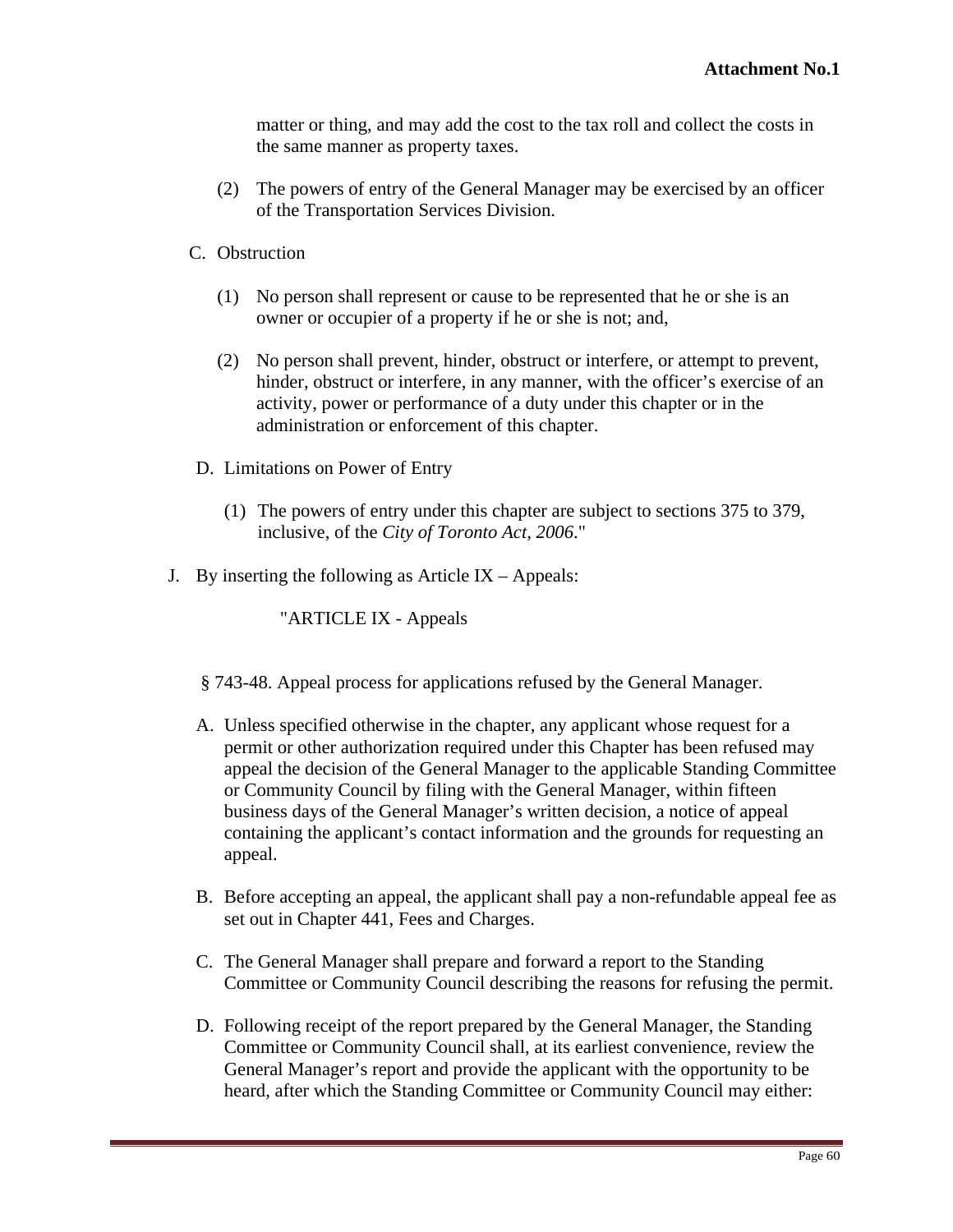- (1) Recommend confirmation of the original decision made by the General Manager;
- (2) Refer the matter back to the General Manager, directing the General Manager to reconsider the matter having regard to such considerations or directions as the Standing Committee or Community Council may provide; or,
- (3) Direct that the General Manager issue a permit on such terms and conditions as may be required.
- E. Where an application has been considered and refused, the applicant shall not be entitled to make a further application for the same address or location for a period of two years after the date of the previous application."
- K. By inserting the following as Article  $X$  Fees:

"ARTICLE X - Fees

- § 743-49. Fees for encroachments, street work and temporary street occupations.
- A. With the exception of permitted encroachments as described in Article X, and unless otherwise stipulated in an applicable agreement or statute, every person whose equipment or encroachment is situated in, on, under, over, along, or across a street shall pay all applicable fees and charges relating to the encroachment, street work or temporary street occupation as described in Chapter 441, Fees and Charges.
- B. Revenues collected by the General Manager pursuant to this chapter shall be applied to the costs associated with managing and maintaining the City's streets.
- § 743-50. Fees for property information requests.
- A. Where a request is received for information on the status of a property with respect to development agreement compliance, local improvements, encroachments, permits and other matters under the jurisdiction of the General Manager, a non-refundable property information fee as specified in Chapter 441, Fees and Charges, shall be charged, and payment of this fee shall be required prior to providing the requested information.

By inserting in Article XI – Administration and Enforcement the following new subsections  $\S$  743-55 and  $\S$  743-56 :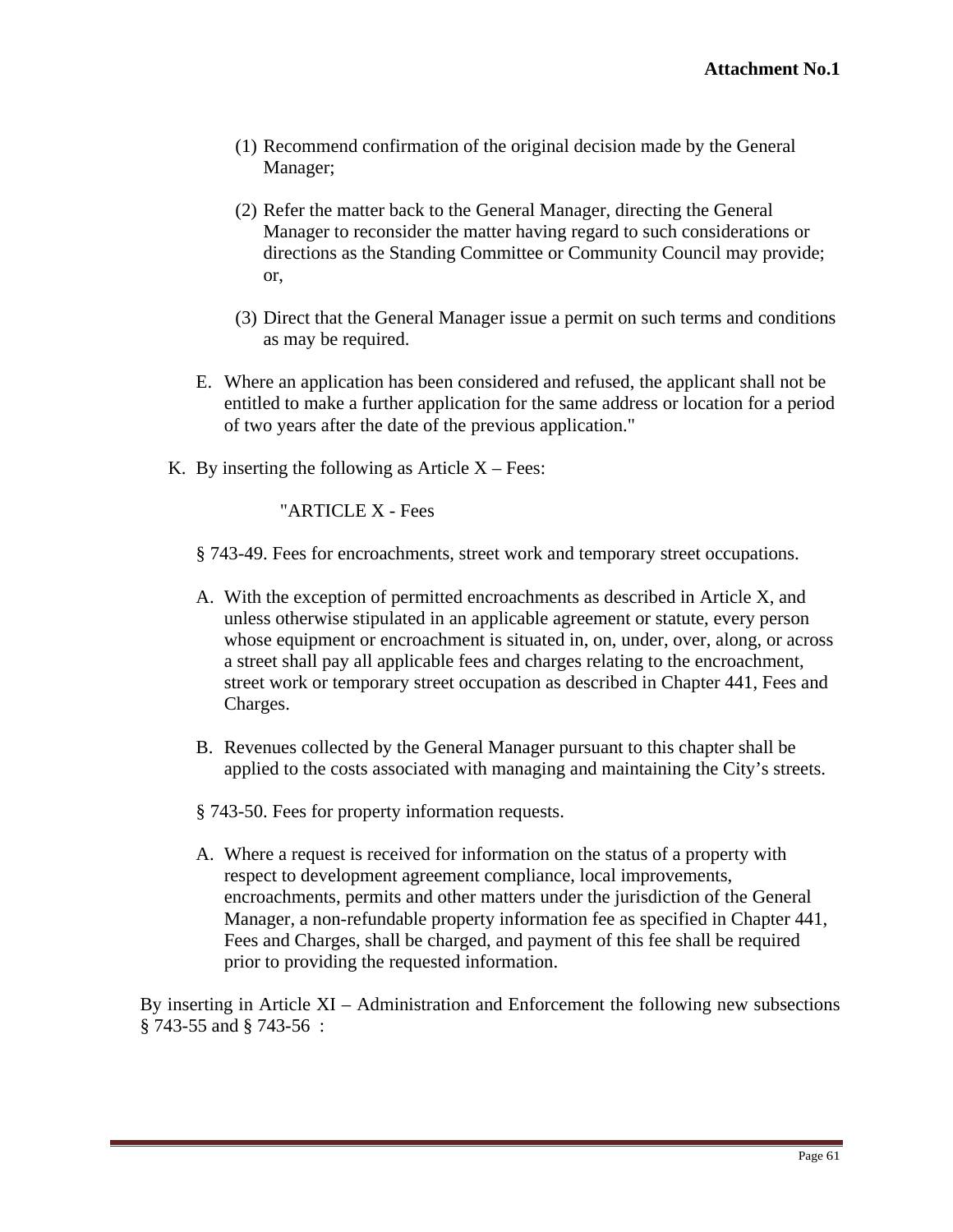§ 743-55. Conflicting provisions.

In the case of any conflict between § 743-9 to § 743-50, inclusive, of this chapter and any by-law of the former Borough of East York, the former Cities of Etobicoke, North York, Toronto, Scarborough or York, or the former Municipality of Metropolitan Toronto, the provisions of this chapter shall prevail.

§ 743-56. Conflict with other by-laws or policies.

In the case of any conflict between this chapter and any other by-law or policy of the former Borough of East York, the former Cities of Etobicoke, North York, Toronto, Scarborough or York, or the former Municipality of Metropolitan Toronto, this chapter shall prevail.

- L. By inserting the following as Appendix A to Ch.743:
	- 1. These standard terms and conditions apply to all work conducted by or on behalf of the applicant.
	- 2. Unless otherwise specifically provided in these standard terms and conditions, the terms specified herein have the same meaning given to them in Chapter 743.
	- 3. All street work shall conform to all applicable federal, provincial and municipal statutes, laws and by-laws and other applicable legal requirements.
	- 4. All street work shall conform to City of Toronto construction standards and specifications, and shall be conducted and completed to the satisfaction of the General Manager.
	- 5. All street work shall be performed in a manner that safeguards and protects all other equipment, facilities and improvements of any kind ("improvements") present in, on, over, under, across, or along the street and the environment.
	- 6. The applicant shall take whatever steps are necessary to ensure the protection of the public.
	- 7. The applicant shall not unduly interfere with the use of the street for free passage by the public.
	- 8. The applicant shall make all necessary arrangements with traffic, police and fire authorities for the placing of barricades, notices, warning lights and signs and that all such barricades, notices, warning lights and signs shall conform with applicable law.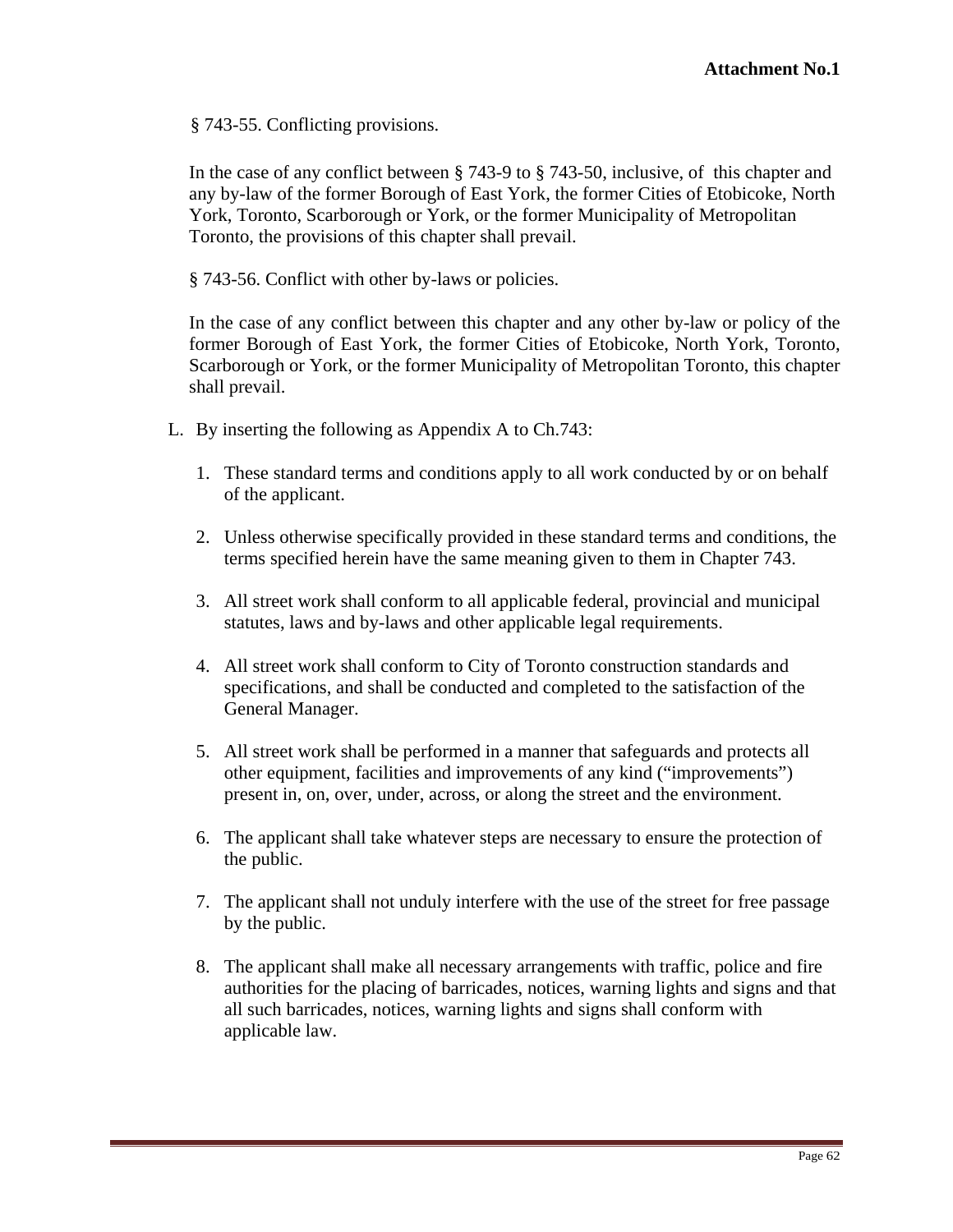- 9. No street work shall block or impair the entrance to any premises abutting the work location unless the applicant has obtained and filed with the application for the permit the consent in writing of the owner and occupant of such premises.
- 10. All street work shall be conducted in a manner so as to maintain access for emergency vehicles.
- 11. The street work shall be completed without delay.
- 12. The permit shall not authorize occupying a larger portion of the street or extend for a longer period of time than may be necessary in the opinion of the General Manager, having due regard to the applicant's needs and the safety and convenience of the public.
- 13. After completing any street work, the applicant shall restore and/or leave the street in substantially the same condition in which it was before such street work was undertaken by the applicant, free from nuisance and to the satisfaction of the General Manager. If the applicant fails to repair and restore any street to the satisfaction of the General Manager within 48 hours of being notified by the City, the City may undertake such repairs and charge all costs owing to the applicant, and may draw on any financial security or deposits submitted by the applicant.
- 14. The applicant shall maintain the equipment in good and proper repair and in a condition satisfactory to the General Manager.
- 15. Should the General Manager deem it necessary for the equipment to be removed or altered in an emergency, including repairs or maintenance to equipment owned or operated by the City or any agency, board or commission of the City, the General Manager, without notice to the applicant, may alter or remove, or cause to be altered or removed, the equipment and, subject to the requirements of any applicable law or existing agreement, the cost of such alteration or removal of the equipment shall be borne by the applicant.
- 16. Should the General Manager deem it necessary for the equipment to be removed or altered for any municipal purpose, including installation or alteration of new or existing plant by any agency, board or commission, the General Manager may upon three months notice in writing to the applicant, alter or remove, or cause to be altered or removed, the equipment or such portions of same not already altered or removed by the applicant, and subject to the requirements of any applicable law or existing agreement, the cost of such alteration or removal of the equipment shall be borne by the applicant.
- 17. If the City requires that any street work be stopped, the applicant shall cease such street work following notice to the applicant provided by the General Manager.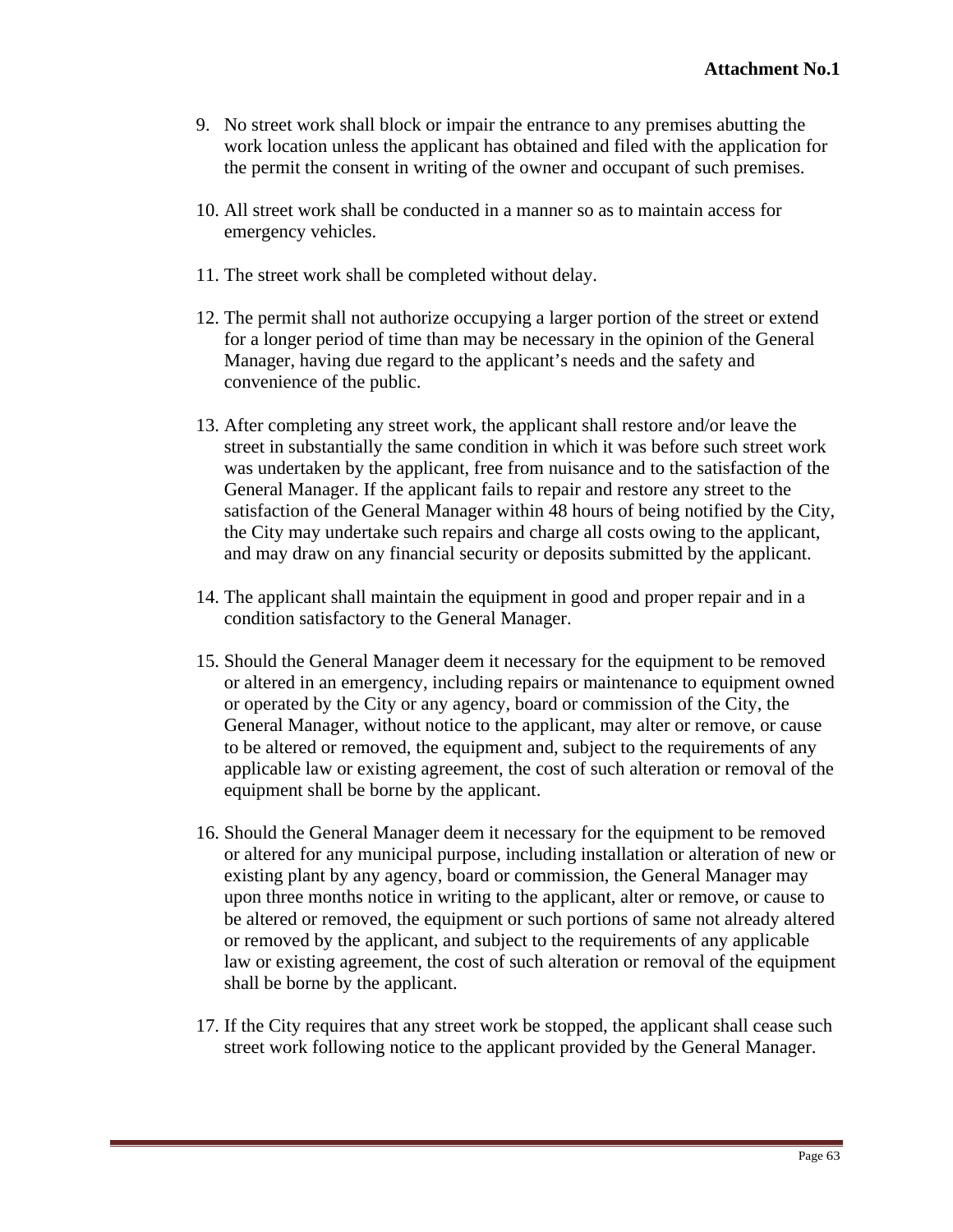- 18. The applicant shall be at all times responsible for all aspects of the street work, including the cost of such street work.
- 19. The applicant shall notify the City promptly of any damage caused by the applicant in connection with its street work.
- 20. The City has made no representations or warranties as to the state of repair of the streets or the suitability of the streets for any business, activity or purpose whatsoever, and the applicant hereby agrees to take the streets on an "as is" basis for the purpose of the carrying out of the applicant's street work and the City is not responsible, either directly or indirectly, for any damage to property or injury to a person, including death, arising from the escape, discharge or release of any hazardous substance from its streets.
- 21. The applicant shall conform and shall be responsible for the conformance by its officers, employees, agents, contractors and invitees to all health and safety laws including any regulations requiring installation of safety devices or appliances, and any applicable traffic laws or regulations (collectively "safety rules"). If in the opinion of the City the likelihood of harm to persons or property appears imminent, the City may suspend street work performed by or on behalf of the applicant where there appears to be a lack of compliance with the safety rules, or because conditions of danger exist that would likely result in injury to any person or property. Such suspension shall continue until the lack of compliance or danger is eliminated.
- 22. For the purpose of this provision, "hazardous substance" means any hazardous substance and includes, but is not limited to, radioactive substances, petroleum products and byproducts, industrial wastes, contaminants, pollutants, dangerous substances, and toxic substances, as defined in or pursuant to any law, ordinance, rule, regulation, by-law or code, whether federal, provincial or municipal. The applicant agrees to assume all environmental liability relating to its work in, on, over, under, across, or along the streets, including but not limited to any liability for clean-up of any hazardous substance in, on, under, along, across and around streets that result from:
	- (a) The operations of the applicant in, on, over, under, along, across or around the streets; or,
	- (b) Any products or goods brought in, on, over, under, along, across or around the streets by the applicant, or by any other person with the express or implied consent of the applicant.
- 23. The applicant shall in writing, prior to any permit being granted by the General Manager, indemnify and save harmless the City, its elected and appointed officials, officers, employees, directors and agents from and against all actions, claims, executions, demands, damages, liabilities, liens, costs, expenses direct or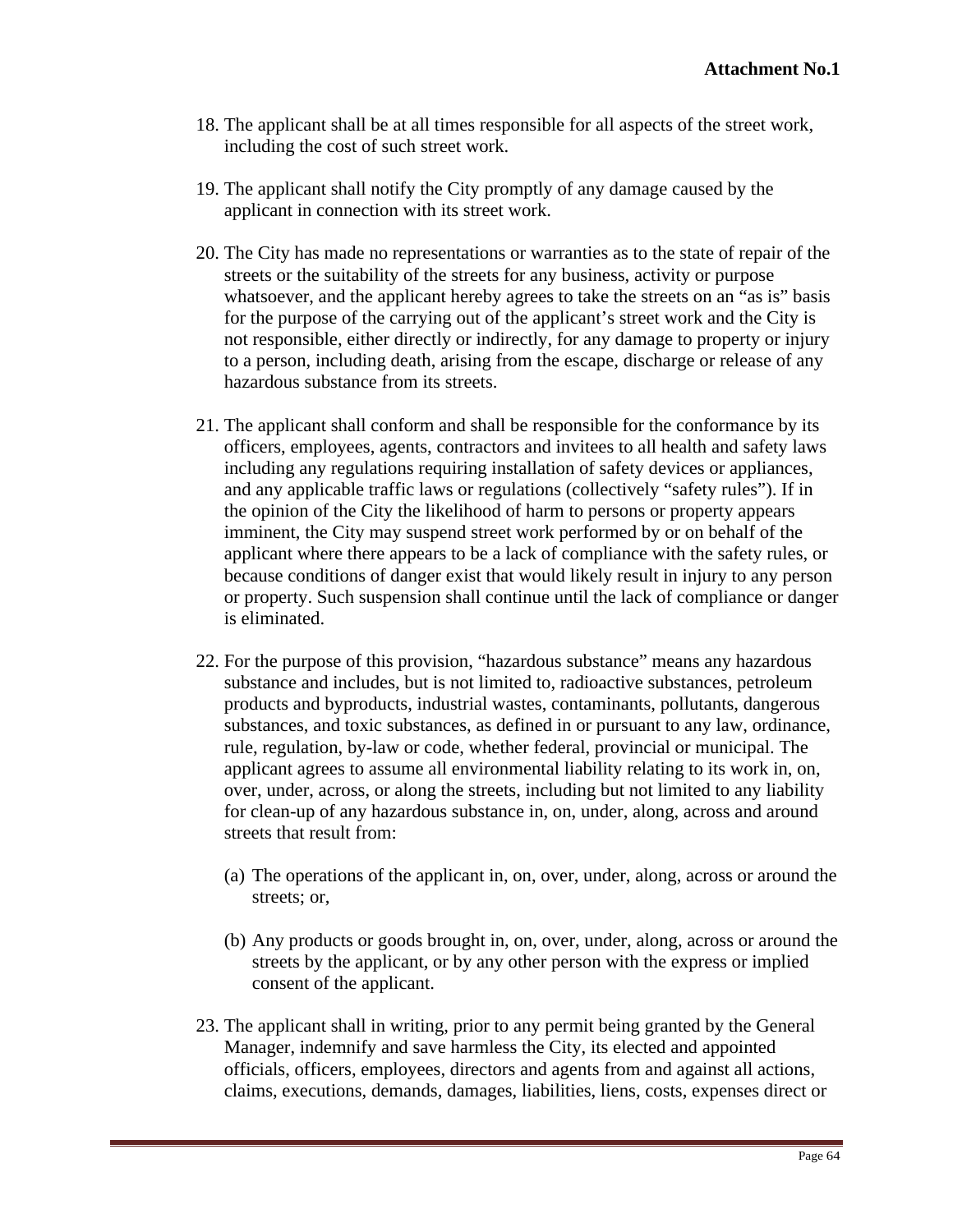indirect (including reasonable legal fees and disbursements), and losses whatsoever incurred by the City, its elected and appointed officials, officers, employees, directors and agents in connection with the issuing of the permit, the conduct of the applicant's street work or the use of applicant's equipment, including claims in respect of property damage or personal injury, including death, and will pay to the City and to each such official, servant or agent on demand any loss, costs, damages and expenses, including legal fees and disbursements, that may be sustained, incurred or paid by the City or by any of its officers, servants and agents in consequence of any such action, claim, lien, execution or demand, including any monies paid or payable by the City or any of its officials, officers, servants or agents in settlement or discharge or on account thereof, provided that on default of such payment all loss, costs, damages and expenses and all such monies so paid or payable may be deducted from any security held by the City on account of the permit of the street work.

- 24. The City shall not be liable in any way for indirect or consequential losses or damages, or damages for pure economic loss, howsoever caused or contributed to, in connection with the applicant's street work.
- 25. The applicant shall, at their own expense and to the satisfaction of the General Manager, procure and carry, or cause to be procured and carried and paid for, full workers compensation coverage for itself and all workers, employees, and others engaged in or upon any street work.
- 26. The applicant shall deliver, when required by the General Manager, a performance bond or letter of credit in a form satisfactory to the City Treasurer and in an amount which is satisfactory to the General Manager to ensure proper compliance with this Chapter.
- 27. The applicant shall at all times during the term of the permit and subsequent to the completion of the street work provide an accurate and timely in-house "locate" service or be a member of a "locate" service, in which case the applicant shall advise the General Manager of its membership in such a service. Should the applicant fail to comply with this provision, the City shall not be required to make any special effort to determine or confirm the location of the equipment. The applicant shall, at the request of the City or any third party, provide or cause to be provided accurate on-site locates within 14 consecutive days of receiving a request for such information.
- 28. The applicant shall respond within 14 consecutive days to any request from the City for a mark-up of municipal infrastructure design drawings showing the location of any portion of the equipment located in, on, under, over, across, or along the streets shown on the plans, and shall provide such accurate and detailed information as may be required by the General Manager.